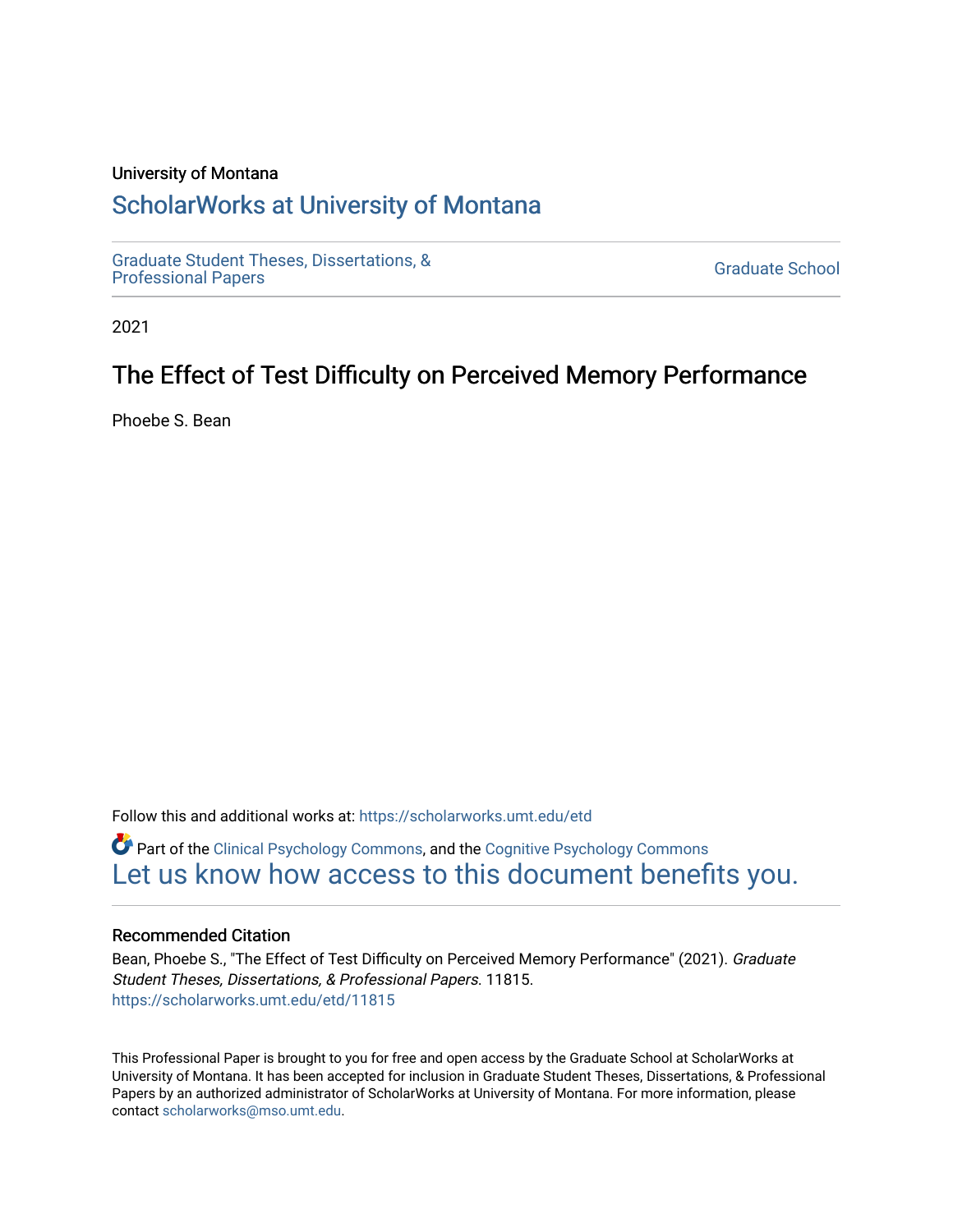# THE EFFECT OF TEST DIFFICULTY ON PERCEIVED MEMORY PERFORMANCE

By

Phoebe Shannon Bean

Bachelor of Arts, University of Montana, 2018

Professional Paper

presented in partial fulfillment of the requirements for the degree of

> Master of Arts in Clinical Psychology

The University of Montana Missoula, MT

December 2021

Approved by:

Scott Whittenburg, Dean of the Graduate School Graduate School

> Stuart Hall, Ph.D., Chair Department of Psychology

> Allen Szalda-Petree, Ph.D. Department of Psychology

Annie Sondag, Ph.D. School of Public and Community Health Sciences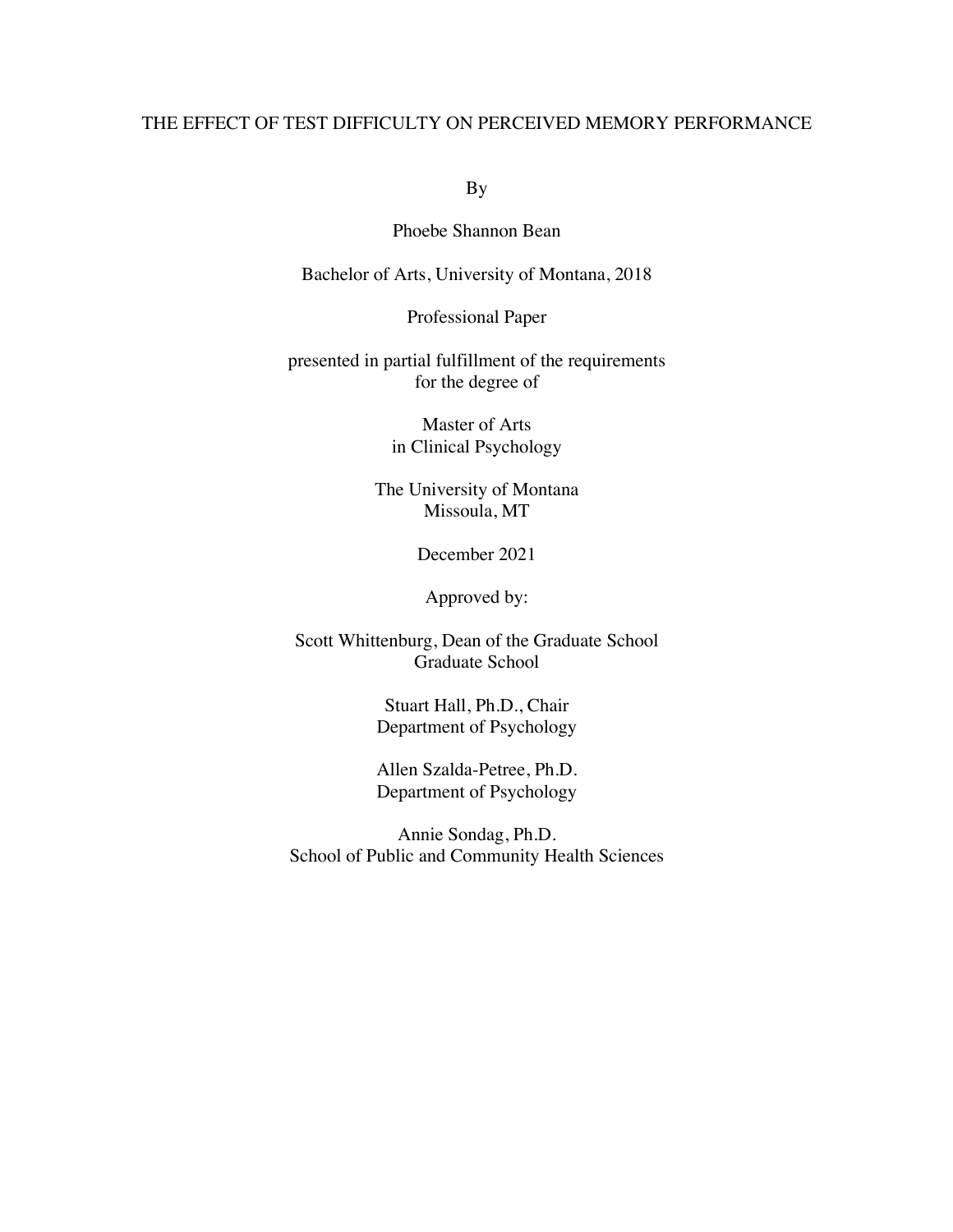Bean, Phoebe, M.A., Fall 2021 Clinical Psychology

The Effect of Test Difficulty on Perceived Memory Performance Chairperson: Stuart Hall, Ph.D.

Neuropsychological testing is a critical element of the assessment and treatment of a host of neurological disorders, such as Alzheimer's Disease, stroke, and traumatic brain injury. Certain non-neurological variables may also affect an individual's test performance. Such secondary factors may include current psychiatric issues, chronic pain, sleep, and the effort put forth during testing. Little is known, however, about the effect the testing process itself has on people's actual and perceived cognitive abilities. For example, the process of undergoing memory testing may, through a variety of mechanisms, influence memory performance and impact the person such that their view of their memory function changes. To effectively assess and treat patients, it is necessary to understand the influence our assessment methods have on patients' memory test scores and the extent to which the assessment experience alters their self-concept. Thus, this project examined the effects of test difficulty on self-reported memory ability. A sample (*n* = 59) of undergraduate students and healthy older adults took two standardized neuropsychological tests of memory with differing levels of difficulty and rated their memory abilities at baseline and after each test. It was hypothesized that self-reported memory abilities would be higher after taking the easy test, and lower after taking the hard test. The results of this study may help clinicians better understand the impact their assessment techniques may have on examinees and how results from neuropsychological evaluations may be best used to help individuals make appropriate adjustments to their memory difficulties.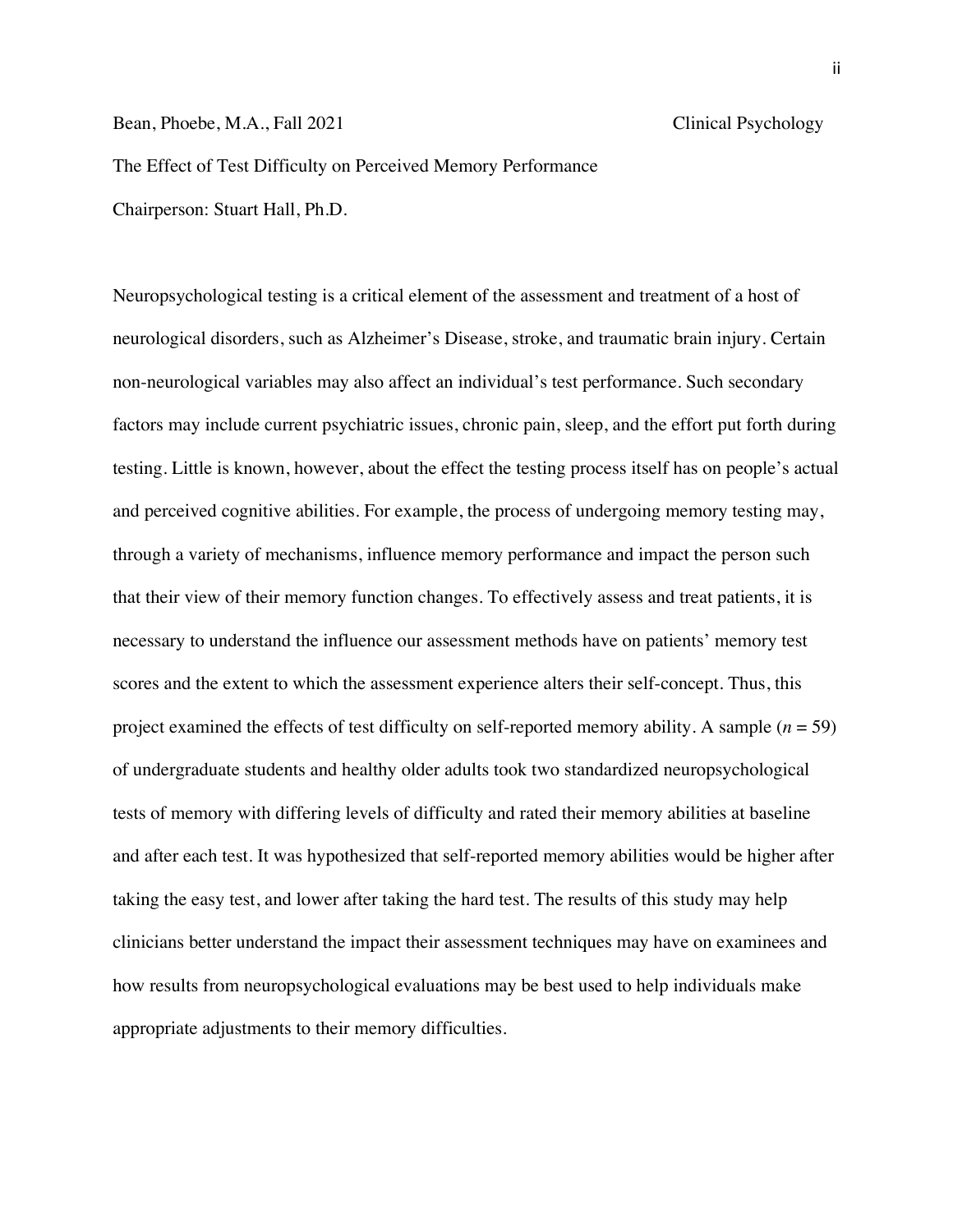#### **Introduction**

Neuropsychological testing is instrumental in the assessment of cognitive functioning, from conditions such as pediatric traumatic brain injury (TBI) and learning disorders to Alzheimer's Disease and schizophrenia (Harvey, 2012; Kirkwood et al., 2017; Silver et al., 2006; Weintraub et al., 2012; Reichenberg, 2010). The role of a neuropsychologist in the context of assessment is varied, but typically includes the interpretation and synthesis of patient interview data, third party reports, and test results into a comprehensive picture of the patient's pre- and post-morbid functioning, both cognitively and behaviorally (Clinical Neuropsychology, 2020). Just as a school psychologist may utilize a variety of achievement and intelligence-based tests, a neuropsychologist has countless standardized tests to choose from that tap into distinct cognitive domains such as executive function, attention, processing speed, and memory, as well as subdomains (e.g., long-term memory and recognition memory; Battista et al., 2017). These tests are often highly sensitive to slight changes in cognitive functioning and contribute invaluable data toward the greater clinical picture of a given patient (De Jager et al., 2003).

Neuropsychological testing outcomes are also vulnerable to the effects of factors not related to the neurological pathology present. Such secondary factors are ulterior, often inconspicuous non-neurological factors that may compromise the accuracy and validity of patients' scores. Examples of such secondary factors include quality of sleep, depression, pain, medications, effort, and the individual's expectations about their ability to do the test (Waters  $\&$ Buck, 2011; Kuperberg & Heckers, 2000; Zacny, 1995; Scott et al., 2015). In order to assess and diagnose patients with accuracy, it is important to consider what secondary factors may contribute to each patient's neuropsychological profile.

#### **Secondary Factors in Neuropsychological Assessment**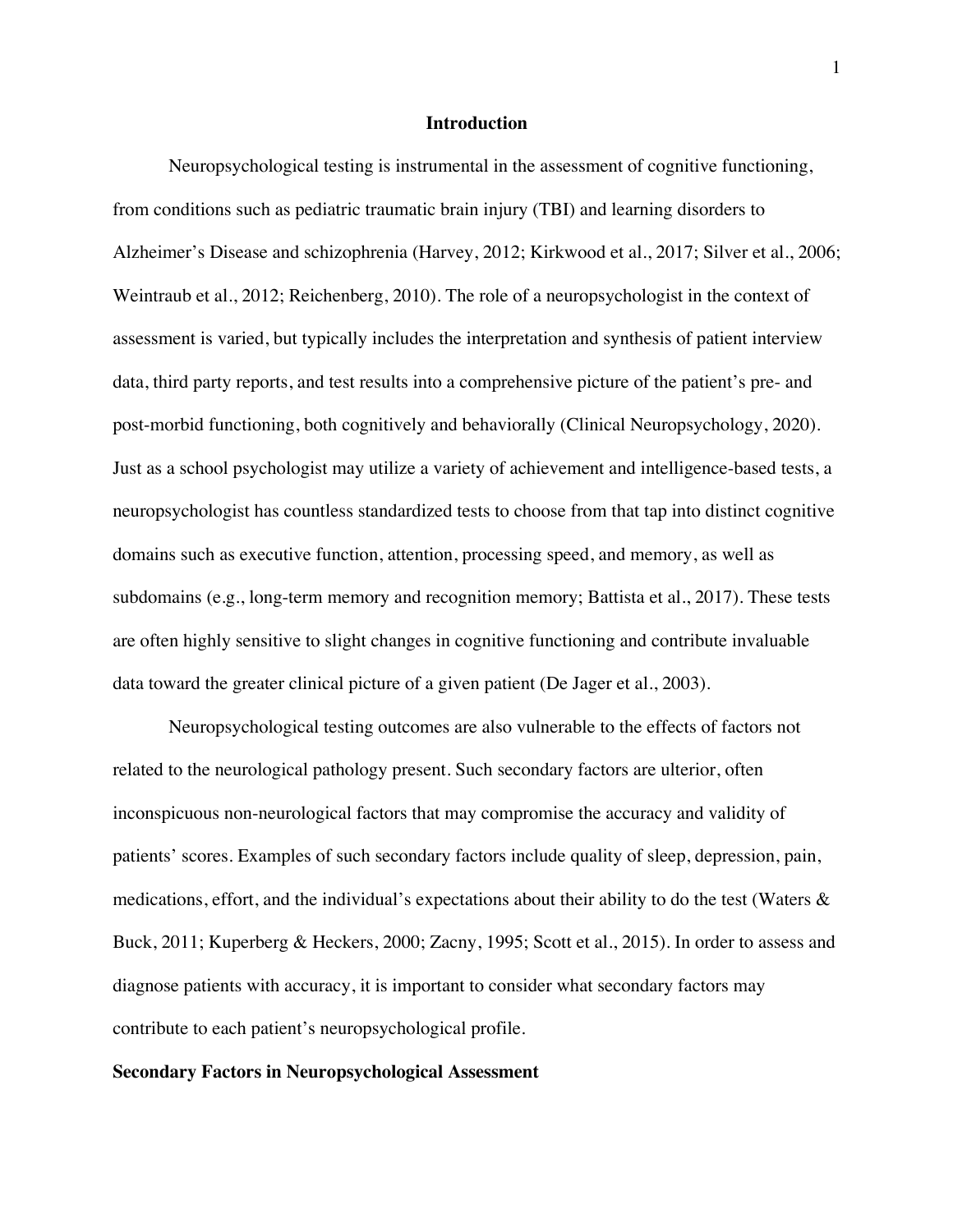#### *Depression*

Depression has a robust presence in the general population; according to the National Institute of Mental Health (NIMH; Major Depression, 2019), an estimated 7.1% of adults and 13.3% of adolescents in the United States had at least one major depressive episode in 2017. Due to the high rates of Major Depressive Disorder (MDD) in the general population, depression has been widely studied as a secondary factor for cognitive performance (McDermott & Ebmeier, 2009). In addition to its high base rate in the general population, the onset of neurological events can also lead to depression. The reality is that many people who experience neurological deficits due to TBI, stroke, or degenerative disease also experience subsequent depressive symptoms related to their diagnoses; depression is the most frequent psychological complication of stroke (Klinedinst et al., 2013) and it is estimated that one in six people with a diagnosis of dementia also suffers from major depressive disorder (Ellison, 2020). Research indicates that people suffering from depression, whether premorbid in origin or as a result of a neurological events, perform worse on tasks of episodic memory, executive function, and processing speed compared to people without diagnoses of depression (Ellison, 2020; Klinedinst et al., 2013; McDermott & Ebmeier, 2009). Data also suggest that the degree to which depressed patients are cognitively impaired on tasks that measure the aforementioned cognitive domains is correlated with the severity of depressive symptoms; one such study, conducted by Austin et al. (1992), found a relationship between impairment of cognitive function and severity of symptoms on tests of memory and verbal fluency. Furthermore, cognitive functions are more impaired in people with treatment-resistant depression when compared to patients whose depression responds to treatment (Yu et al., 2015). Due to the effects of depressive symptoms on cognitive functions and the high comorbidity of depression and neurological disease, it is essential for the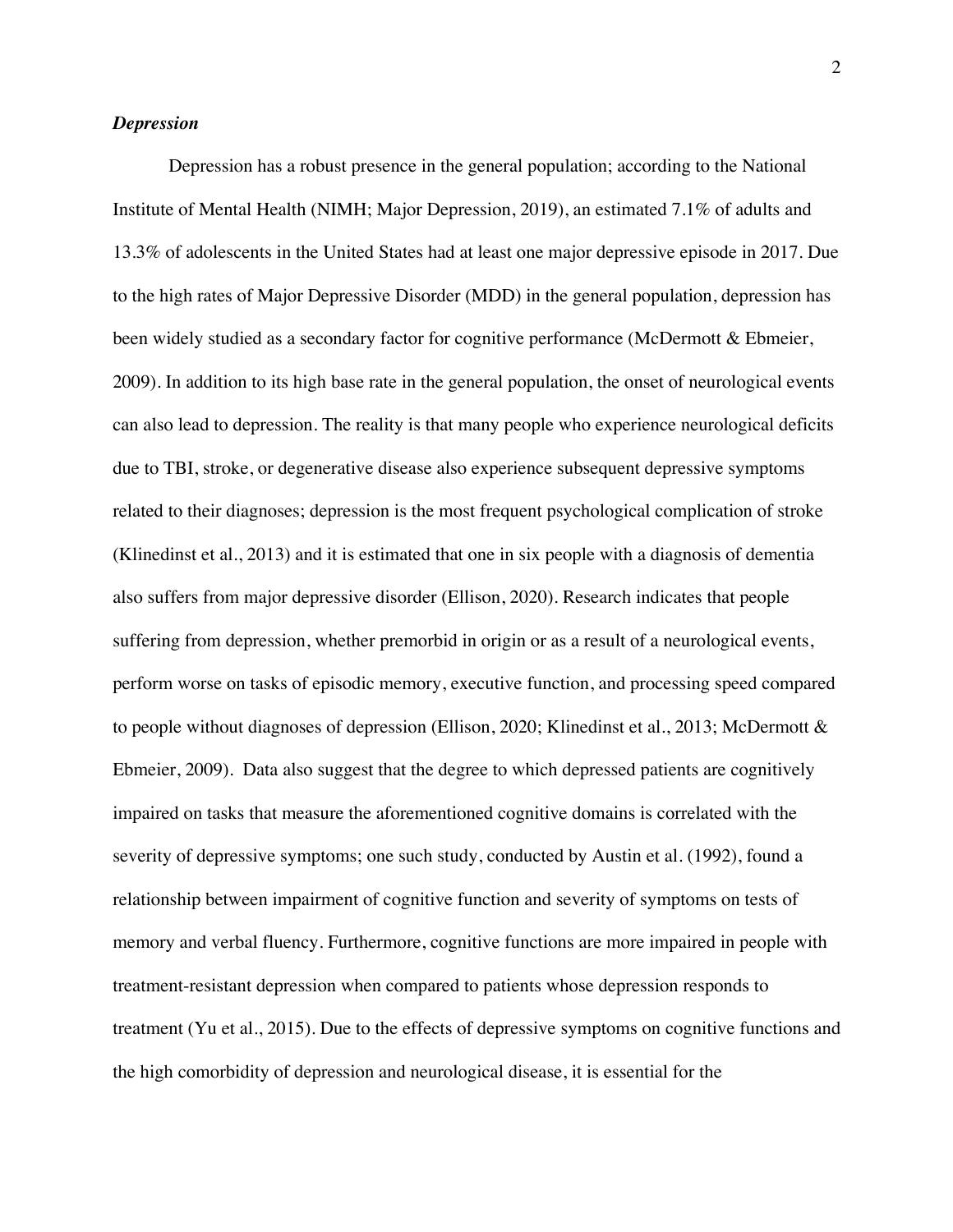neuropsychologist to investigate what effects depression has, if any, on a given patient's cognitive performance during testing.

#### *Chronic Pain*

Not unlike depression, a number of patients seeking a neuropsychological evaluation may be experiencing chronic pain that is unrelated to their neurological injury. Dick and colleagues (2002) assessed three different groups of chronic pain patients to investigate whether individuals with fibromyalgia, rheumatoid arthritis, or musculoskeletal pain exhibited deficits in attentional functioning compared to pain-free controls. The researchers found that, unlike the control group, all three groups of chronic pain patients had impaired attentional functioning regardless of diagnosis; similarly, other studies have indicated that patients with multiple sclerosis (MS) and stroke also commonly present with chronic pain (Rao, 2008; O'Donnel et al., 2013). These data suggest that a person participating in a neuropsychological assessment, who is also experiencing chronic pain of any origin or cause, may perform poorly on a variety of cognitive tasks; indeed, the neuropsychological literature has identified chronic pain as yet another secondary factor that must be examined within the context of cognitive functioning during an evaluation, particularly in relation to attention, memory, and executive functioning (Spindler et al., 2018). For example, patients who sustain a TBI often experience pain due to orthopedic injuries (Sherman et al., 2006). Pain is often times part of the clinical picture; patients with neurological disorders other than TBI, such as multiple sclerosis (MS), stroke, and Parkinson's Disease, are likely to experience pain related to their diagnoses. As such, it is not uncommon for patients seeking a neuropsychological evaluation to simultaneously be experiencing chronic pain. When considering the estimation that roughly half of people with chronic pain do not receive adequate pain management (Moriarty et al., 2011), neuropsychologists who are evaluating patients with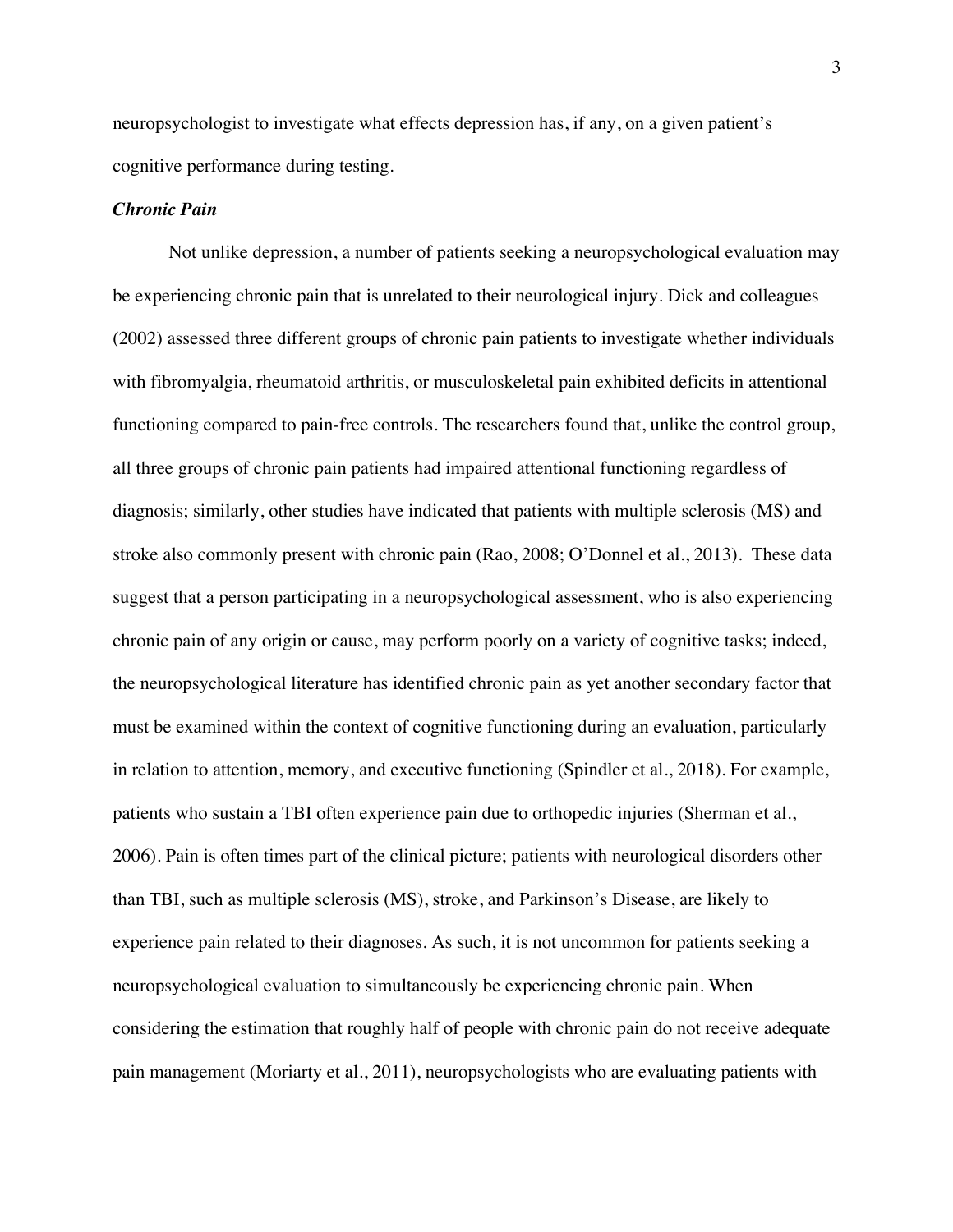TBI, MS, stroke, and other neurological disorders should expect to assess many patients with chronic pain and understand its likely interference, in varying degrees, with cognitive functioning.

#### *Medications*

Neuropsychologists frequently evaluate patients who are taking prescription medications and, as health professionals, must understand how these medications affect test performance. Most psychoactive medications are known to alter cognition in a variety of ways, whether in the short-term or long-term, or both. Medications that have been shown to affect cognitive functioning include anticholinergics, antipsychotics and mood stabilizers, opiate pain medications, and sedatives (Shinohara & Yamada, 2016; Harvard Health Publishing, 2014; Nevado-Holgado et al., 2016). Drugs prescribed for neurological disorders such as antiepileptics act on the central nervous system by either altering the electrical activity in neurons or altering chemical transmission between neurons, in order to curtail excessive rapid firing during seizures and prevent them from spreading to other areas in the brain (Park & Kwon, 2008). Unfortunately, side effects of these often life-saving drugs often have significant effects on cognitive performance, including verbal fluency, attention, processing speed, and memory (Antiepileptic Medications, 2020; Barr, 2019; Ijiff & Aldenkamp, 2013). Benzodiazepines, a class of medications that target anxiety, have been shown to negatively affect cognition in patients who use it as a long-term treatment; in a meta-analysis of studies that examined the side effects of benzodiazepines, Stewart (2005) found not only that cognitive deficits were present in patients who were treated long-term with benzodiazepines compared to normal controls, but also that these deficits remained even after patients withdrew from treatment. In many cases, the use of specific medications should alert the medical provider to the potential for impaired cognitive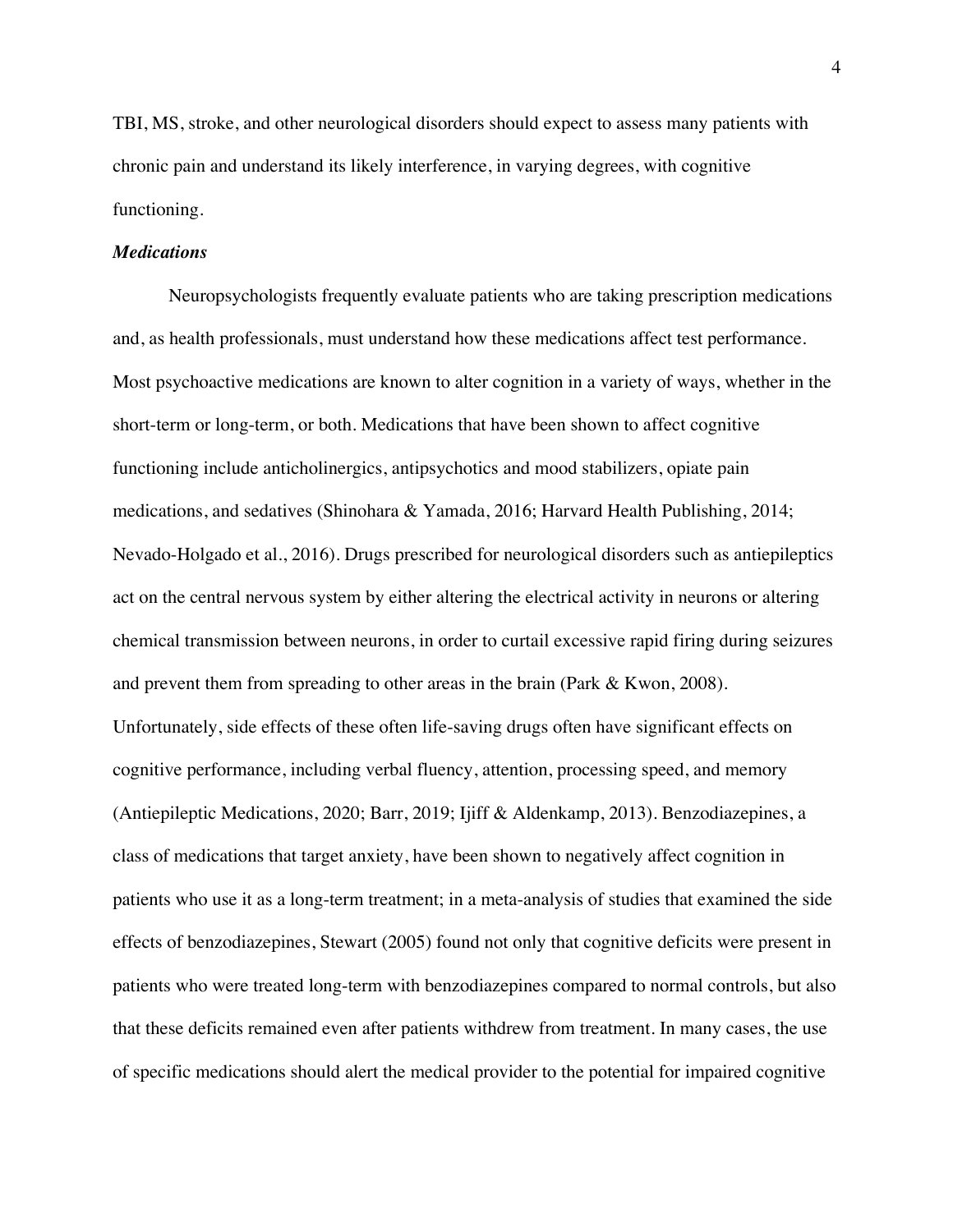performance; however, this is not always the case. In some instances, as is the case with the long-term usage of benzodiazepines, the patient may no longer be taking a given medication but may still be experiencing its negative cognitive effects. It is imperative for a neuropsychologist to gather the patient's relevant history data during the clinical interview, as well as current medications with scheduled dosage information. Only if the neuropsychologist has this information can they make a determination about whether or not medications were a factor in the patient's cognitive functioning on testing, and to what degree.

#### *Sleep*

Although the number of hours of sleep needed varies considerably between individuals, no human is exempt from the need for sleep (Shneerson, 2000). Unfortunately, prolonged wakefulness is a widespread phenomenon in today's society; there is pressure to work longer hours, some jobs require sleep restriction or inconsistent shift work (e.g., emergency department nurses who work some days and some nights), and many people suffer from sleep disorders, such as insomnia or sleep apnea (Alhola & Polo-Kantola, 2007; Fulda & Schulz, 2001). Regardless of the cause, poor sleep quality or sleep deprivation can have detrimental effects on cognition. A meta-analysis conducted by Fulda and Schultz (2001) found that patients with sleep-related breathing disorders performed at an impaired level during driving simulations compared to controls and produced poorer scores on measures of attention. The literature suggests that sleep deprivation affects, to varying degrees, someone's ability to perform well on common day-to-day tasks involving alertness, attention, vigilance, perception, memory, and executive functions (Killgore, 2010; Suni, 2020). Given the fact that roughly 70 million people in the United States suffer from chronic sleep problems (Centers for Disease Control and Prevention, 2017), neuropsychologists are likely to encounter many patients who are not getting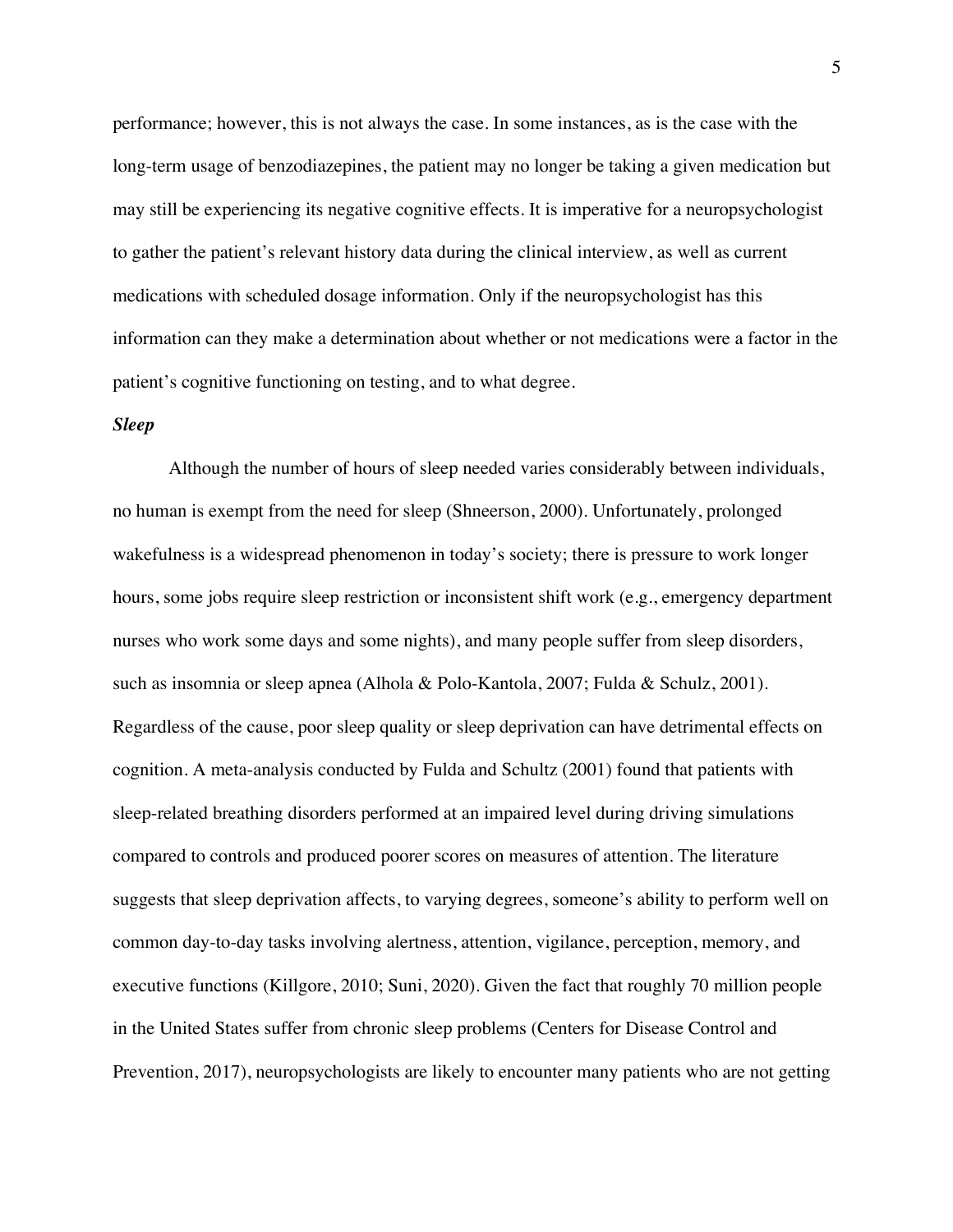the quality of sleep they need and, consequently, their performance on cognitive testing may be altered. In addition to the high base rate of sleep problems in the general population, neurological patients also often experience sleep disturbances related to their diagnoses. For example, up to 70% of individuals who recently sustained a TBI experience sleep disturbance, most commonly due to insomnia (Viola-Saltzman & Watson, 2012). Other neurological conditions such as Alzheimer's Disease, stroke, brain tumors, and schizophrenia, to name a few, are also commonly associated with co-occurring sleep disturbance and subsequent cognitive impairment (Treatments for Sleep Changes, 2021; Hermann & Bassetti, 2009; Armstrong et al., 2017; Kaskie et al., 2017). Clearly, neuropsychologists need to assess for quality of their patients' sleep when interpreting test scores and making recommendations.

#### *Effort*

Yet another unique factor that has gained a lot of attention in the neuropsychological literature is effort. Within the context of assessments, effort describes an examinee's approach to testing and is defined as an "investment in performing at capacity levels" (Bush et al., 2005; p. 420); in other words, effort refers to someone's attempt to perform at his or her best. The effort put forth during cognitive tests can affect an examinee's objective performance to varying degrees and can alter the accuracy of the data with which the neuropsychologist is basing his or her interpretations and recommendations. Someone may intentionally or unintentionally exert less effort on a test for a variety of reasons; for example, disinterest in the evaluation, poor rapport between the examinee and examiner, fatigue, or psychological disorders, to name a few. In general, someone who does not put forth good effort during a neuropsychological assessment is likely to do poorly on the tests, which has potentially immense implications for legal settlement outcomes, treatment plans, and self-concept (Bigler, 2014). Thus, effort is a secondary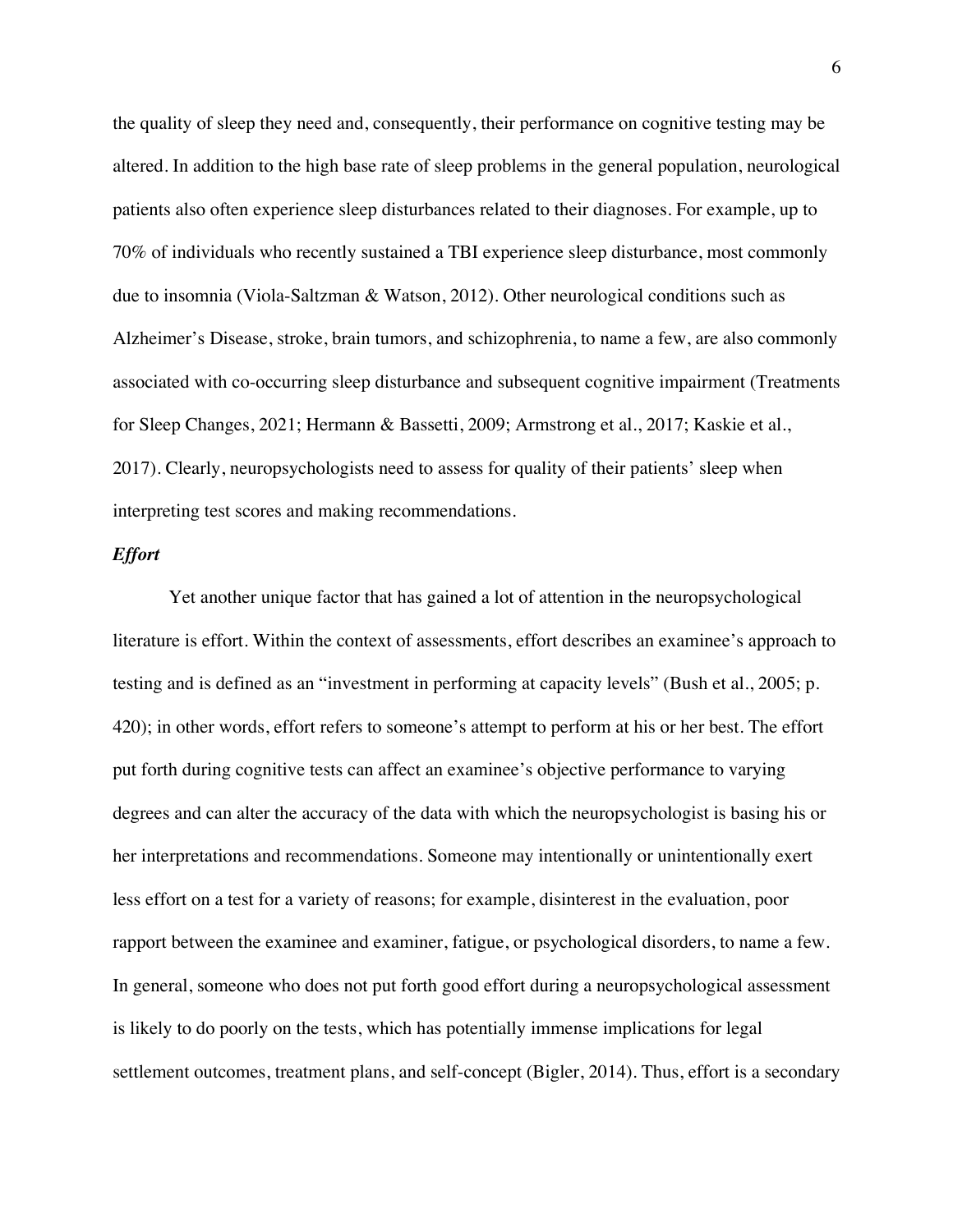factor in neuropsychological assessment that deserves attention. There are a variety of indicators to help the neuropsychologist identify poor effort during an evaluation. The examiner often takes detailed notes about the examinee's behavior throughout testing, such as body language, comments, cooperativeness, and rate of speech, to name a few. If an examinee begins a test and states, "I'm horrible at this type of task," the examiner should add a note to their behavioral observations and be wary of potential effort problems. Furthermore, certain types of responses or patterns on standardized neuropsychological tests, such as patterns that are inconsistent with the deficits associated with the injury, inconsistencies in performance across tests that measure similar cognitive abilities, and scores that violate principles of learning can be suggestive of dissimulation (Bush et al., 2005; Lezak et al., 2004; Rogers, 2008). In addition to utilizing behavioral observations and examining patterns of scores after the assessment is complete, neuropsychologists frequently include performance validity tests (PVTs) in their test batteries as a way to determine whether the examinee put forth enough effort to deem their test results valid. Most PVT measures, whether standalone tests or embedded in other standardized tests, utilize a cut-score approach in which performance above a certain score reflects a "valid" performance and performance below the cut-off score reflects an "invalid" performance (Bigler, 2014). These validity indicators help neuropsychologists determine the overall validity of the data gathered during testing, but there is variability across tests so other means of assessing effort are often helpful. Evidence in the literature that suggests that effort can account for over half of the overall variance in neuropsychological test batteries (Green et al., 2001); as such, effort is a secondary factor that needs to be evaluated in the context of examinee performance during neuropsychological assessments.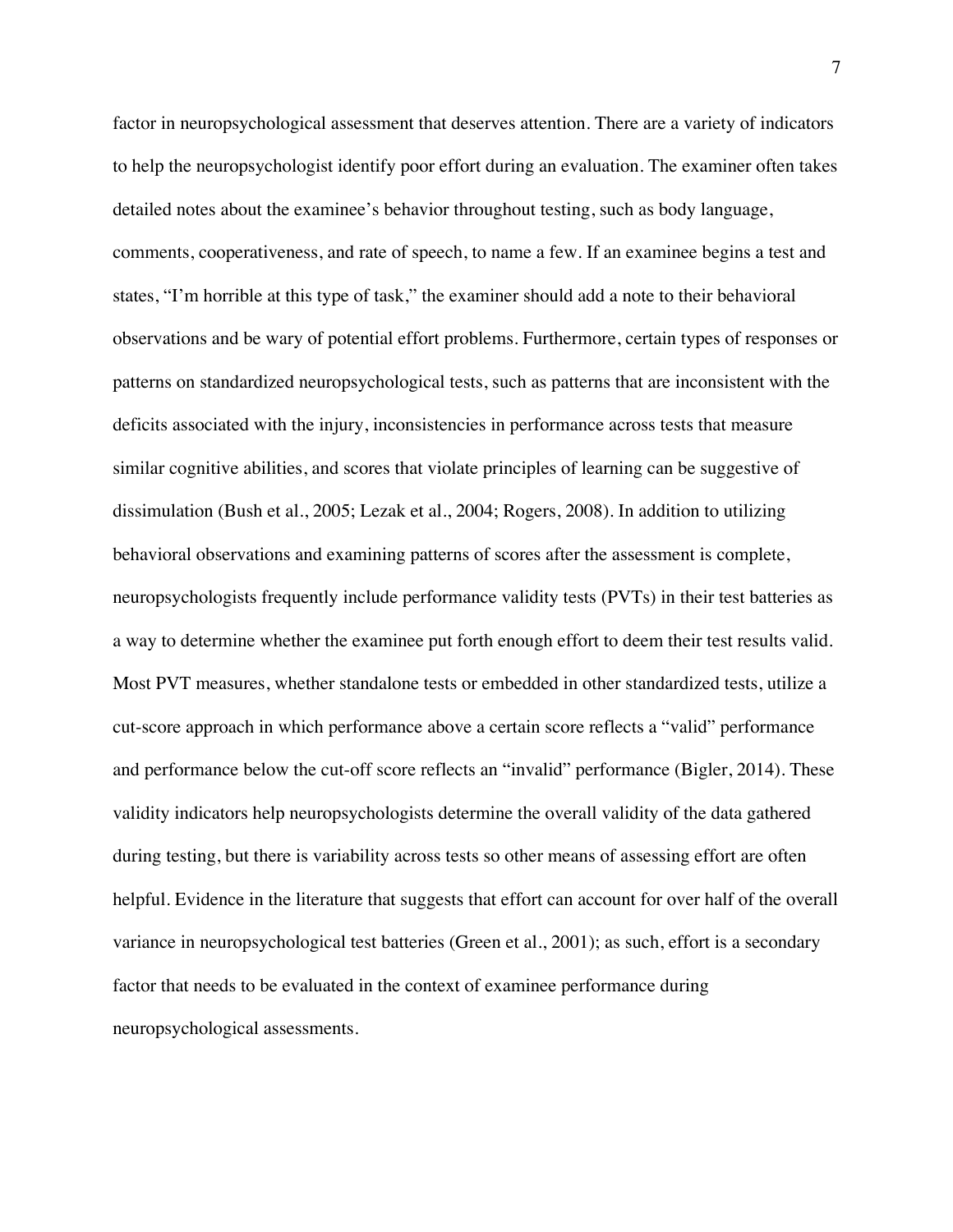#### *Expectations*

An interesting phenomenon that has been more recently looked at in the field is the impact of expectations on neuropsychological performance. One way that psychologists investigate the impact of expectations is through stereotypes, which are expectations about how a group will behave. Stereotype threat is a phenomenon in which exposure to specific stereotypes reduces the performance of members in the stereotyped group (Steele, 1997; Spencer et al., 1999). Research has found that exposure to stereotype threat reduces academic performance of students from low socioeconomic backgrounds (Croizet & Claire, 1998), math performance of white males compared to Asian males (Stone et al., 1999), and academic performance of Hispanics (Gonzales et al., 2002).

Research that examined the cognitive functioning of older adults suggested that mere exposure to age-based stereotype threat impacted the older adults' cognitive performance on neuropsychological tests of processing speed, memory, attention, and executive function (Rabin et al., 2016; Lamont et al., 2015). The literature also suggests that many older adults experience dementia worry, often considered a version of age-based stereotype threat, that affects expectations (Kessler et al., 2012; Caughie et al., 2021), which may have an impact on how older adults rate their perceived cognitive functioning. In addition, the research also shows that simply calling older adults' attention to their age can impact the way they perform on cognitive tests. Conversely, younger adults may not be as worried about their memory, which could result in less susceptibility to changes in their self-perceptions and objective performance. Therefore, age may be considered yet another secondary factor housed under expectations that should be examined in the context of going through a neuropsychological evaluation.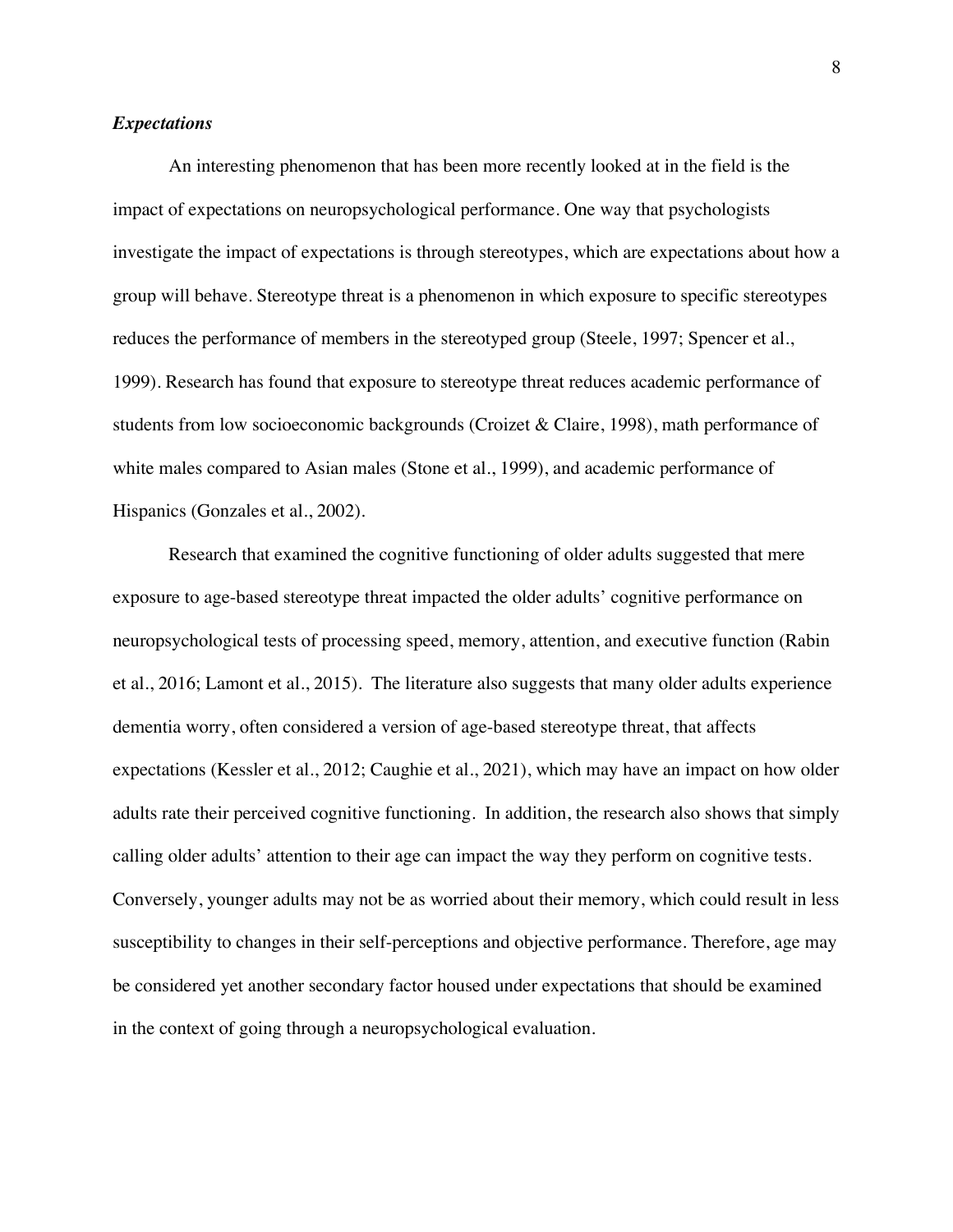In addition to operating in racial, gender, and age groups, the literature also suggests that stereotype threat operates in neurological populations (Suhr & Gunstad, 2002; Suhr & Gunstad, 2005; Madathil, 2013). In fact, the activation of stereotype threat in neurological populations is currently of particular focus in the field of neuropsychology; in this line of research, stereotype threat is often referred to as diagnosis threat. For example, individuals in a study who had previously been diagnosed with mild traumatic brain injury (mTBI) but had fully recovered were either primed with a stereotype about mTBI before taking cognitive tests or simply asked to complete testing to the best of their ability; participants in the experimental group performed significantly worse on tests measuring memory and general intellect, cognitive entities widely believed by the general population to be compromised after experiencing head trauma (Suhr & Gunstad, 2002). In another study that examined diagnosis or stereotype threat in adults with Attention-Deficit/Hyperactivity Disorder (ADHD), participants who were explicitly told they were selected on the basis of their ADHD diagnosis performed worse on tests of intelligence, memory, and attention when compared to controls (Madathil, 2013). Because the manipulation of the study was centered on the diagnosis of a neurological disease, the term diagnosis threat is often used in the place of stereotype threat.

Clearly, the research supports that stereotype threat is at play in a number of groups of people, such as people who have sustained mTBI. Because stereotype threat is, in a way, a selfevaluation of and expectation for one's performance, it is reasonable to wonder whether one's own expectations of their performance may change throughout a battery of tests. In spite of decades of research in clinical neuropsychology, there is essentially no research examining how the experience of taking cognitive tests impacts the individuals taking the tests – including how they view their cognitive abilities. For example, a sense of doing well on one given test in a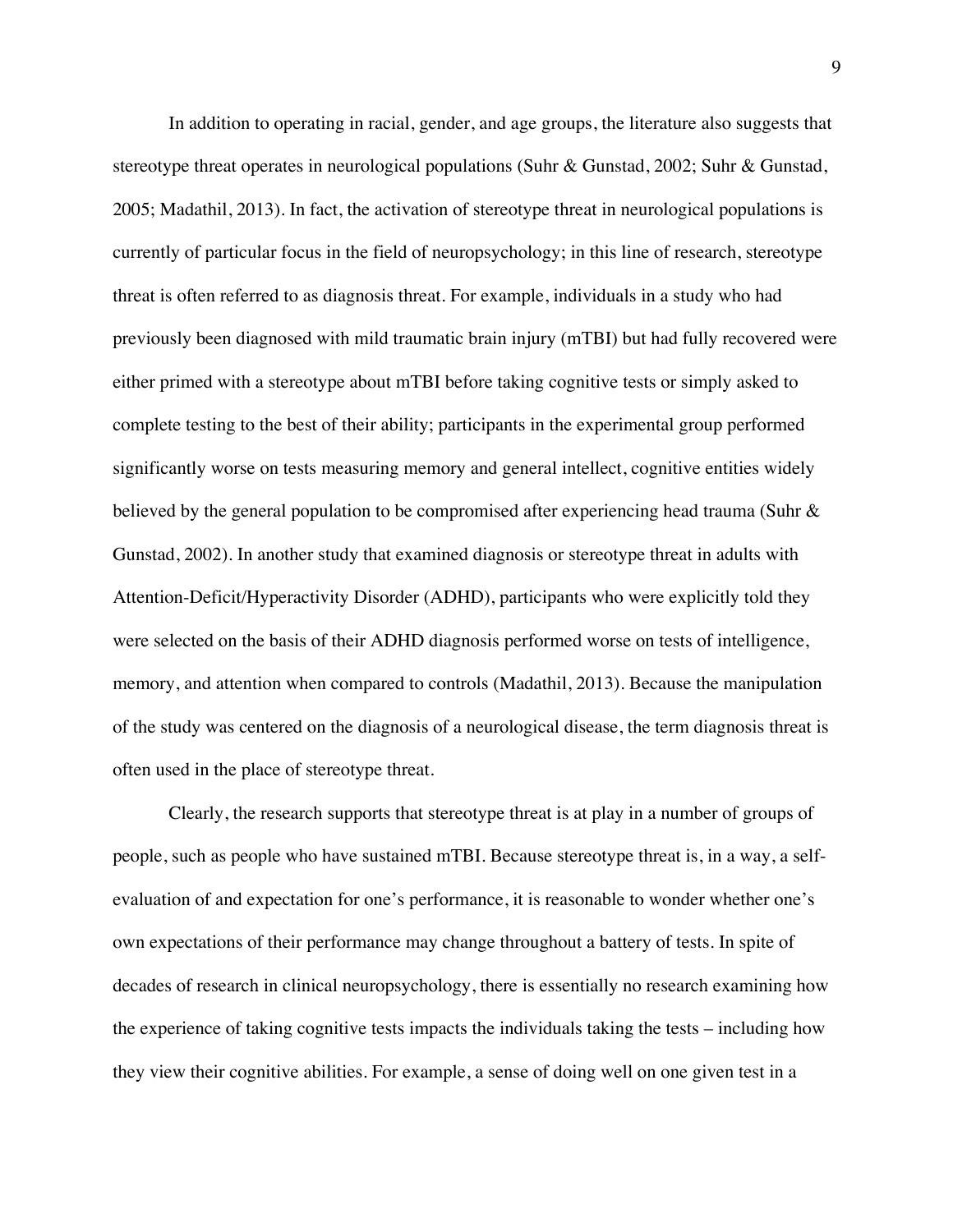neuropsychological battery may lead a patient to have higher expectations of themselves for subsequent tests administered. Conversely, experiencing a sense of doing poorly on a test may result in lowered expectations about performance that may contribute to lowered performance on subsequent tests. To our knowledge, the sole piece of research addressing any issue related to the examinee's experience was Bennett-Levy et al. in 1994; the researchers sent a questionnaire to individuals with TBI who had undergone a neuropsychological evaluation in the last six months. Responses showed that 47% felt that the results from the assessment changed the way they viewed their cognitive abilities while 53% felt that it did not change the way they viewed their abilities. While these data are informative about retrospective perceptions of undergoing neuropsychological testing, they do not speak to the individual's experience in real time, during the assessment itself. In order to effectively assess and treat neurologically impaired individuals with cognitive deficits, it is necessary to understand the influence our assessment methods have on patients' expectations and the extent to which the assessment experience impacts test scores. Although the effects of stereotype threat and expectations on overall cognitive performance are becoming better understood, there is no research that examines how someone's perception of either doing well or doing poorly on a test may change a patient's expectations of how they are going to perform on the next test. In other words, how expectations may change *during* a neuropsychological evaluation, how those expectations may change from test to test, and how this alteration of perceived performance may affect their performance on the overall battery of tests.

This study will use tests of memory deemed to have widely differing levels of difficulty in order to examine this gap in the literature. Research suggests that confidence in one's memory is extremely flexible and that self-evaluations may actually reflect the difficulty of the memory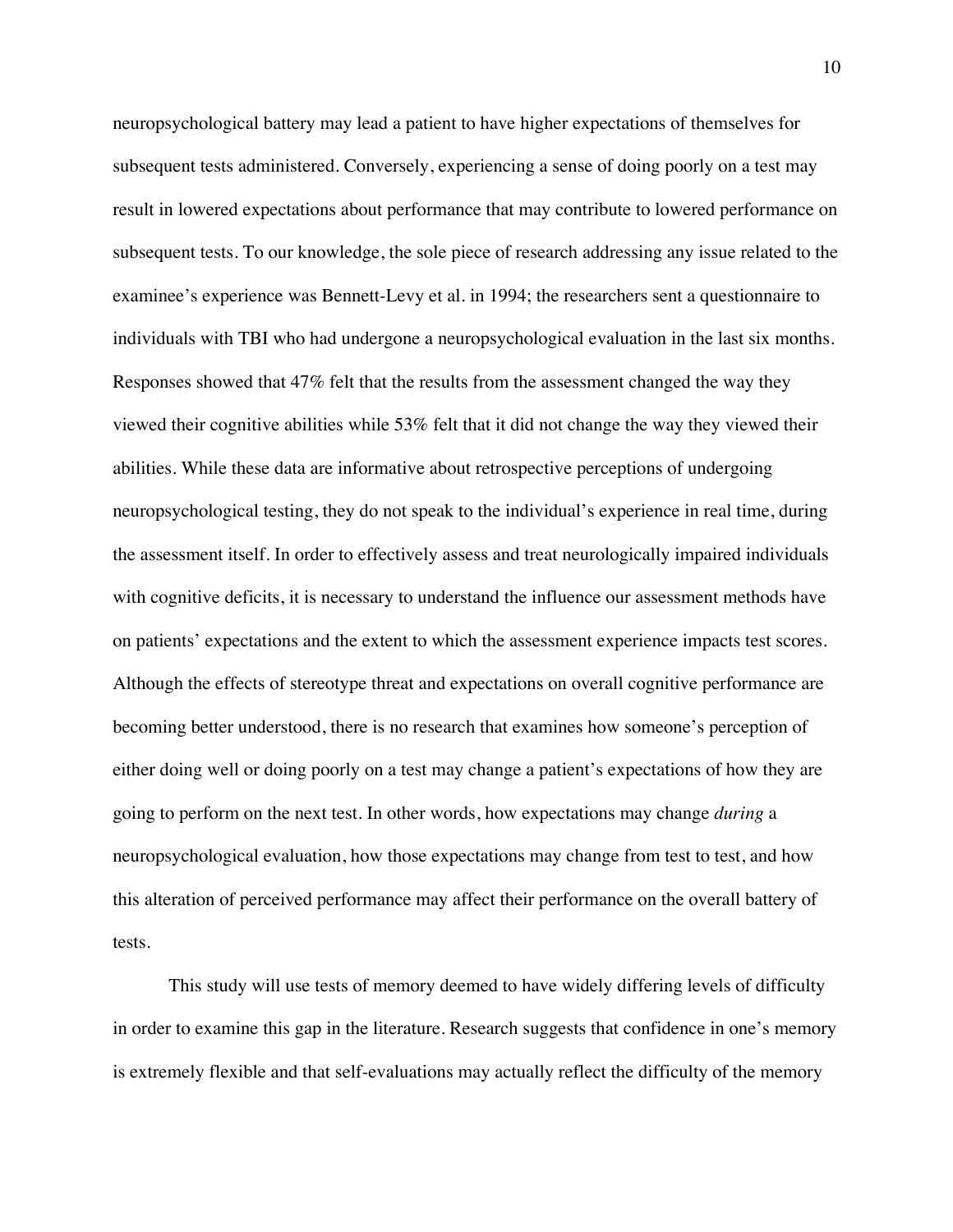task rather than one's actual memory abilities (Saucier & Gaudette, 2001). However, other research indicates that self-ratings of memory performance are related to actual performance on memory tasks (Rickenbach et al., 2015). More research on subjective assessments of memory abilities, as well as how that relates to objective performance, is clearly needed.

The present study aims to address the serious gap in the literature by examining the effect of test difficulty on examinees' self-reported cognitive abilities, specifically within the cognitive domain of memory. Participants will be asked to rate their memory ability after each test administered. In addition, participants will be divided into young and older adult groups to explore whether age impacts self-perceived memory abilities.

After thoroughly reviewing the literature and to the best of our knowledge, to ask an individual to rate their cognitive function after each test they take during the course of a battery of neuropsychological tests has never before been done. Due to standardized administration issues, shear time spent conducting the evaluation, and unknown impacts of interrupting the testing process, the only way to study this particular question is in an experimental, non-clinical setting. Querying participants about their perceived memory abilities after completing tests with varying degrees of difficulty – a unique feature of this study – will allow us to investigate whether or not their subjective sense of memory ability fluctuates throughout the assessment and whether or not perceived abilities relates to actual, objective performance on the given tests.

#### **Hypotheses**

- 1) Participants' scores on the SRMAS at baseline will be significantly higher than scores post-SRT.
- 2) Participants' scores on the SRMAS at baseline will be significantly lower than scores post-TOMM.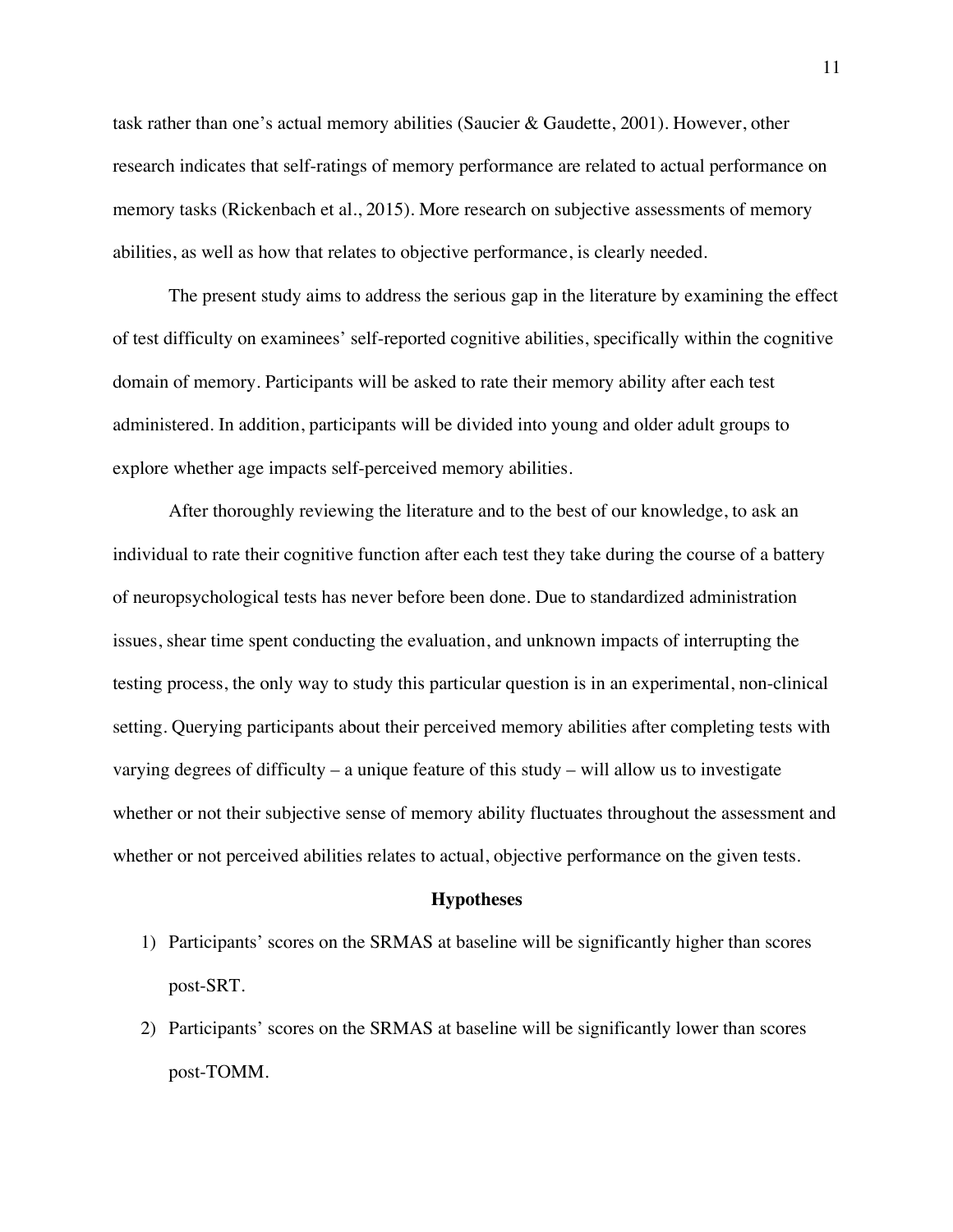- 3) Participants' scores on the SRMAS post-TOMM will be significantly higher than scores post-SRT.
- 4) Older adults will rate their memory lower compared to younger adults at baseline.
- 5) Older adults will rate their memory lower compared to younger adults post-TOMM.
- 6) Older adults will rate their memory lower compared to younger adults post-SRT.

#### **Method**

#### **Participants**

Participant data from an existing dataset were used for this study. Two separate groups of participants were recruited for the present study: one group of healthy older adults (over the age of 65) and one group of healthy younger adults (between the ages of 18-24). The inclusion of two age groups allowed us to examine whether there are significant differences between perceived memory abilities in healthy younger adults and healthy older adults. The data from both groups were compiled into a secure dataset.

Older adult participants were recruited through newspaper advertisements posted in a local Missoula, MT newspaper. Participants were at least 65 years old and did have any current or past neurological concerns, other than mTBI, which was determined through a series of initial screening questions administered via telephone (see Appendix A). Participation was voluntary. Participants received ten dollars for their participation in this study.

Younger adult participants were recruited through the SONA platform, which targets undergraduate psychology students at the University of Montana. Participants were between the ages of 18 and 24 years old and did not have any current or past neurological concerns, other than mTBI, which was determined through a demographic and health questionnaire.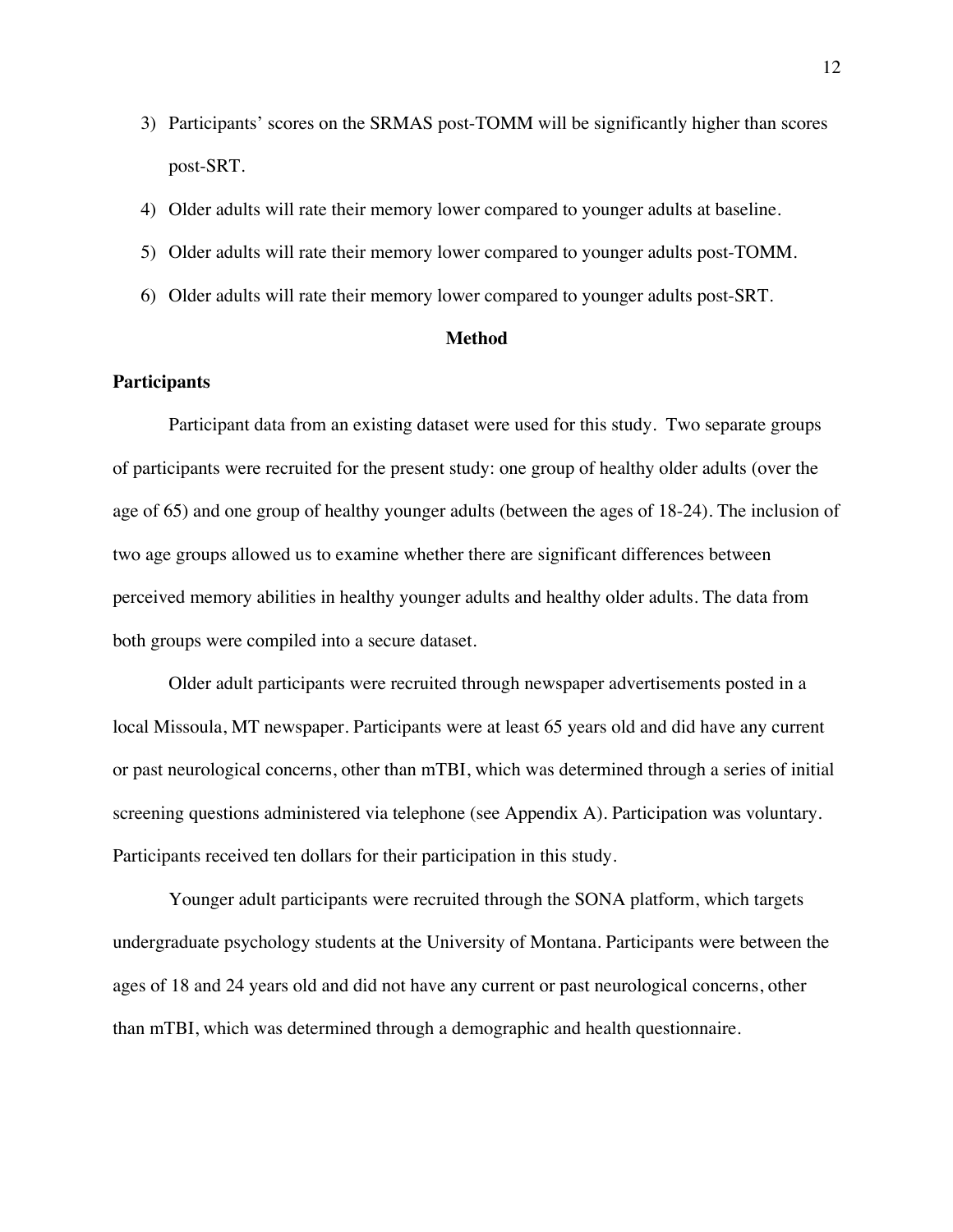Participation was voluntary. Per departmental and Institutional Review Board policy, participants received two research credits toward a course of their choice for their participation.

#### **Materials**

### *Demographic and Health Questionnaire*

The Demographic and Health Questionnaire was used to obtain relevant participant information including age, gender, ethnicity, years of education, psychiatric and neurological history, and behavioral health habits (see Appendix B). Medication information was also gathered.

#### *Self-Reported Memory Abilities Scale*

A self-reported memory abilities scale (SRMAS; see Appendix C) was administered before any testing, to establish baseline, and once again after taking each standardized memory test. The instructions for filling out the 10-point Likert scale consisted of a sentence, "Please rate your memory abilities in general," with 1 meaning poor and 10 meaning excellent.

#### *Manipulation Check Questionnaire*

A manipulation check questionnaire was administered to check participants' understanding of the study instructions (see Appendix D). Participants ranked how much effort they put forth during the testing process and how successful they believed they were in following instructions using a 10-point scale.

#### *Neuropsychological Measures*

Neuropsychological measures included were determined based upon their common use in neuropsychological practice and their validity in assessing memory, executive function, processing speed, and motor skills. Based on clinical judgement, two memory tests were selected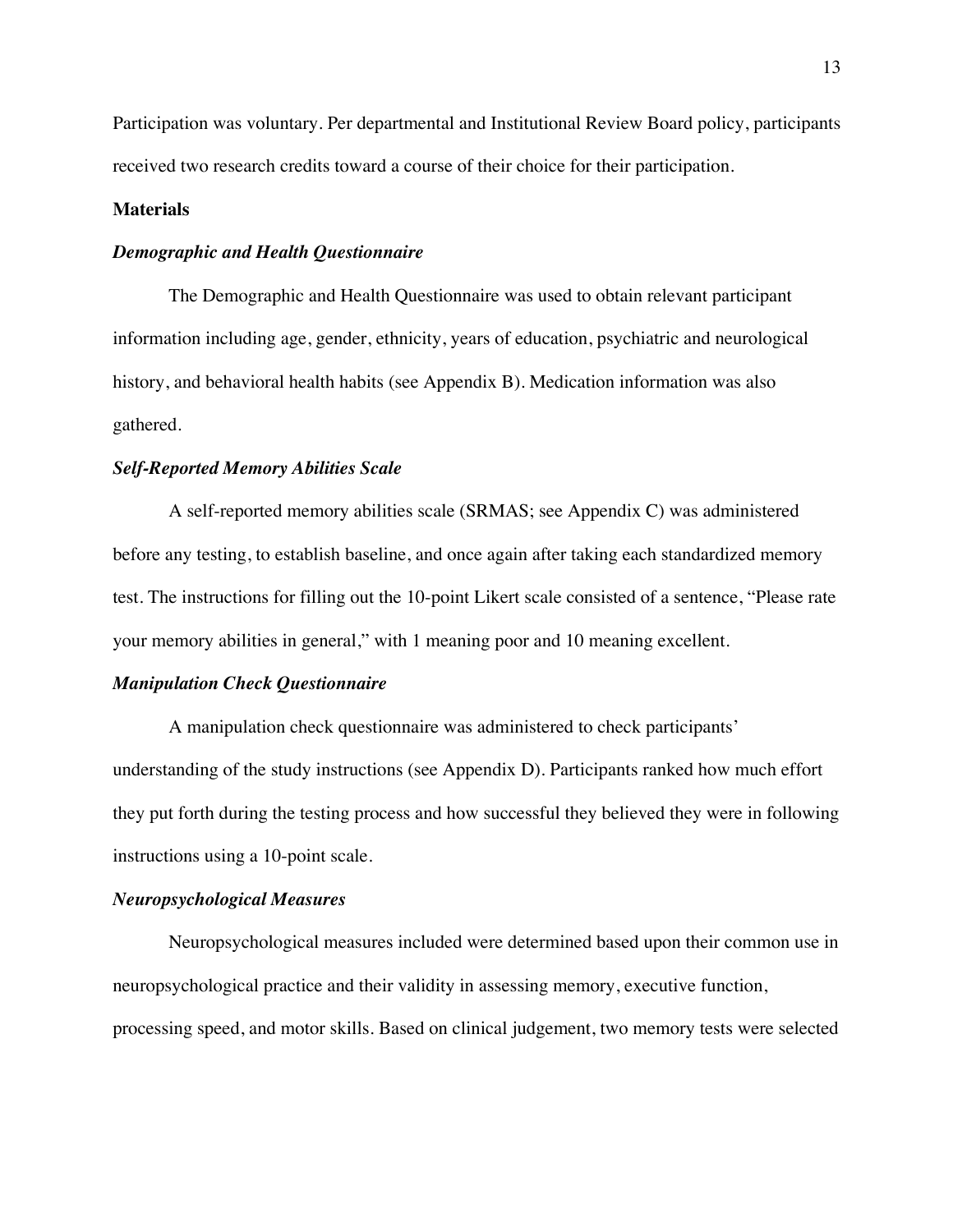for the study; one that would be experienced as very easy, and another that would be experienced as very difficult. Data were collected to verify whether these assumptions were correct or not.

#### *Buschke's Selective Reminding Test*

The Selective Reminding Test (SRT) is a test of memory that differentiates between retention, storage, and retrieval. The 12-trial version takes much longer than other popular memory tests used in neuropsychological batteries, making it susceptible to patient fatigue and frustration (Lezak, Howieson, Bigler, & Tranel, 2012). The SRT has been shown to be highly valid and reliable as a test of memory (Buschke, 1973; Beatty et al., 1996; Clerici et al., 2017). The SRT was chosen as the "hard" memory test based on ratings of test difficulty from pilot data from other research in our lab (Bean & Hall, unpublished).

#### *Test of Memory Malingering*

The Test of Memory Malingering (TOMM) has face validity as a memory test but is, in fact, a measure of performance and symptom validity (i.e., effort test). The TOMM is relatively unaffected by age, education, or moderate cognitive impairment; cognitively impaired older adults typically score in the 90% range, and the test has low probability of eliciting patient fatigue or frustration (Lezak et al., 2012). The TOMM was chosen as the "easy" memory test based on ratings of test difficulty from pilot data from other research in our lab (Bean & Hall, unpublished).

#### **Procedure**

Study approval was obtained from the Montana Institutional Review Board prior to participant recruitment. Following recruitment, participants in the older adult group were contacted via telephone to schedule testing and complete the initial phone screener. Participants in the younger adult group signed up for testing through the online SONA platform. At the onset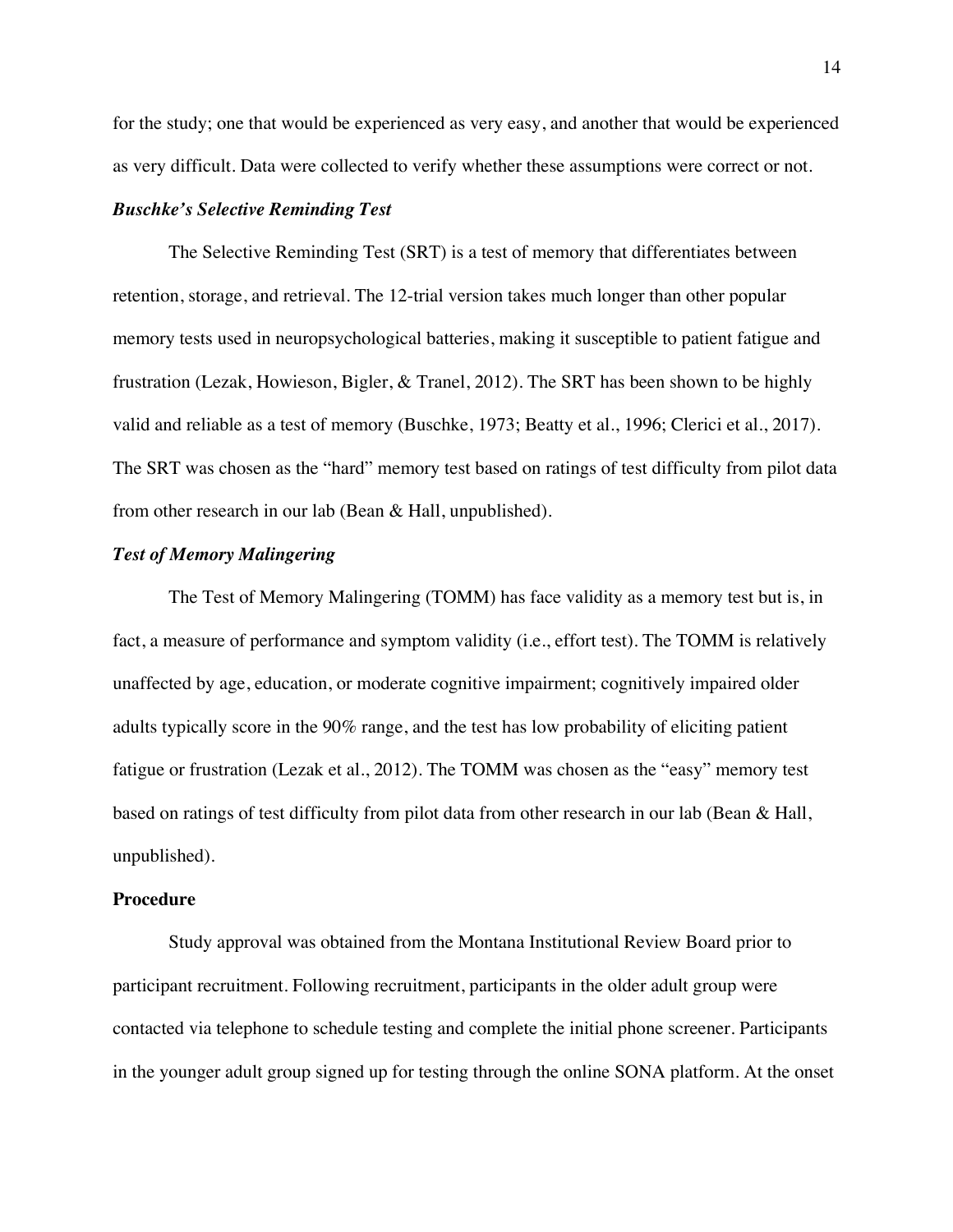of the study, participants were provided with an informed consent form, indicating the nature and potential risks of the study. Participants were informed that they may voluntarily withdraw from the study at any time, without penalty, and that their data would be deidentified and stored in locked filing cabinets. Assessment was conducted by the researcher and trained undergraduate research assistants. All participants began by rating their self-reported general memory abilities on a 10-point Likert scale before testing commenced. In an attempt to eliminate potential order effects, participants took the TOMM and SRT tests in a counterbalanced order. All participants completed the self-report memory questionnaire again following each test. At the conclusion of testing, participants were provided with the manipulation check and completed the demographic and health questionnaires.

#### **Figure 1**

*Procedural Order of Self-Reported Memory Abilities Scale and Memory Tests*



#### **Data Analysis**

Objective performance was evaluated using raw or mean scores on each measure and compared to normative data. SRMA data was analyzed using paired samples *t*-tests and independent samples *t*-tests.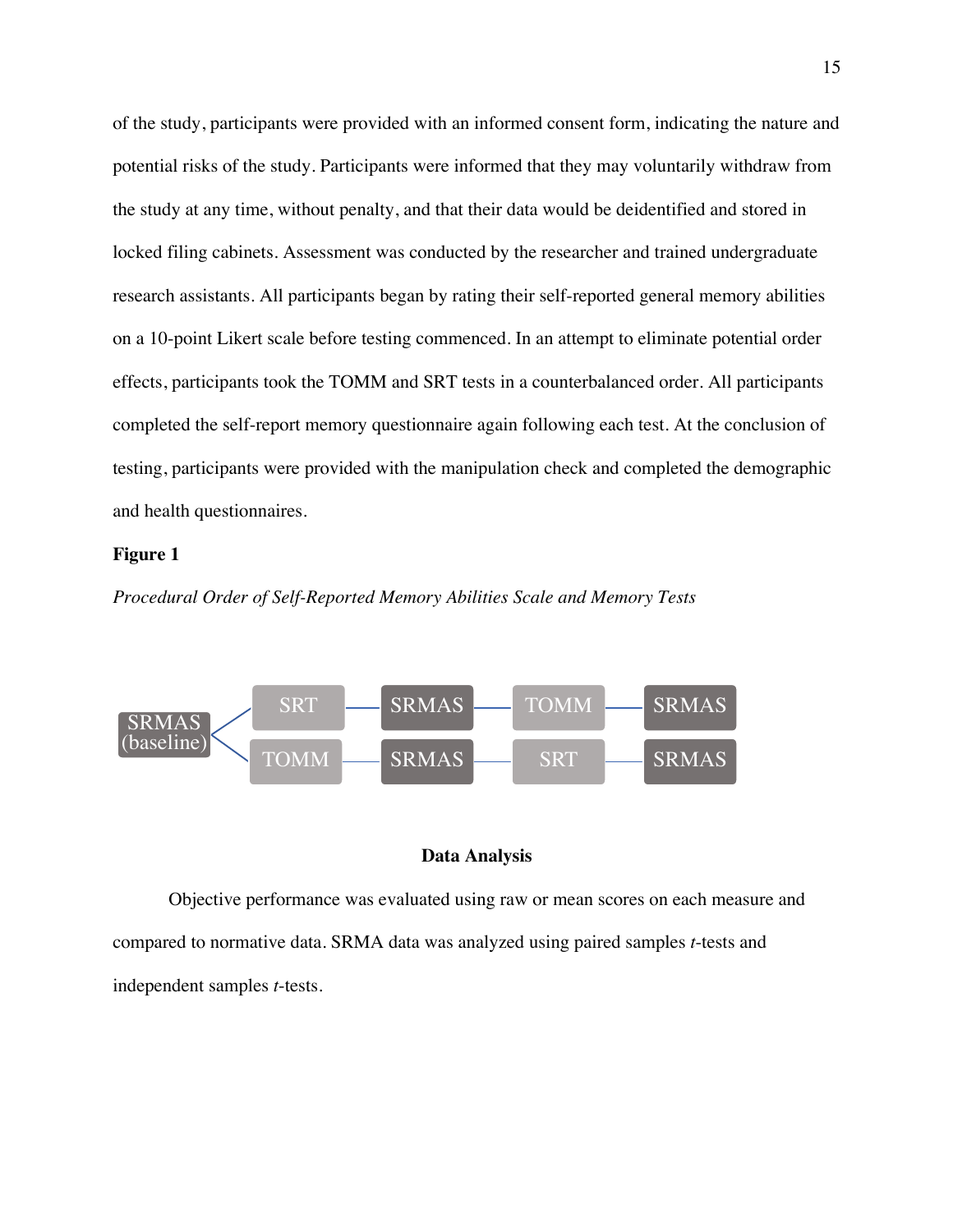#### **Results**

#### **Demographic Information**

Demographic information is provided in Table 1. A total of 59 subjects completed the neuropsychological measures and questionnaires; 27 participants in the young adult group and 32 in the older adult group (see Table 1). No participants were excluded due to screening criteria. Fifty-nine participants were therefore included in the analyses. Of these participants, 13 (22%) were male and 46 (78%) were female. Fifty-four participants identified as Caucasian (91.5%), two identified as Asian (3.4%), one identified as Hispanic (1.7%), and one identified as multiracial (1.7%). Participants in the young adult group ranged in age from 18-24, while participants in the older adult group ranged in age from 66-88. Chi-squared analysis for gender revealed significant differences between the young and older adult groups,  $\chi^2$  (1, *N* = 59) = 6.199,  $p = .013$ .

## **Table 1**

*Demographic Characteristics of the Study Groups*

| Age                    | $M = 19.6 (\pm 1.7)$ | $M = 76.0 (\pm 6.5)$ |
|------------------------|----------------------|----------------------|
|                        |                      |                      |
| Male                   | $7.1\%$              | 34.4%                |
|                        |                      |                      |
| Caucasian              | 88.5%                | 96.9%                |
|                        |                      |                      |
| Some College (or more) | 100%                 | 96.2%                |
|                        |                      |                      |

**Young Adult Group (N=27) Older Adult Group (N=32)**

#### **Comparing Objective Performance to Normative Data**

Subject test scores were compared to appropriate normative data to determine whether our participants' performance on testing was average.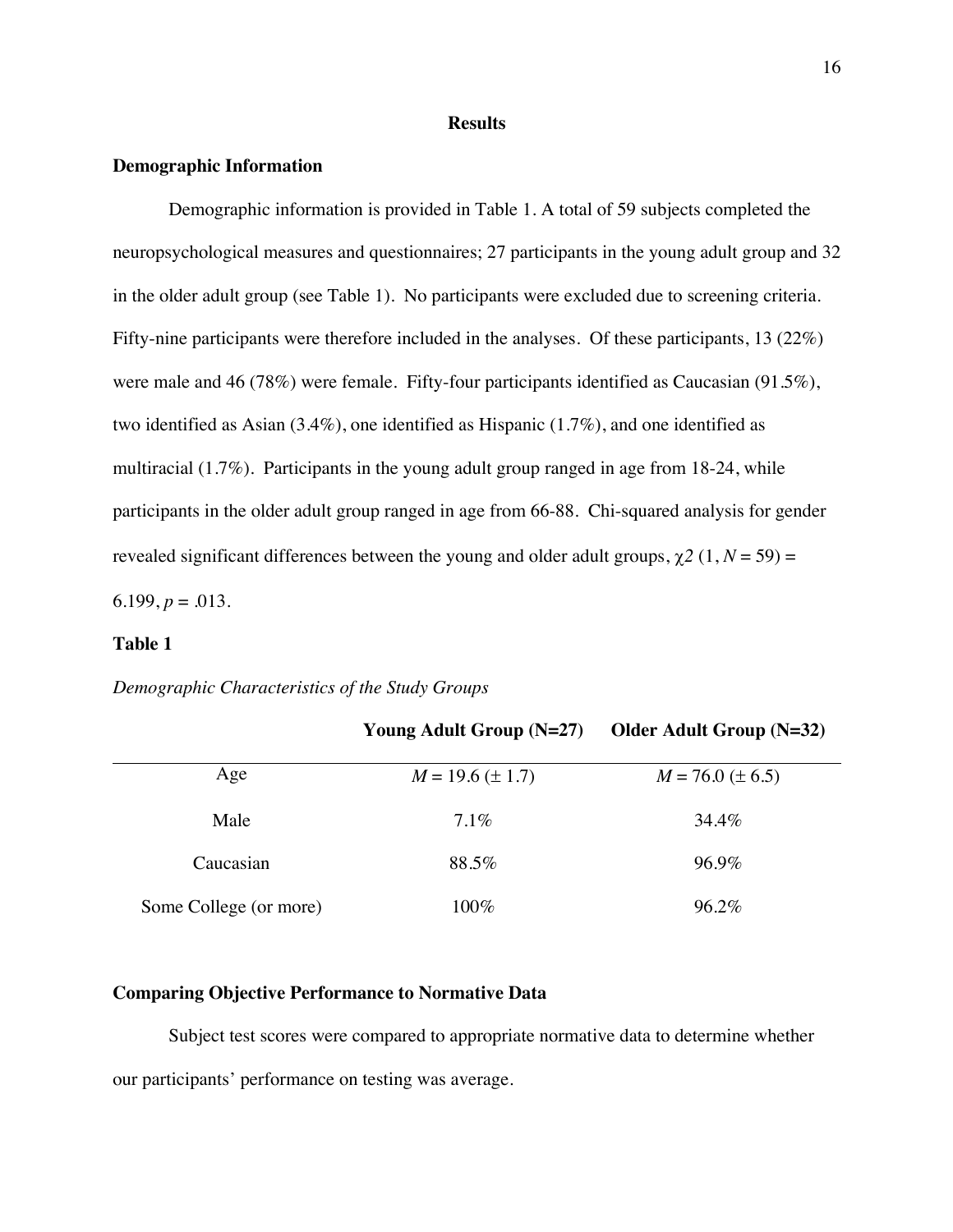#### *Selective Reminding Test*

Performance on the SRT for each study group was compared to normative data (Zalonis et al., 2009). Mean total sum recall scores were used to make comparisons. Older participants in the present study performed at approximately three-quarters of a standard deviation above the mean, on average, compared to normative data; conversely, young adults performed approximately half a standard deviation below the mean compared to normative data (see Table 2).

#### **Table 2**

#### *SRT Performance Compared to Normative Data*

|                     | Mean Total Sum Recall | Normative Data<br>(Zalonis et al., 2009) |
|---------------------|-----------------------|------------------------------------------|
| <b>Young Adults</b> | 114.2 $(\pm 9.2)$     | 117.0 $(\pm 7.2)$ ; 18-29 years old      |
| Older Adults        | $95.1 (\pm 21.2)$     | 82.4 ( $\pm$ 17.0); 60-69 years old      |
|                     |                       | 78.7 ( $\pm$ 14.5); 70-83 years old      |

The older adults in the present study did indeed score lower on this test than younger adults, which is to be expected considering cognitive decline that comes with normal aging (National Institute on Aging, 2020).

#### *Test of Memory Malingering*

Performance on the TOMM for each study group was compared to normative groups (Teichner & Wagner, 2004). Mean combined scores obtained from Trials 1 and 2 on the TOMM were used to make comparisons (see Table 3). As described previously, the TOMM is a measure of performance validity (i.e., effort test) but has face validity as a memory test. Even in cognitively impaired older adults, patients typically score in the 90% range and clinicians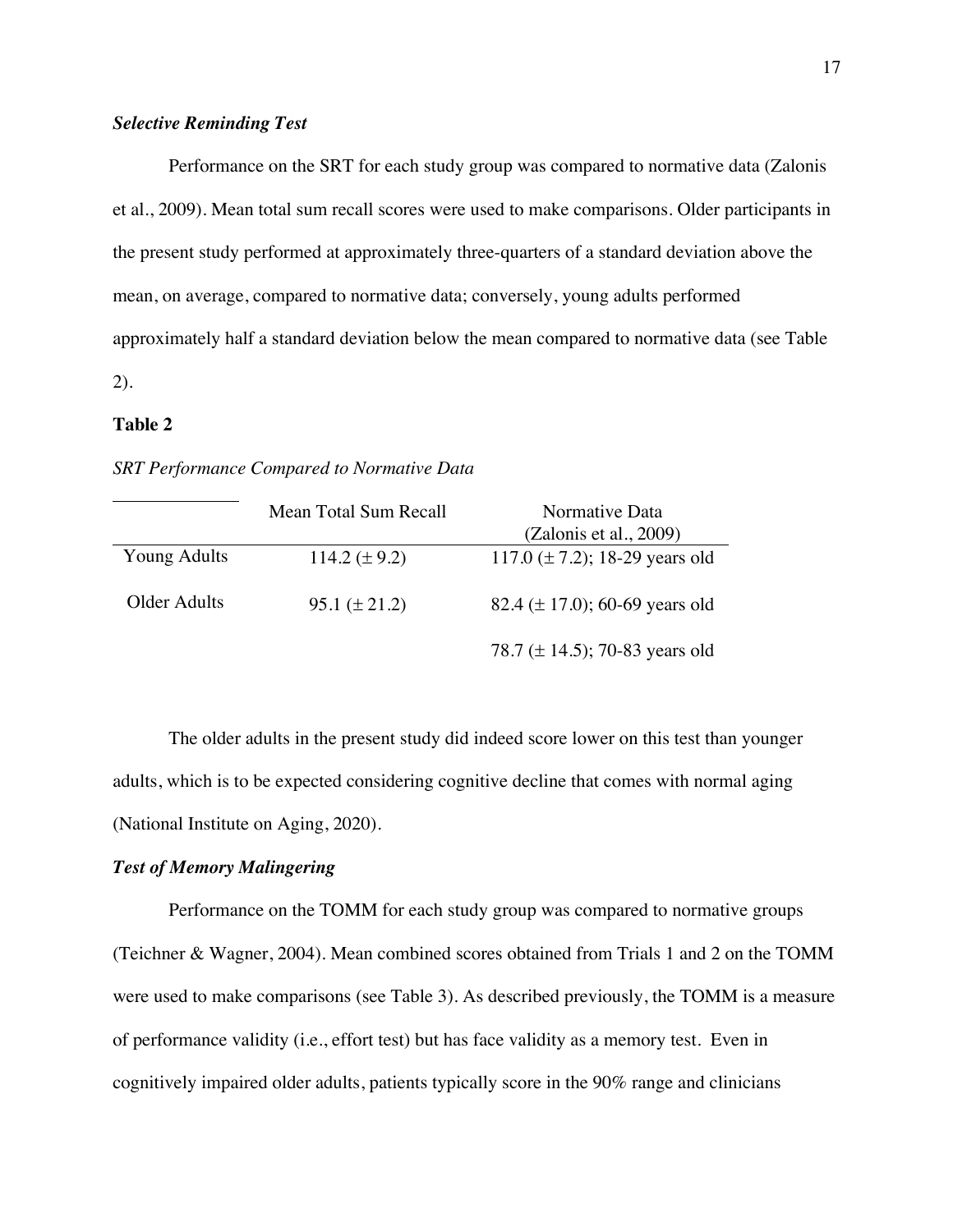typically expect neuropsychological patients to perform well on the TOMM (Lezak et al., 2012). The mean score obtained on the TOMM was 49.419 for young adults and 49.697 for older adults. Given that each trial only contains 50 items, with the highest possible combined mean score of 50, it is clear that our obtained mean scores for both age groups are nearly perfect and are well above empirically established cutoffs for healthy adults.

#### **Table 3**

#### *TOMM Performance Compared to Normative Data*

|              | Mean of Trials 1 and 2 | Normative Data            |
|--------------|------------------------|---------------------------|
|              |                        | (Teichner & Wagner, 2004) |
| Young Adults | 49.4 $(\pm 0.6)$       | 48.55 (normal adults)     |
| Older Adults | 49.7 $(\pm 0.4)$       | 48.55 (normal adults)     |

#### **Self-Reported Memory Abilities**

#### *Combined Self-Reported Memory Ability Scores*

Self-reported memory abilities data was analyzed using three matched *t-*tests to compare all participants' SRMA scores at baseline to post-memory tests. A third comparison examined performance between groups after each memory test. There was a significant difference between SRMA scores at baseline ( $M = 6.4$ ,  $SD = 1.3$ ) and post-TOMM ( $M = 7.4$ ,  $SD = 1.5$ ),  $t(58) =$ 6.450,  $p < .001$ ;  $d = 1.231$  (see Table 4). There was a significant difference between SRMA scores at baseline (M=6.4, SD=1.3) and post-SRT (M=4.7, SD=1.6),  $t(58) = 8.450$ ,  $p < .001$ ;  $d =$ 1.494. There was a significant difference between SRMA scores post-TOMM (*M* = 7.4, *SD* = 1.5) and post-SRT (*M* = 4.7, *SD* = 1.6), *t*(58) = 10.265, *p* < .001; *d* = 2.003. A one-way ANOVA revealed no order effects were present  $(F(1, 57) = .896, p > .05; \eta^2 = .006)$ .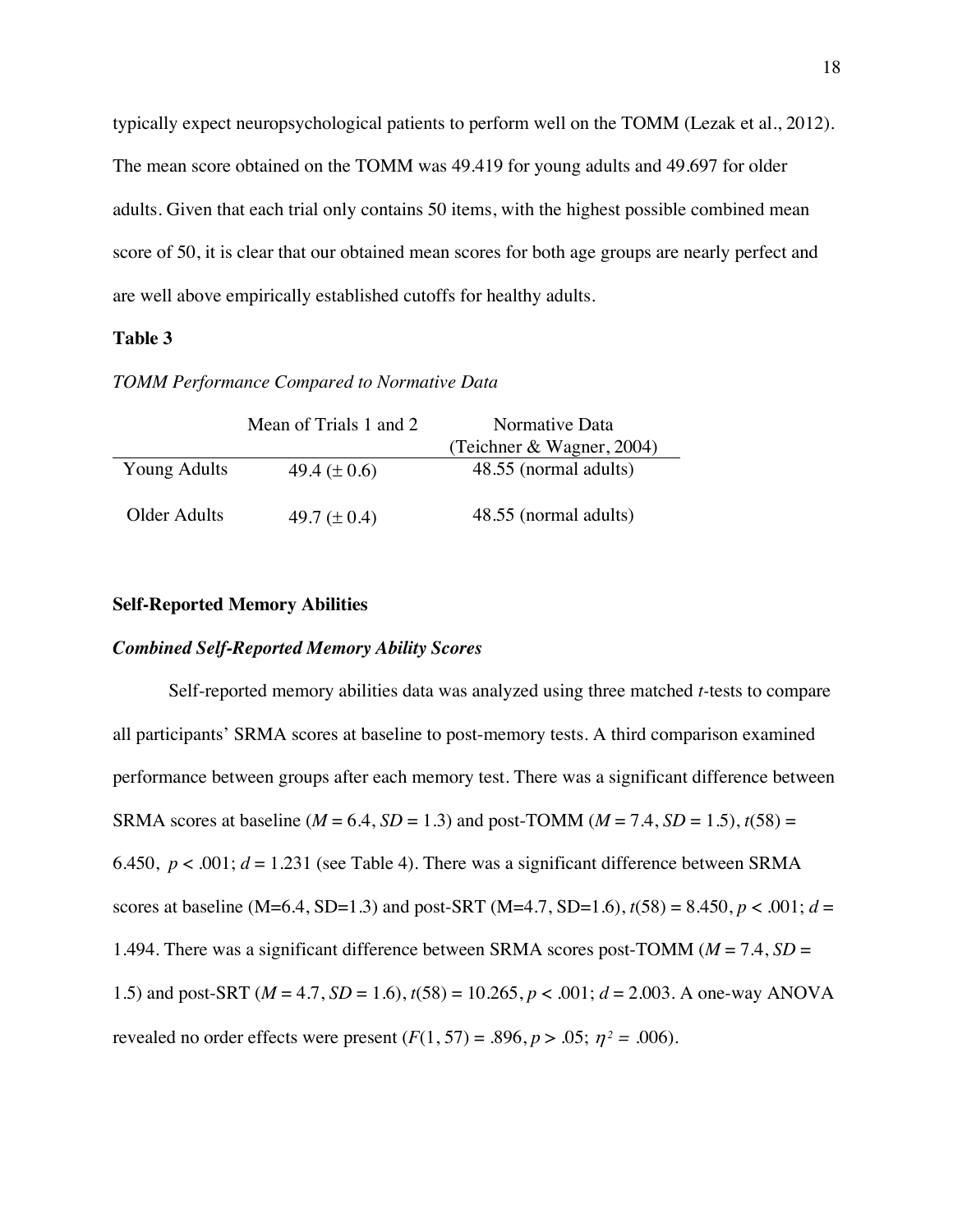In other words, following the easy test (TOMM), SRMA ratings were significantly higher than at baseline, and after completing the difficult memory test (SRT), SRMA scores were statistically significantly lower than at baseline. In addition, comparing ratings between the two tests yielded statistically significant results.

#### **Table 4**

| Baseline                                    | <b>TOMM</b>         | <b>SRT</b>          | $\mathbf{t}$ | $\boldsymbol{D}$ | d     |
|---------------------------------------------|---------------------|---------------------|--------------|------------------|-------|
| $M = 6.4 \ (\pm 1.3)$ $M = 7.4 \ (\pm 1.5)$ |                     |                     | 6.450        | $\leq .001$      | 1.231 |
| $M = 6.4 (\pm 1.3)$                         |                     | $M = 4.7 (\pm 1.6)$ | 8.450        | $\leq .001$      | 1.494 |
|                                             | $M = 7.4 (\pm 1.5)$ | $M = 4.7 (\pm 1.6)$ | 10.265       | 1001             | 2.003 |

#### *Matched t-Tests Results for SRMA Scores*

#### *Group Comparisons for Self-Reported Memory Ability Scores*

Score differences on the SRMAS between age groups were analyzed using separate independent samples *t*-tests (see Table 5). There was not a significant difference between young  $(M = 6.3, SD = 1.2)$  and older adults'  $(M = 6.4, SD = 1.4)$  SRMA at baseline,  $t(57) = -.213$ ,  $p >$ .05;  $d = -0.056$ . There was not a significant difference between young ( $M = 7.4$ ,  $SD = 1.3$ ) and older adults' (*M* = 7.4, *SD* = 1.7) SRMA post-TOMM, *t*(57) = .171, *p* > .05; *d = .*045. There was not a significant difference between young ( $M = 4.9$ ,  $SD = 1.9$ ) and older adults' ( $M = 4.6$ ,  $SD =$ 1.4) SRMA post-SRT, *t*(57) = .841, *p* > .05; *d* = .220.

#### **Table 5**

| <b>Age Group Comparisons</b> |  |  |
|------------------------------|--|--|
|------------------------------|--|--|

|          | Young Adults        | Older Adults        |         |       |      |
|----------|---------------------|---------------------|---------|-------|------|
| Baseline | $M = 6.3 (\pm 1.2)$ | $M = 6.4 (\pm 1.4)$ | $-.213$ | > .05 | .056 |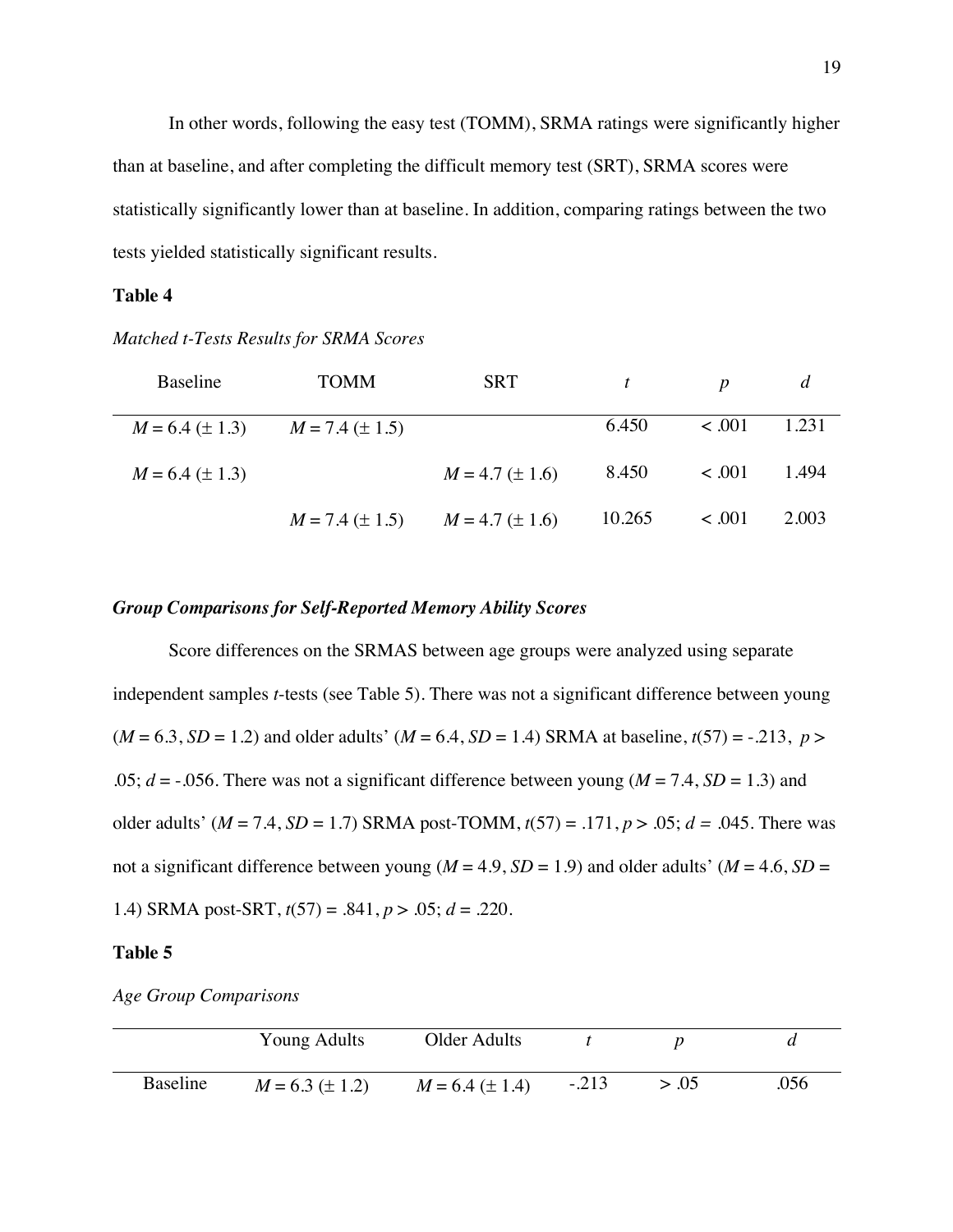|          | Post-TOMM $M = 7.4 (\pm 1.3)$ $M = 7.4 (\pm 1.7)$ .171 > .05 |  | .045 |
|----------|--------------------------------------------------------------|--|------|
| Post-SRT | $M = 4.9 \pm 1.9$ $M = 4.6 \pm 1.4$ $.841$ $> .05$           |  | .220 |

#### **Discussion**

The central hypothesis of the present study was that test difficulty impacts perceived memory abilities. As predicted by this hypothesis, participants' self-reported abilities indeed fluctuated depending on test difficulty. These results increase our understanding of the examinee's subjective experience during a neuropsychological evaluation. Only one other study that we know of has investigated the examinee's appraisal of cognitive abilities but was done so at least six months after the completion of the evaluation; according to Bennett-Levy et al. (1994), roughly one-half of respondents retrospectively reported that the neuropsychological examination affected the ways in which they perceived their cognitive abilities. The authors did not report which cognitive domains were affected (if participants were asked specifically about them), nor did they report directionality of changed perceptions (i.e., positive or negative). Not until the present study has the examinee's experience been studied *during* an evaluation – as the testing process unfolds. It is worth noting we have shown that people's rating confidence about their memory can change while undergoing assessment. We do not know if these changes affected their performance on the tests or whether they would affect their performance on subsequent tests in a full neuropsychological battery. At the individual level, self-assessment of memory abilities may be relatively stable, may be something that changes frequently during an evaluation, or may fluctuate at first and then gradually stabilize as a function of further exposure to successful and unsuccessful experiences.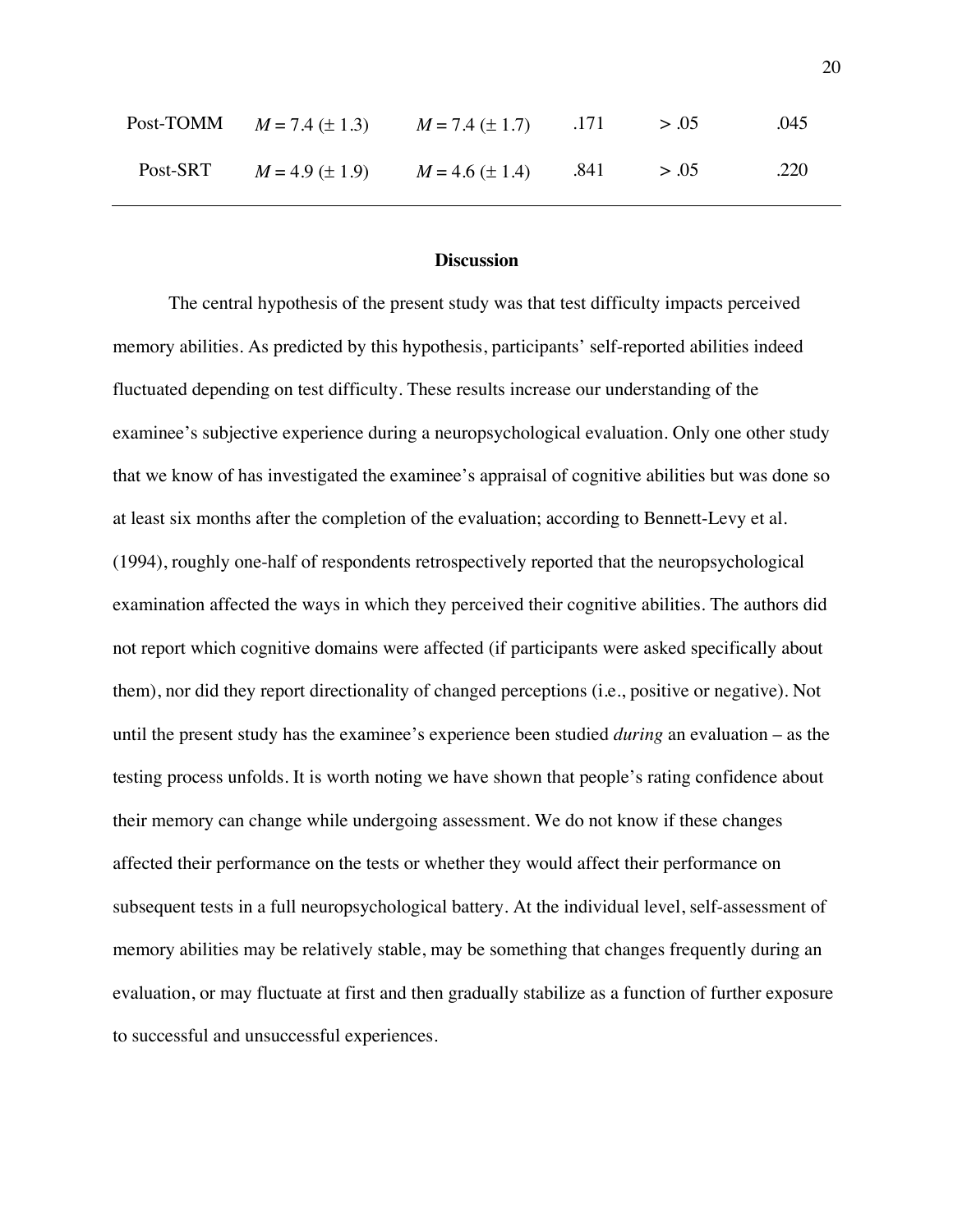As such, these data add further evidence to past literature suggesting that confidence in one's memory is variable and independent from one's actual memory performance (Saucier & Gaudette, 2001). Although some research suggests that confidence and cognitive test performance are correlated (Rickenbach et al., 2015; Stankov et al., 2013), there is a growing body of literature that indicates that confidence does not accurately predict or correlate to objective performance on cognitive tests (Stankov & Lee, 2008; Pallier et al., 2010; Fine & Nevo, 2008; Harrison et al., 2005). The data from the present study suggest that despite average or above average performance on memory tests, examinees' confidence in their own memory abilities changes depending on the level of difficulty of a given memory test.

Neuropsychological assessments are often tailored to each individual patient, and for good reason. Two people with brain lesions may suffer from surprisingly distinct cognitive and behavioral deficits and, as such, require specific investigations into their relative cognitive strengths and weaknesses via different tests. Indeed, one of the field's greatest assets is the customized nature of the assessments that are given. Given the flexible nature of assessments, it is important to note that little information is known about how the assessment process itself affects patients' perceived and objective functioning. Although neuropsychological test batteries differ across clinicians and institutions, it is reasonable to assume that examinees will find some tests more or less challenging relative to other tests administered. The results from the present study provide novel evidence that examinees' confidence in their memory, within the parameters of the methodology used, are highly subject to alterations of perceived memory abilities. Notably, participants were asked not to rate their memory performance on a specific test, but rather to rate their memory abilities *in general*. Even with such specific wording, participants still rated their memory abilities differently depending on how cognitively demanding each test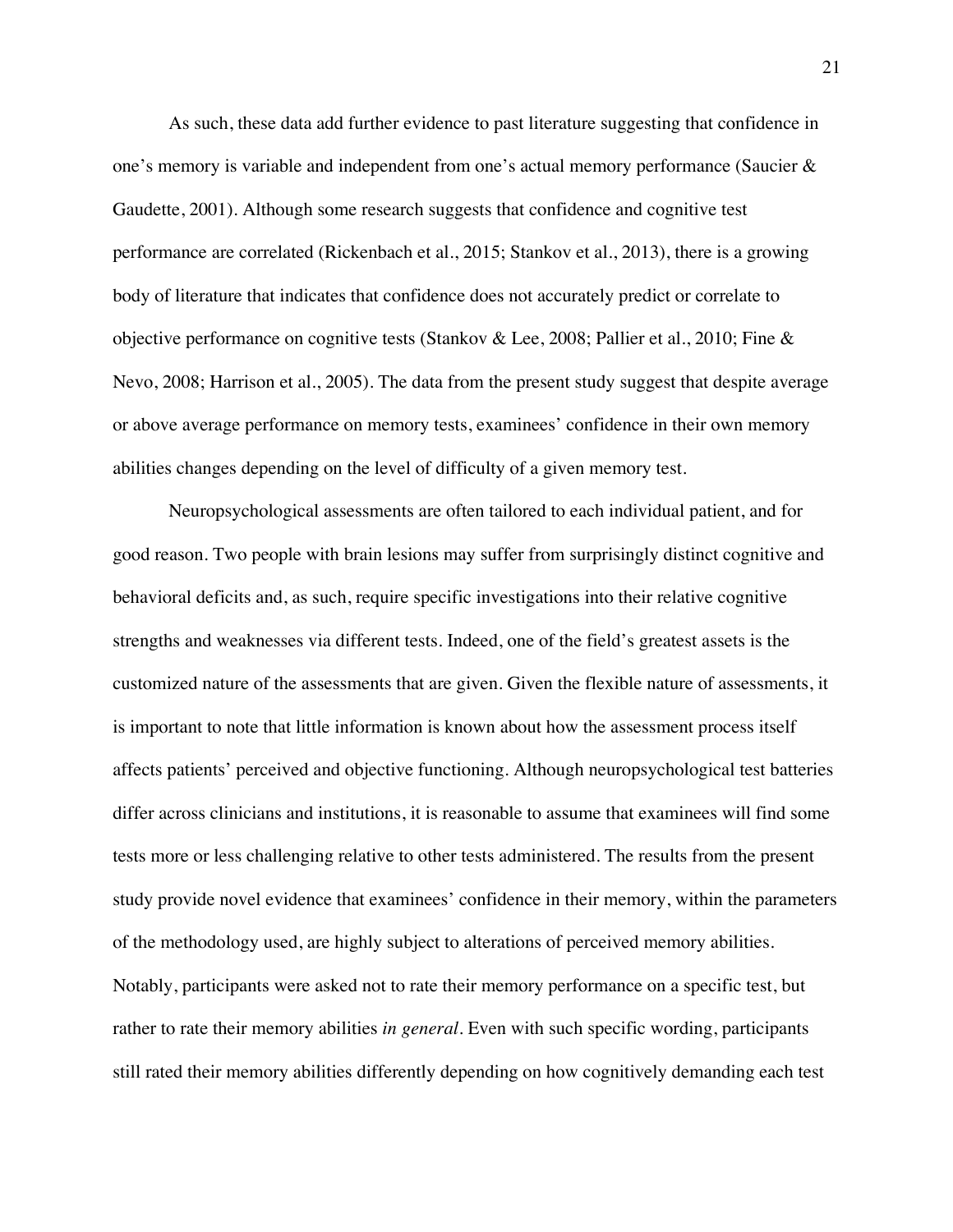was. Given that examinees' expectations of their memories were shown to change throughout testing, it is important for neuropsychologists and psychometrists to understand how examinees are self-evaluating during evaluations and consider the potential implications.

The literature clearly shows that several groups (e.g., TBI, cancer, certain demographic characteristics) are at risk of stereotype threat, impacting assessment results (Suhr & Gunstad, 2002; Suhr & Gunstad, 2005; Madathil, 2013; Steele, 1997; Spencer et al., 1999; Trontel et al., 2013). When a person's attention is called to some personal feature (i.e., a stereotype), this often impacts their expectations, followed by potential changes in performance. An examinee's own sense of their memory abilities is, in a way, like an expectation; a sense of doing well on one given test in a neuropsychological battery may lead the examinee to have higher expectations of themselves for subsequent tests administered. Conversely, someone may take a particularly challenging test and lower their expectations. Given the existing research, it is possible that an examinee's experience of different tests may affect their expectations for performance. In the present study, the cognitive demands and associated frustration of the SRT as noted in previous research may have lowered expectations, such that participants' perceptions of their abilities decreased (Lezak et al., 2012). Conversely, the experience of taking an easy test (TOMM) may have served to enhance their expectations of themselves.

The implications of expectations and stereotype threat are not to be overlooked. Indeed, expectations appear to play a significant role in the experiences of many individuals who undergo neuropsychological assessments. Not only can the fear of underperforming based on demographic information affect perceived cognitive functioning (e.g., gender, race, etc.), it can also have lasting effects on overall functioning and health (Gonzales et al., 2002; Croizet & Claire, 1998). For example, stereotype threat has been shown to have pervasive health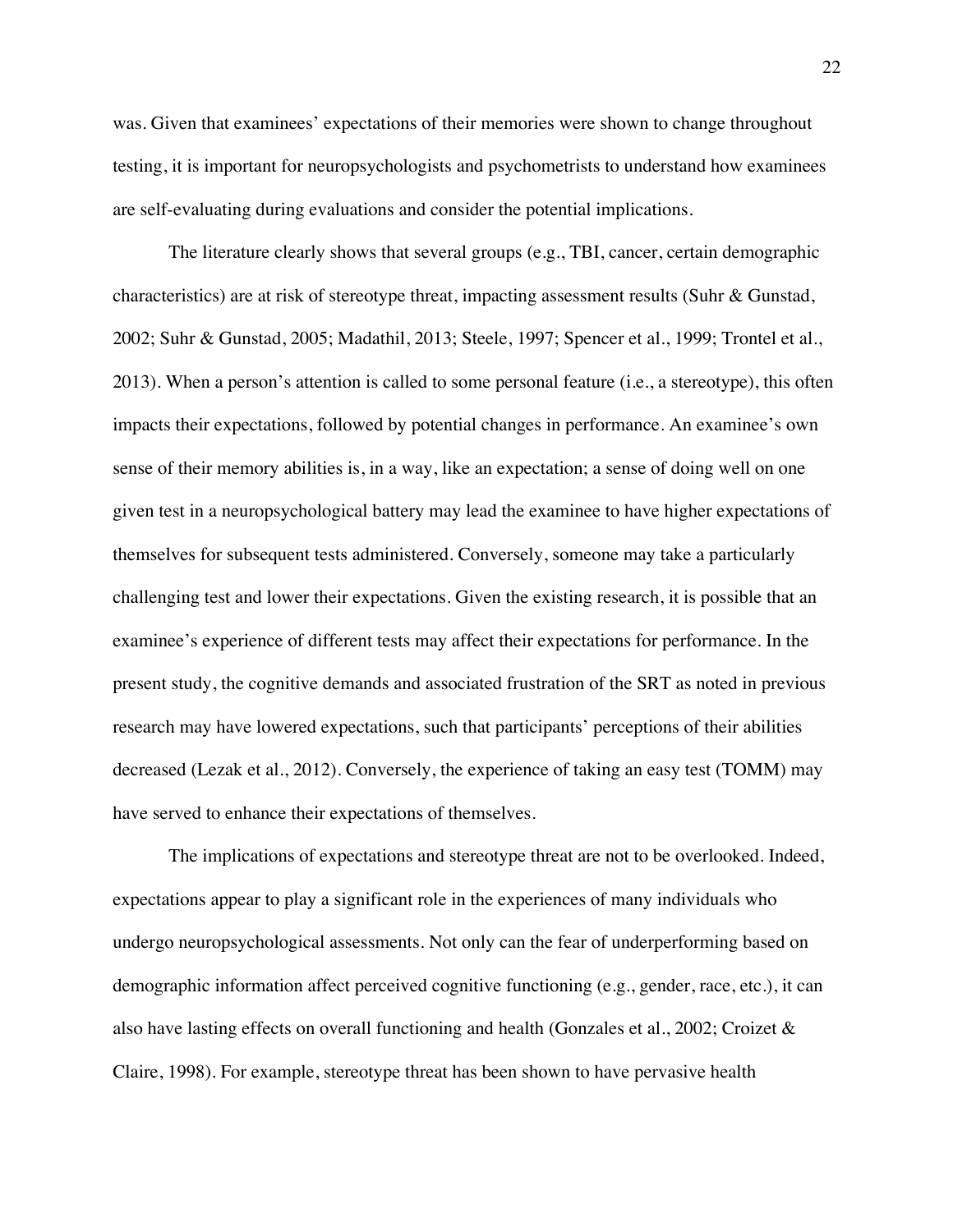implications such as decreased self-efficacy, increased stress and anxiety, and the induction of biological and physiological changes in the brain as seen in neurodegenerative disease (Levy et al., 2016; Trontel et al., 2013).

Additionally, it is critical to also consider how self-evaluations, as assessed in the present study by changes in SRMA scores, may impact rapport and attitudes long after the examination is over. Clinically, arguably one of the most important components of a neuropsychological evaluation is rapport development and maintenance (Delis et al., 2001; Wechsler, 2008). Positive rapport between the neuropsychologist and the examinee often improves chances for a successful outcome – an accurate measurement of the person's true cognitive abilities. Barnett et al. (2017) conducted a study that examined the impact of rapport on neuropsychological test performance and found that poor rapport negatively affected objective performance on tests of verbal fluency and fine motor tasks. Barnett et al. (2020) also later found that participants in a high rapport condition took less time to complete the D-KEFS Color-Word Interference Test compared to individuals in the low rapport condition. An examinee who feels comfortable and safe with the examiner is more likely to put forth better overall effort during testing, adhere to treatment recommendations, and communicate more openly (Prigatano & Pliskin, 2014; Thompson, 2017). Given the importance of developing a positive examinee-examiner relationship, it is reasonable to wonder whether test difficulty may play a role in the maintenance of rapport. It may be worthwhile for healthcare providers administering neuropsychological tests to make note of an examinee's experience, monitor any potential distress associated with challenging tests, and reestablish rapport prior to administering any subsequent tests.

Surprisingly, our results did not support our second set of hypotheses related to young adult versus older adult differences in SRMA ratings. In contrast to what we predicted, young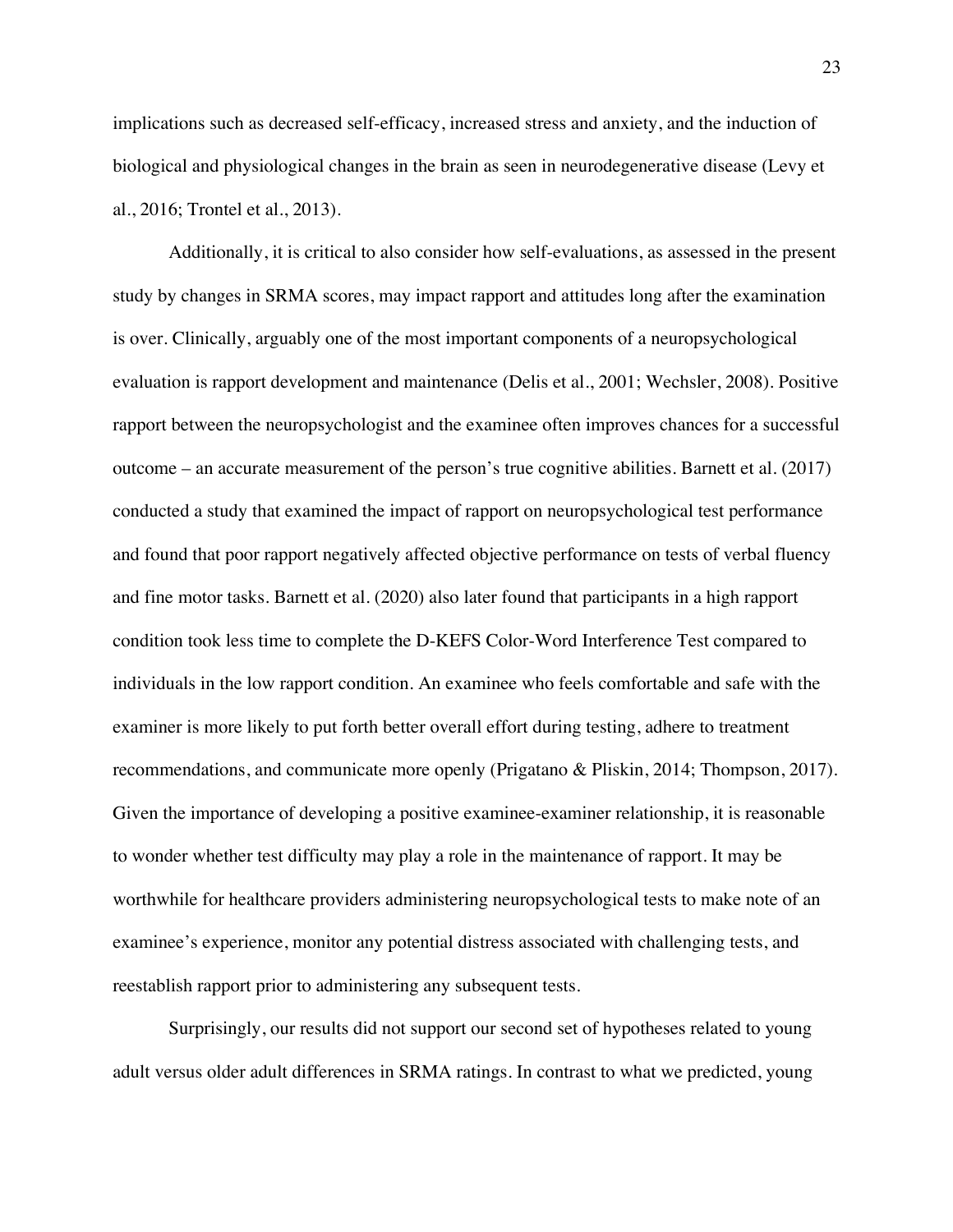adult and older adults SRMA scores were not different from one another. One potential explanation for these data relates to the convenience sample utilized. The older adult group consisted of high functioning, very educated individuals (see Tables 1 and 2). Sometimes these individuals are referred to as "super agers" because they perform well above the norm (National Institute on Aging, 2020; Gefen et al., 2014). Indeed, our data show that older adult participants performed at least three-quarters of a standard deviation above the normative data. These participants may have been immune to age-related stereotype threat, such as dementia worry, so it is possible they were less subject to severe shifts in perceived memory ability compared to a more average group of older adults (Caughie et al., 2021). Had a more average group of older adults been sampled, the data might have been consistent with our second set of hypotheses. Although the older adult group did not differ from the young adult group, the pattern of results is the same; participants, regardless of age, experienced changing SRMA scores. These scores systematically changed with tests based on perceived test difficulty.

#### **Future Research**

The data suggest that perceived memory ability changes throughout neuropsychological testing. Whether this type of effect exists across other cognitive domains is not yet known. Future research which examines potential changes in perceived executive function, attention, and visual-spatial abilities may increase our understanding of a more balanced neuropsychological test battery.

Furthermore, some patient groups might be more susceptible to a negative testing experience. These different clinical groups may be more or less vulnerable to having a sense that they did poorly or well on any given test. For example, people with depression are more likely to engage in self-criticism (Blatt et al., 1982); having a negative testing experience may induce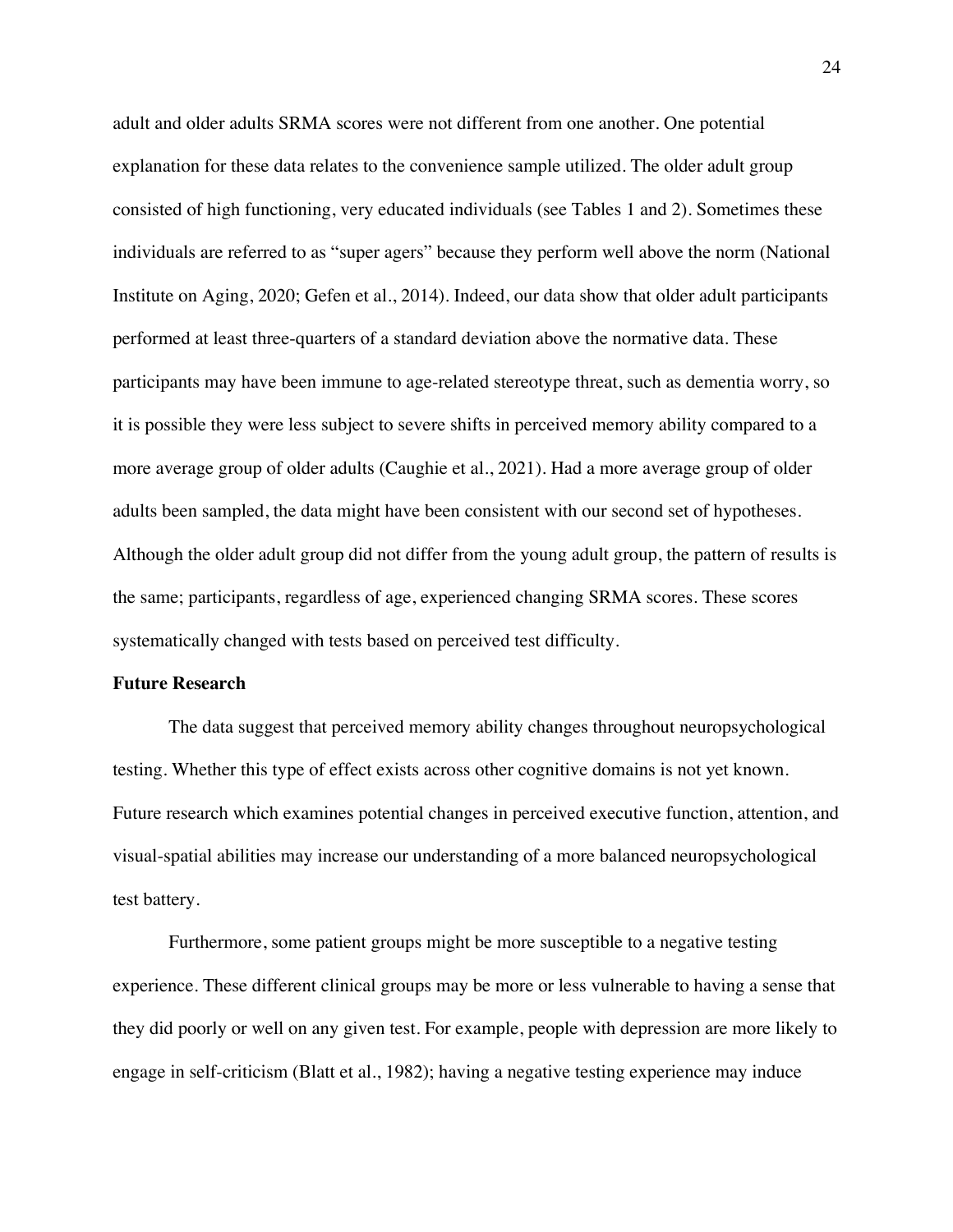higher levels of self-criticism, which could have an impact on future recommendation adherence. Negative testing experiences may also affect one's sense of self; whether this type of disruption is transitory or long-term remains to be seen. This phenomenon could affect a wide range of individuals undergoing neuropsychological evaluations; other groups that may differ from one another in terms of perceived cognitive functioning and expectations include people with mTBIs, bipolar disorder, schizophrenia, stroke, anxiety, and diabetes. Given that there are patient characteristics that can make a difference on performance, it would be useful for future research to examine how our assessment techniques affect patient groups differently and discover what techniques or approaches may work better for one group over another.

At this point in time, we do not know whether or not changes in an examinee's memory confidence relates to rapport. Clinically, it may be important to investigate whether any potential adverse effects of taking a particularly challenging test can be remedied or prevented by the examiner. For example, it may be helpful to give the examinee a set point and explain the difficulty level (e.g., "Lots of people have difficulty with this test – you're probably doing better than you think."). It is possible that, throughout the course of the test battery (which frequently takes five hours to complete), any negative effects of taking challenging tests do not last, but no research to date has explored this component of the assessment process.

#### **Limitations**

Limitations of this study include selection bias, potential carry-over effects, and length of neuropsychological test battery. Due to the voluntary nature of this study and the use of both newspaper and SONA recruitment, selection bias may have occurred. The sample of participants overall contained more women; it is possible that there are gender differences in vulnerability to changing memory confidence. Additionally, the sample of participants contained more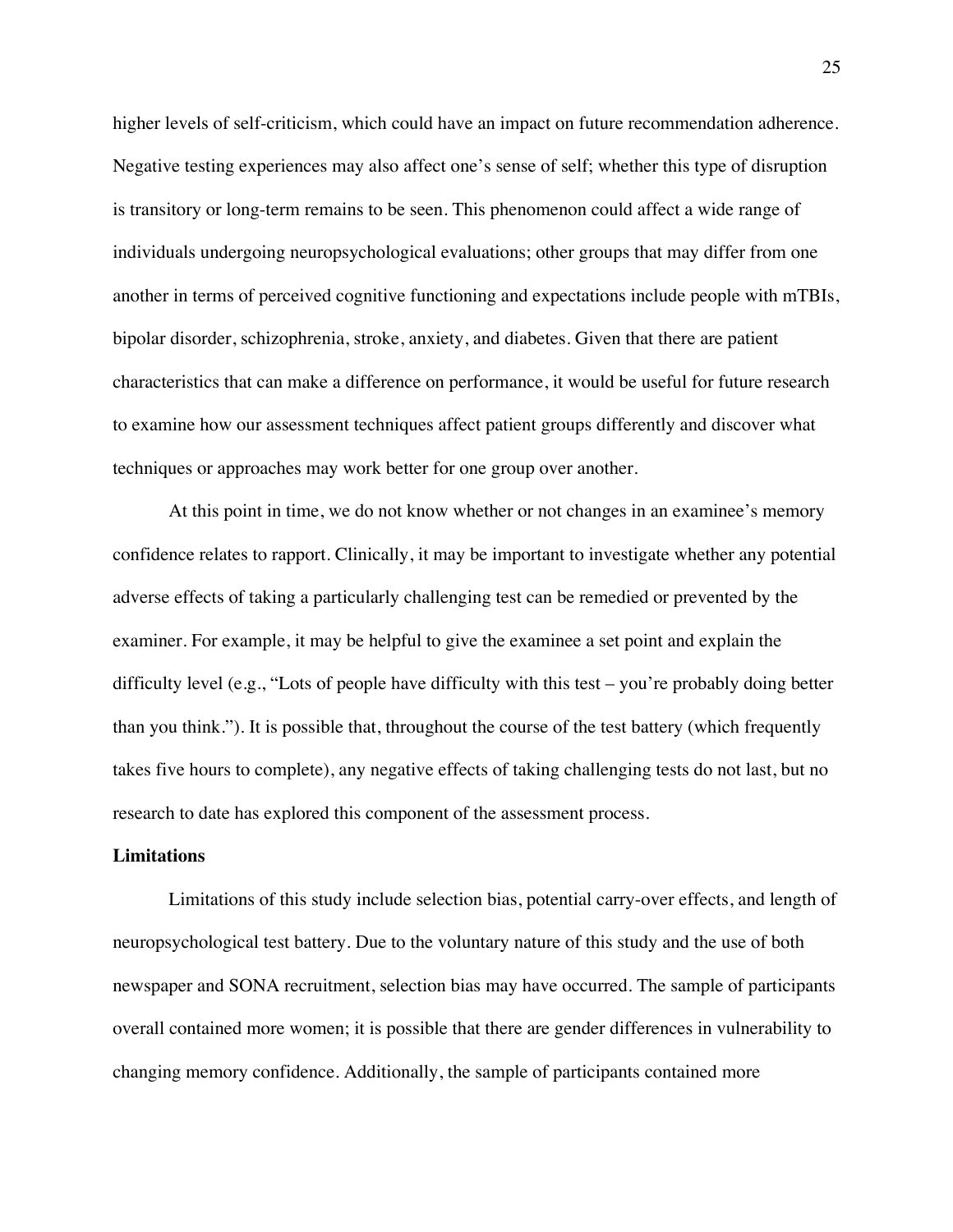Caucasians, and more highly educated individuals than the national average. Although the order of tests administered was counter-balanced and no order effects were found, this study also had a great potential for carry-over effects in that each participant's rated self-reported memory abilities could have been influenced by prior ratings. Participants in the current study only completed two standardized neuropsychological measures, which took them approximately 30 minutes to complete; during a typical evaluation, neuropsychological test batteries often last between three and five hours. Although the length of a clinical evaluation can vary (typically between 3-5 hours), it is hard to imagine a neuropsychological assessment that would utilize only two tests and take only 30 minutes to complete as was the case in the present study. For example, in one normative study, more than 50 test scores were obtained for one neuropsychological test battery (Heaton, 2004). In addition, there is artificiality in asking examinees to rate their memory after each test; drawing attention to an examinee's perception may affect their performance, but there is very little known about this in the field. It is possible that asking in and of itself might impact test data.

### **Conclusion**

The results of this study highlight the fact that people's perceived memory functioning is highly subject to change depending on test difficulty and expectations that taking the test creates. This change in self-concept can alter expectations about performance on subsequent tests and may also affect rapport between the examinee and examiner. Surprisingly, the same pattern of data was found across age groups; in other words, older adults were no more susceptible to fluctuating perceptions about memory abilities than young adults. It is important to note that these results were found only after two measures, not within the context of a complete neuropsychological battery; it remains to be seen what would happen in a more traditional test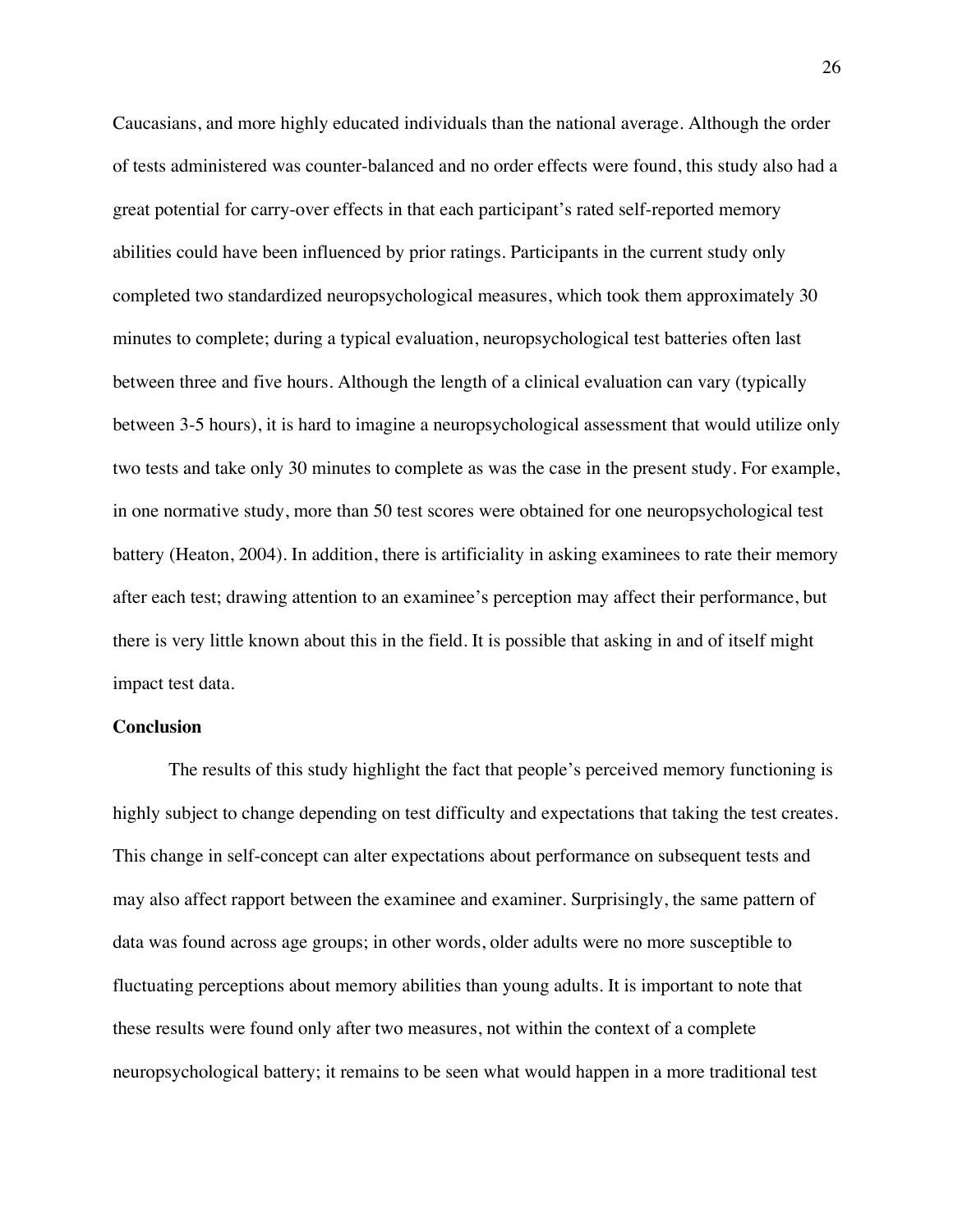battery. In order to accurately interpret test results and treat patients, clinicians must consider the effects of secondary factors on test performance and expectations. These data provide a foundation for forthcoming investigations into the examinee's experience during neuropsychological evaluations.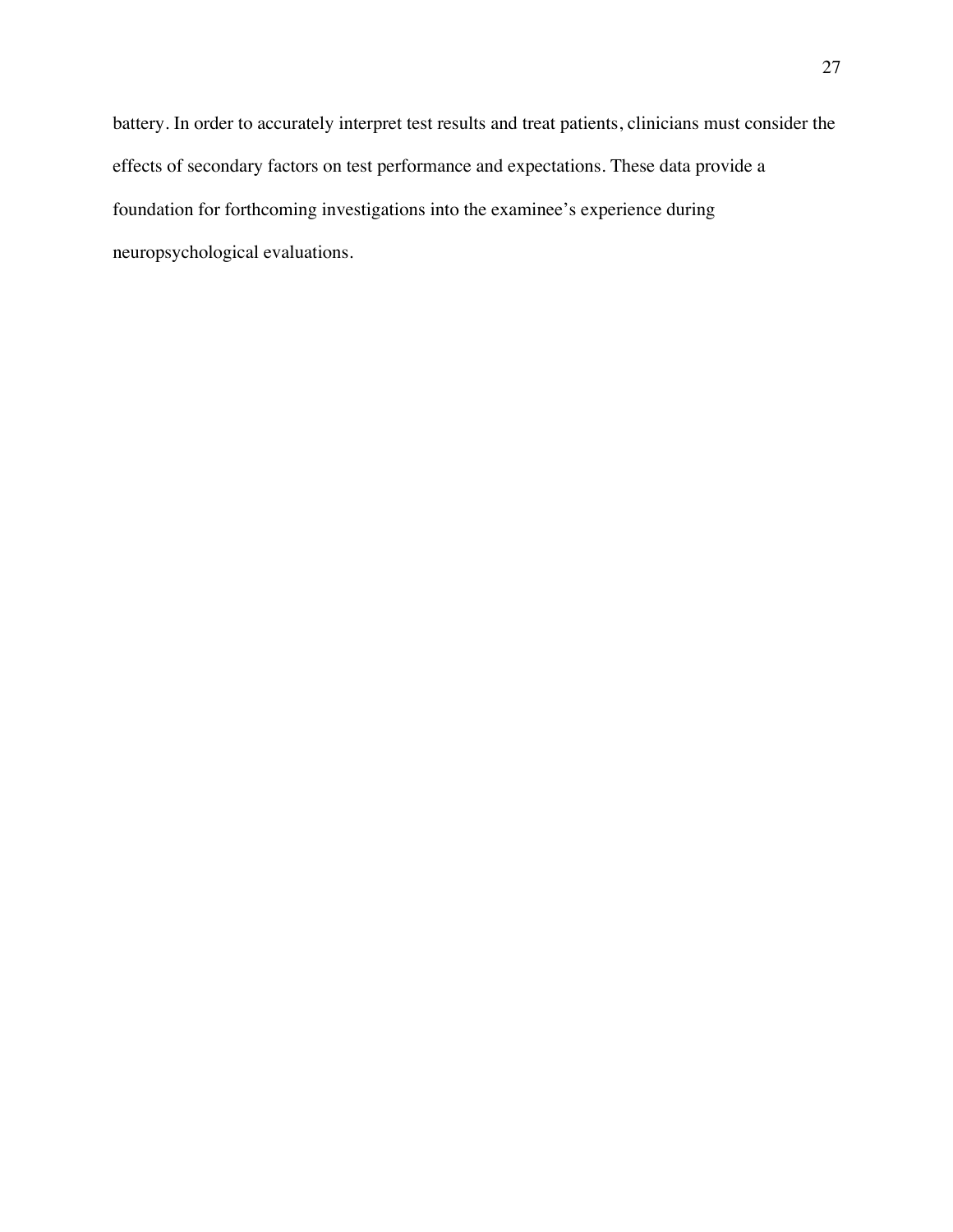#### **References**

- Alhola, P. & Polo-Kantola, P. (2007). Sleep deprivation: Impact on cognitive performance. *Neuropsychiatric Disease and Treatment, 3*(5), 553-567. PMID: 19300585
- Armstrong, T., Shade, M., Breton, G., Gilbert, M., Mahajan, A., Scheurer, M., Vera, E., & Berger, A. (2017). Sleep-wake disturbance in patients with brain tumors. *Neuro-Oncology, 19*(3), 323-335. doi: 10.1093/neuonc/now119
- Austin, M., Ross, M., Murray, C, O'Carroll, R., Ebmeier, K., & Goodwin, G. (1992). Cognitive function in major depression. *Journal of Affective Disorders, 25*(1), 21-29. http://dx.doi.org.weblib.lib.umt.edu:8080/10.1016/0165-0327(92)90089-O
- Barnett, M., Parsons, T., Reynolds, B., & Bedford, L. (2017). Impact of rapport on neuropsychological performance. *Applied Neuropsychology: Adult, 25*(3). https://doi.org/10.1080/23279095.2017.1293671
- Barnett, M., Sawyer, J., & Moore, J. (2020). An experimental investigation of the impact of rapport on Stroop test performance. *Applied Neuropsychology: Adult. https://doi.org/10.1080/23279095.2020.1828081*
- Barr, W. (2019). Understanding the cognitive side effects of antiepileptic drugs: Can functional imaging be helpful? *American Epilepsy Society, 19*(1), 22-23. https://doi.org/10.1177/1535759718822032

Battista, P., Salvatore, C., & Castiglioni, I. (2017). Optimizing Neuropsychological Assessments for Cognitive, Behavioral, and Functional Impairment Classification: A Machine Learning Study. *Behavioural neurology*, *2017*, 1850909. https://doi.org/10.1155/2017/1850909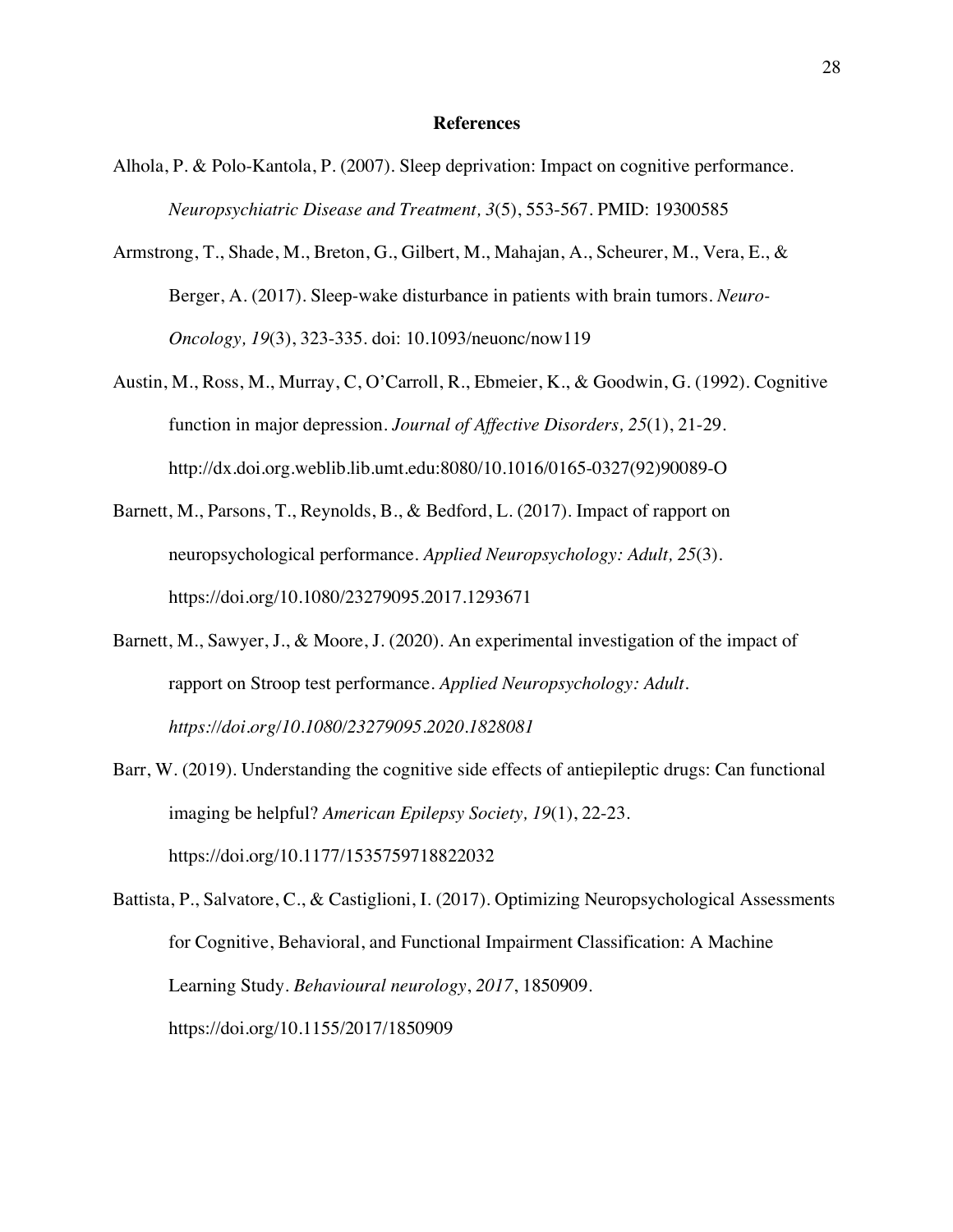Bennet-Levy, J., Klein-Boonschate, M. A., Batchelor, J., McCarter, R., & Walton, N. (1994). Encounters with Anna Thompson: The consumer's experience of neuropsychological assessment. *Clinical Neuropsychologist, 8*(2), 219-238. doi:

10.1080/13854049408401559

- Bigler, E. (2014). Effort, Symptom validity testing, performance validity testing and traumatic brain injury. *Brain Injury, 28*, 1623-1638. doi: 10.3109/02699052.2014.947627
- Blatt, S. J., Quinlan, D. M., Chevron, E. S., McDonald, C., & Zuroff, D. (1982). Dependency and self-criticism: Psychological dimensions of depression. *Journal of Consulting and Clinical Psychology, 50*(1), 113–124. https://doi.org/10.1037/0022-006X.50.1.113
- Bush, S., Ruff, R., Troster, A., Barth, J., Koffler, S., Pliskin, N., Reynolds, C., & Silver, C. (2005). Symptom validity assessment: Practice issues and medical necessity. *Archives of Clinical Neuropsychology, 20*(4), 419-426.
- Caughie, C., Bean, P., Tiede, P., Cobb, J., McFarland, C., & Hall, S. (2021). Dementia worry and neuropsychological performance in healthy older adults. *Archives of Clinical Neuropsychology, 36*(1), 29-36. https://doi.org/10.1093/arclin/acaa057
- Centers for Disease Control and Prevention. (2017). Sleep and sleep disorders. Retrieved on January 18, 2021 from https://www.cdc.gov/sleep/about\_us.html#:~:text=About%2070%20million%20America

ns%20suffer,costs%2C%20and%20lost%20work%20productivity.

- Clinical neuropsychology. (2020). *American Psychological Association.* Retrieved November 23, 2020 from https://www.apa.org/ed/graduate/specialize/neuropsychology.
- Croizet, J.C. et al. (2004). Stereotype threat undermines intellectual performance by triggering a disruptive mental load. *Personality Social Psychology Bulletin, 30,* 721-31.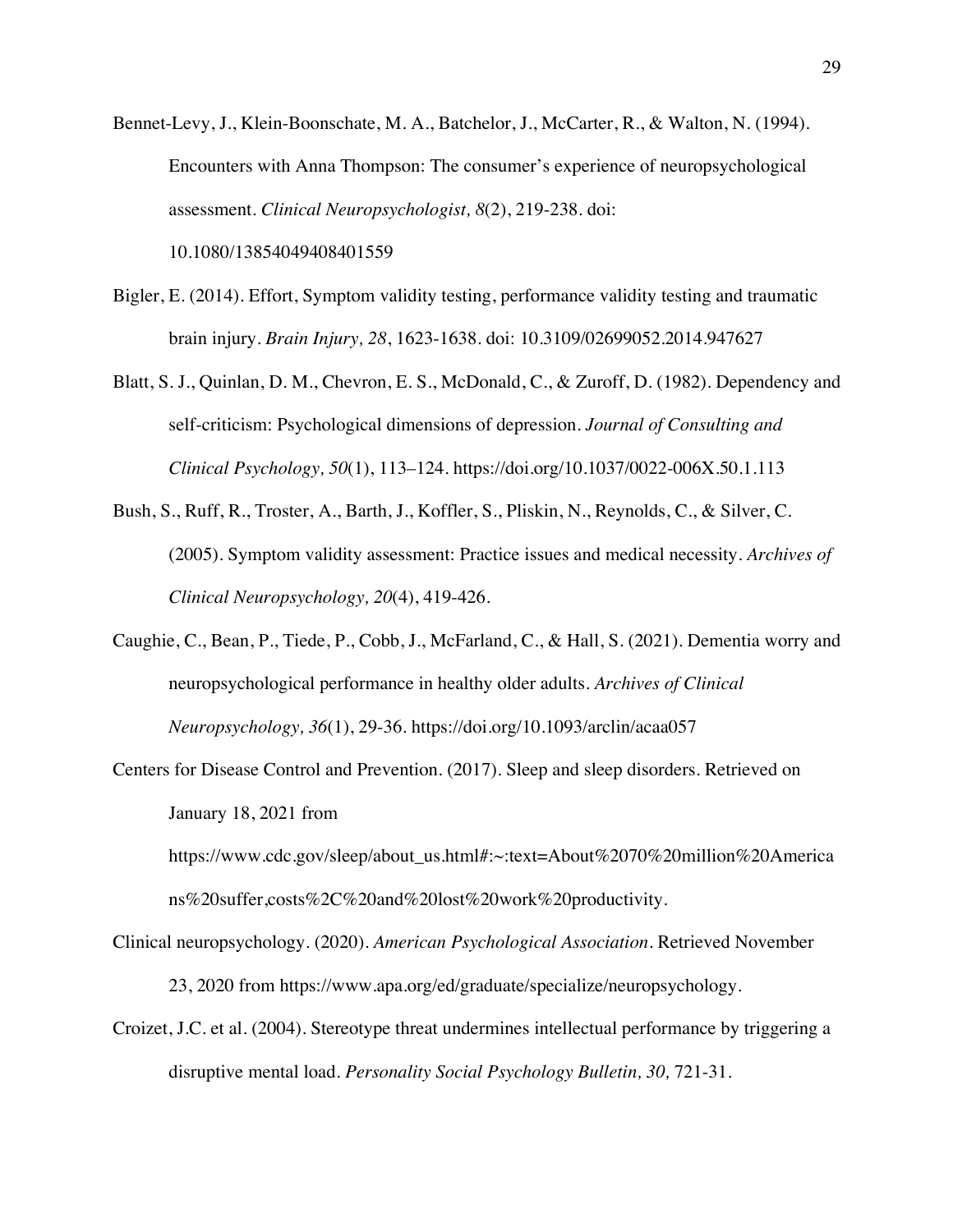- De Jager, C., Hogervorst, E., Combrink, M., & Budge, M. (2003). Sensitivity and specificity of neuropsychological tests for mild cognitive impairment, vascular cognitive impairment and Alzheimer's disease. *Psychological Medicine, 33*(6), 1039-1050. doi:10.1017/S0033291703008031
- Delis, D., Kaplan, E., & Kramer, J. (2001). *Delis-Kaplan Executive Function System (D-KEFS).*  APA PsycTests. https://doi.org/10.1037/t15082-000
- Dick, B., Eccleston, C., & Crombez, G. (2002). Attentional functioning in fibromyalgia, rheumatoid arthritis, and musculoskeletal pain patients. *Arthritis & Rheumatism, 47*(6), 639-644. https://doi.org/10.1002/art.10800
- Ellison, J. (2020). Dementia and depression. *BrightFocus Foundation.* Retrieved January 18, 2021 from https://www.brightfocus.org/alzheimers/article/dementia-and-depression.
- Fulda, S. & Schulz, H. (2001). Cognitive dysfunction in sleep disorders. *Sleep Medicine Reviews, 5*(6), 423-445. https://doi.org/10.1053/smrv.2001.0157
- Gefen, T., Shaw, E., Whitney, K., Martersteck, A., Stratton, J., Rademaker, A., Weintraub, S., Mesulam, M. M., & Rogalski, E. (2014). Longitudinal neuropsychological performance of cognitive SuperAgers. *Journal of the American Geriatrics Society*, *62*(8), 1598–1600. https://doi.org/10.1111/jgs.12967
- Gonzales, P., Blanton, H., & Williams, K. (2002). The effects of stereotype threat and doubleminority status on the test performance of Latino women. *Personality and Social Psychology Bulletin, 28*(5), 659–670. https://doi.org/10.1177/0146167202288010
- Green, P., Rohling, M. L., Lees-Haley, P. R., & Allen III, L. M. (2001). Effort has a greater effect on test scores than severe brain injury in compensation claimants. *Brain Injury, 15* (12), 1045-1060.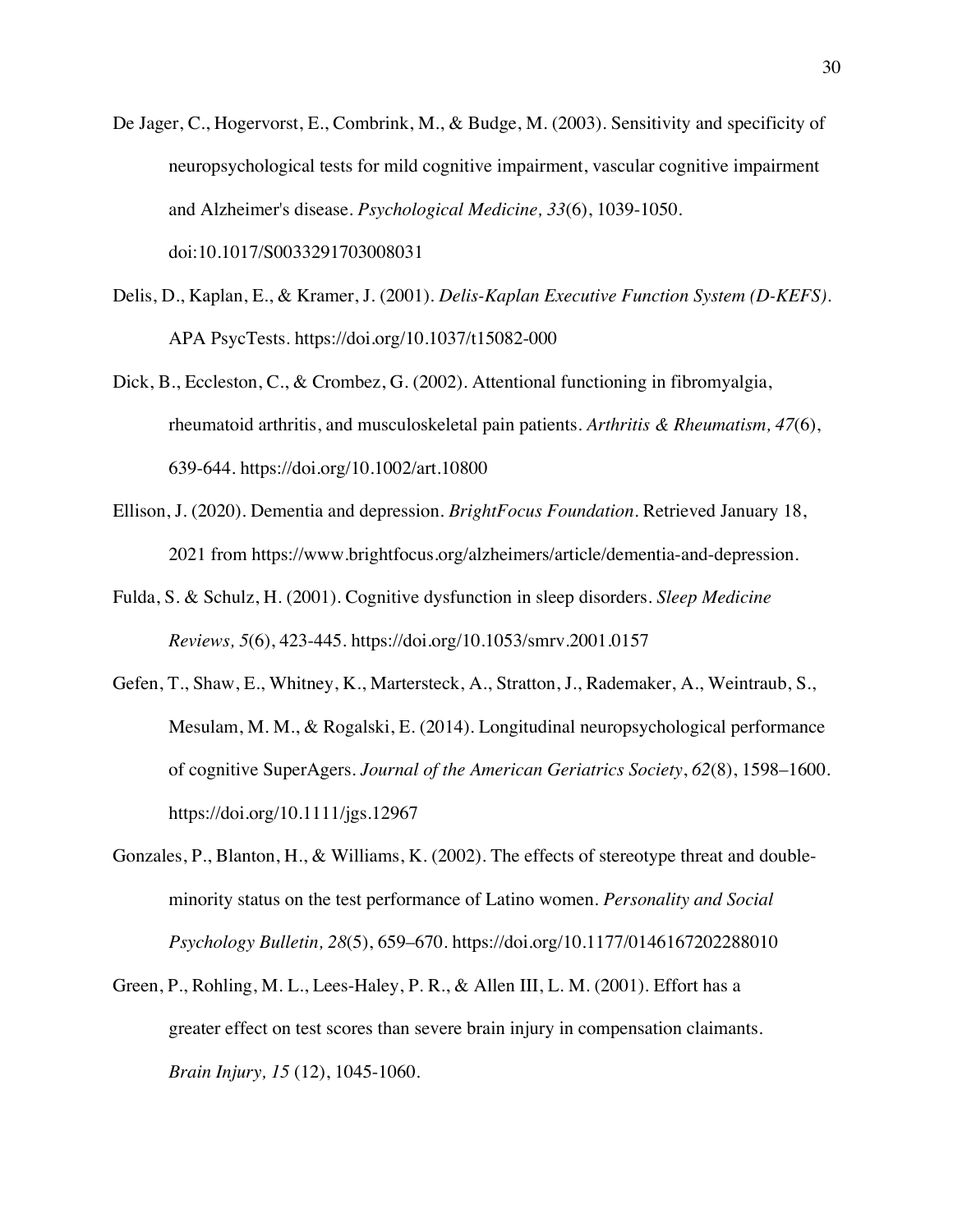- Harrison, M., Morris, K., Horton, R., Toglia, J., Barsky, J., Chait, S., Ravdin, L., & Robbins, L. (2005). Results of intervention for lupus patients with self-perceived cognitive difficulties. *Neurology, 65*(8). doi: https://doi.org/10.1212/01.wnl.0000180938.69146.5e
- Harvard Health Publishing. (2014). Is your medication affecting your thinking skills? *Harvard Health Letter.* Retrieved on March 2, 2021 from https://www.health.harvard.edu/mindand-mood/is-your-medication-affecting-your-thinking-skills.
- Harvey P. D. (2012). Clinical applications of neuropsychological assessment. *Dialogues in Clinical Neuroscience*, *14*(1), 91–99. https://doi.org/10.31887/DCNS.2012.14.1/pharvey
- Heaton, R. K. (2004). Revised comprehensive norms for an expanded Halstead-Reitan battery: Demographically adjusted neuropsychological norms for African American and Caucasian adults, professional manual. *Psychological Assessment Resources.*
- Hermann, D., & Bassetti, C. (2009). Sleep-related breathing and sleep-wake disturbances in ischemic stroke. *Neurology, 73*(16), 1313-1322. do: https://doi.org/10.1212/WNL.0b013e3181bd137c
- Ijff, D., & Aldenkamp, A. (2013). Cognitive side-effects of antiepileptic drugs in children. *Handbook of Clinical Neurology, 111,* 707-718. doi: 10.1016/B978-0-444-52891- 9.00073-7.
- Kaskie, R., Graziano, B., & Ferrarelli, F. (2017). Schizophrenia and sleep disorders: links, risks, and management challenges. *Nature and Science of Sleep, 9*, 227-239. doi: 10.2147/NSS.S121076
- Kessler, E.-M., Bowen, C. E., Baer, M., Froelich, L., & Wahl, H.W. (2012). Dementia worry: A psychological examination of an unexplored phenomenon. *European Journal of Ageing*, *9*, 275–284. doi:10.1007/ s10433-012-0242-8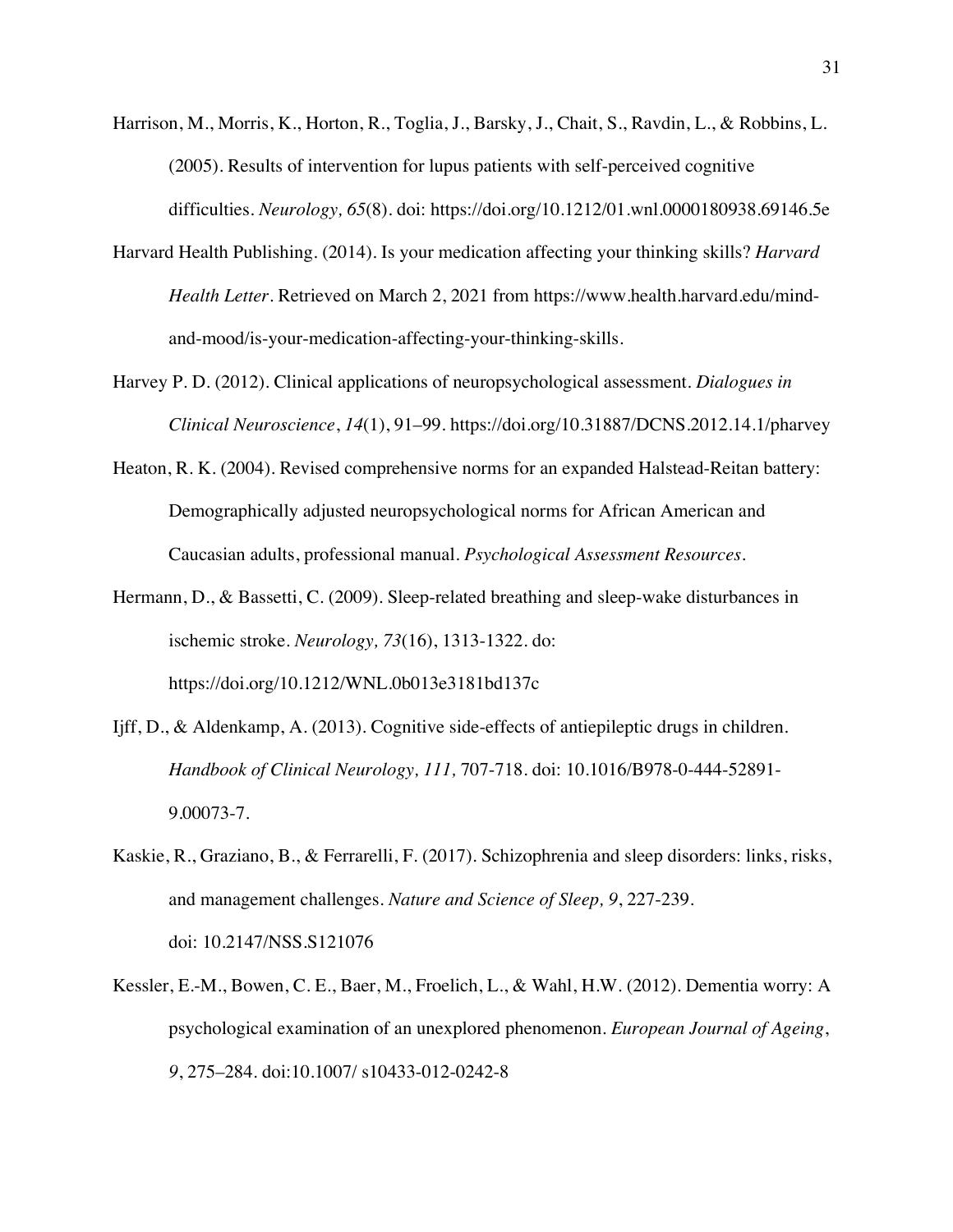- Killgore, W. (2010). Effects of sleep deprivation on cognition. *Progress in Brain Research, 185*, 105-129. https://doi.org/10.1016/B978-0-444-53702-7.00007-5
- Kirkwood, M., Peterson, R., Baker, D., & Connery, A. (2017). Parent satisfaction with neuropsychological consultation after pediatric mild traumatic brain injury. *Child Neuropsychology, 23*(3), 273-283. doi: 10.1080/09297049.2015.1130219
- Klinedinst, N. J., Dunbar, S. B., & Clark, P. C. (2012). Stroke survivor and informal caregiver perceptions of poststroke depressive symptoms. *The Journal of Neuroscience Nursing: Journal of the American Association of Neuroscience Nurses*, *44*(2), 72–81. https://doi.org/10.1097/JNN.0b013e3182477944
- Kuperberg, G., & Heckers, S. (2000). Schizophrenia and cognitive function. *Current Opinion in Neurobiology, 10*(2), 205-210. https://doi.org/10.1016/S0959-4388(00)00068-4.
- Lamont, R. A., Swift, H. J., & Abrams, D. (2015). A review and meta-analysis of age-based stereotype threat: Negative stereotypes, not facts, do the damage. *Psychology and Aging*, *30*, 180–193. http://dx.doi.org/10.1037/pag0000269
- Lezak, M., Howieson, D., Bigler, E., & Tranel, D. (2012). *Neuropsychological Assessment* (5th ed.). New York, NY: Oxford University Press.

Madathil, R. (2013). Diagnosis threat in adults with attention deficit hyperactivity disorder. *Graduate Student Theses, Dissertations, & Professional Papers. 318. https://scholarworks.umt.edu/etd/318*

Major depression. (n.d.). *National Institute of Mental Health.* Retrieved March 08, 2021, from https://www.nimh.nih.gov/health/statistics/major-depression.shtml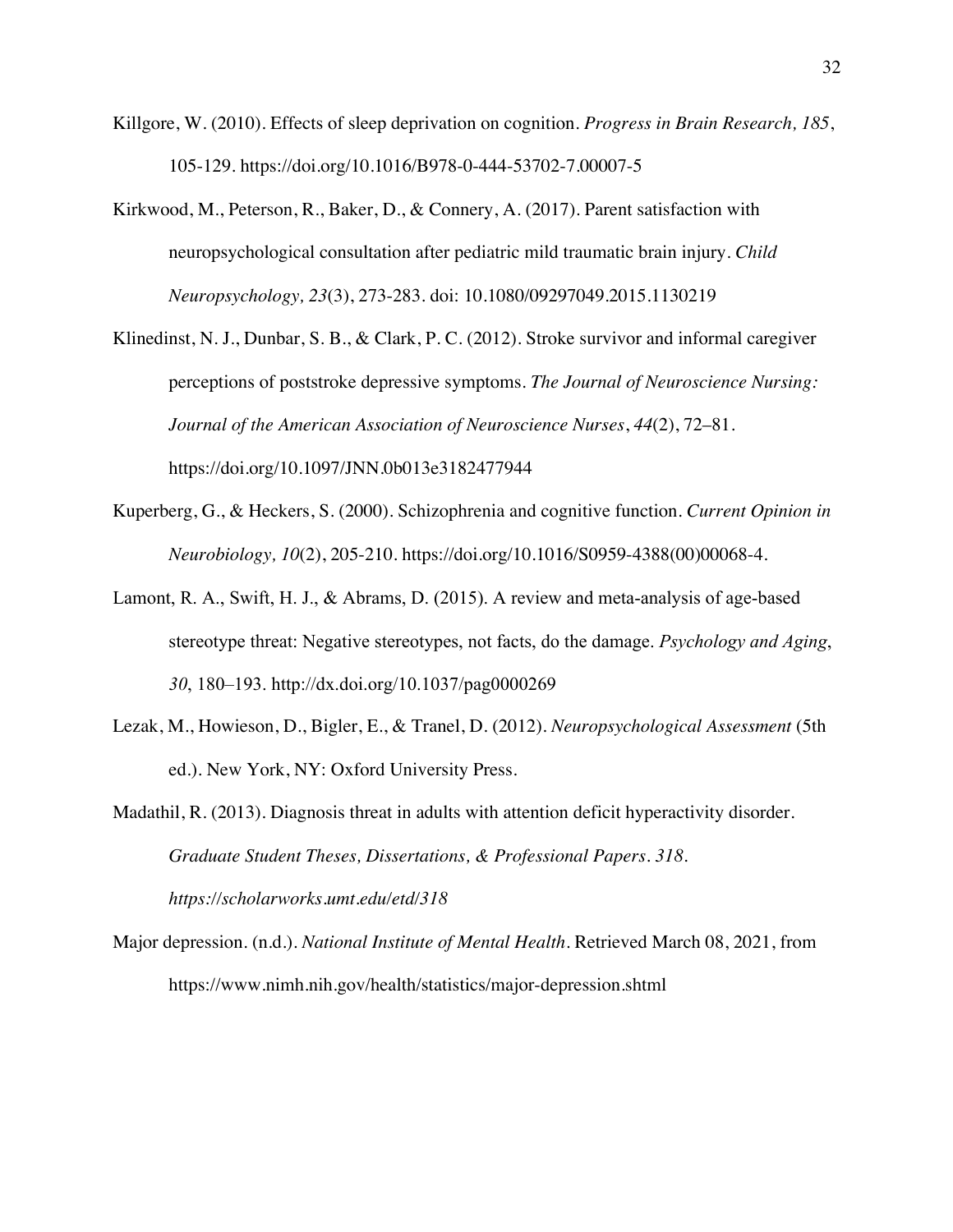- McDermott, L., & Ebmeier, K. (2009). A meta-analysis of depression severity and cognitive function. *Journal of Affective Disorders, 119*(3), 1-8. https://doi.org/10.1016/j.jad.2009.04.022.
- Moriarty, O., McGuire, B., & Finn, D. (2011). The effect of pain on cognitive function: A review of clinical and preclinical research. *Progress in Neurobiology, 93*(3), 385-404. https://doi.org/10.1016/j.pneurobio.2011.01.002.
- National Institute on Aging (2020). *Cognitive super agers defy typical age-related decline in brainpower.* National Institutes of Health. https://www.nia.nih.gov/news/cognitive-superagers-defy-typical-age-related-decline-brainpower
- Nevado-Holgado, A., Kim, C., Winchester, L., Gallacher, J., & Lovestone, S. (2016). Commonly prescribed drugs associate with cognitive function: A cross-sectional study in UK Biobank. *BMJ Open, 6*(11). doi: 10.1136/bmjopen-2016-012177
- O'Donnel, M., Diener, H., Sacco, R., Panju, A., Vinisko, R., & Yusuf, S. (2013). Chronic pain syndromes after ischemic stroke. *Stroke, 44*(5), 1238-1243. https://doi.org/10.1161/STROKEAHA.111.671008
- Pallier, G., Wilkinson, R., Danthiir, V., Kleitman, S., Knezevic, G., Stankov, L., & Roberts, R. (2001). *The Journal of General Psychology, 129*(3), 257-299. 10.1080/00221300209602099
- Park, S., & Kwon, S. (2008). Cognitive effects of antiepileptic drugs. *Journal of Clinical Neurology, 4,* 99-106. doi: 10.3988/jcn.2008.4.3.99
- Prigatano, G. & Pliskin, N. (2014). *Clinical neuropsychology and cost outcome research.* Routledge.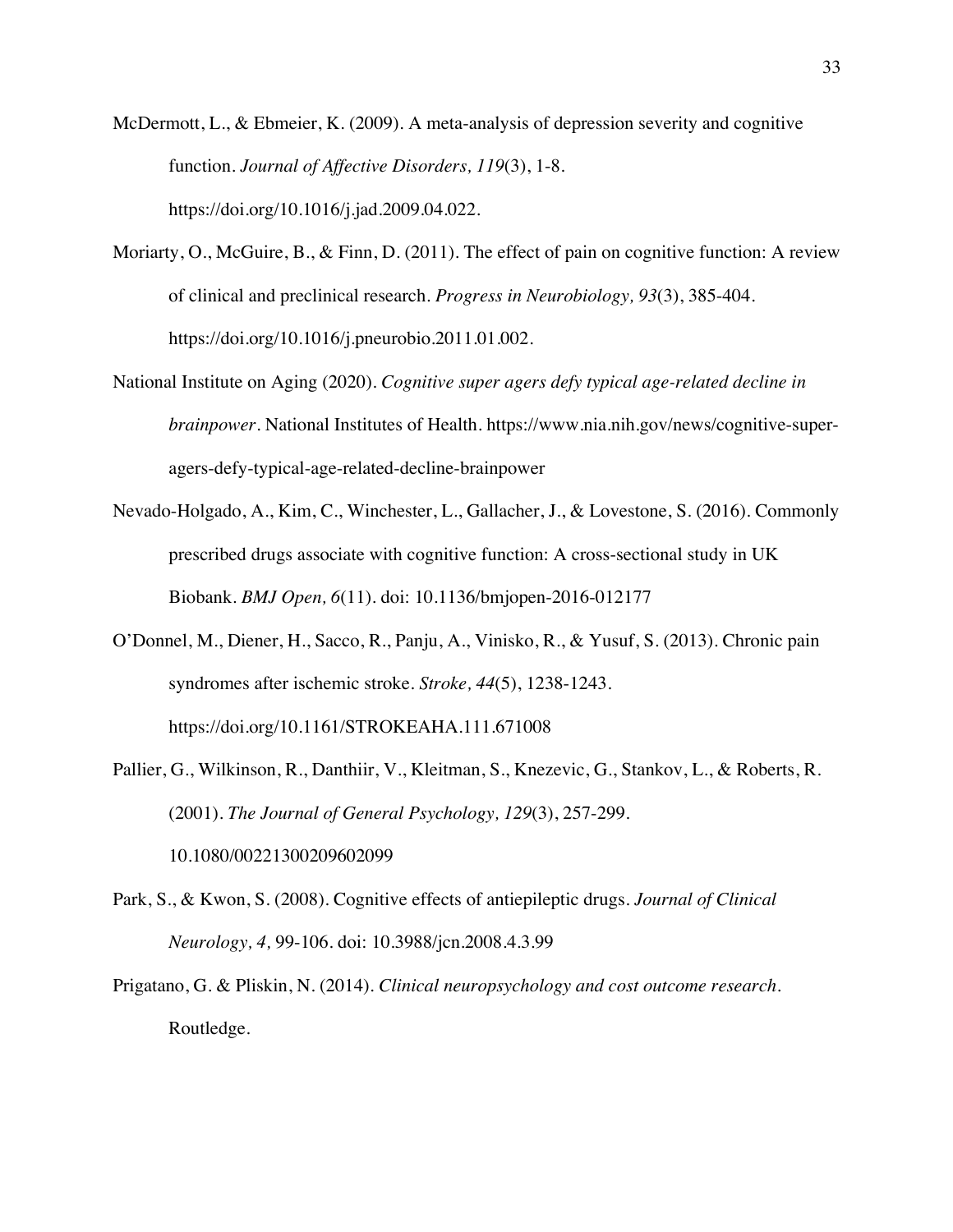- Rabin, L., Paolillo, E., & Barr, W. (2016). Stability in test-usage practices of clinical neuropsychologists in the United States and Canada over a 10-year period: A follow-up survey of INS and NAN members. *Archives of Clinical Neuropsychology*, 32(3), 206– 230. https://doi.org/10.1093/arclin/acw007
- Rao, S. (2008). Neuropsychology of multiple sclerosis: A critical review. *Journal of Clinical and Experimental Psychology, 8*(5), 503-542. https://doi.org/10.1080/01688638608405173

Reichenberg A. (2010). The assessment of neuropsychological functioning in schizophrenia. *Dialogues in Clinical Neuroscience*, *12*(3), 383–392. https://doi.org/10.31887/DCNS.2010.12.3/areichenberg

Rickenbach, E. H., Agrigoroaei, S., & Lachman, M. E. (2015). Awareness of Memory Ability and Change: (In)Accuracy of Memory Self-Assessments in Relation to Performance. *Journal of population ageing*, *8*(1-2), 71–99. https://doi.org/10.1007/s12062-014-9108-5

- Rogers, R. (Ed.). (2008). Clinical assessment of malingering and deception (3rd ed.). New York: Guilford Press.
- Saucier, D., & Gaudette, N. (2001). Actual memory ability significantly predicts self-evaluations of memory. *Expert Evidence, 8*(1), 3-14. doi:http://dx.doi.org.weblib.lib.umt.edu:8080/10.1023/A:1012244118359

Scott, S. B., Graham-Engeland, J. E., Engeland, C. G., Smyth, J. M., Almeida, D. M., Katz, M. J., Lipton, R. B., Mogle, J. A., Munoz, E., Ram, N., & Sliwinski, M. J. (2015). The effects of stress on cognitive aging: Physiology and emotion (ESCAPE) project. *BMC Psychiatry*, *15*, 146. https://doi.org/10.1186/s12888-015-0497-7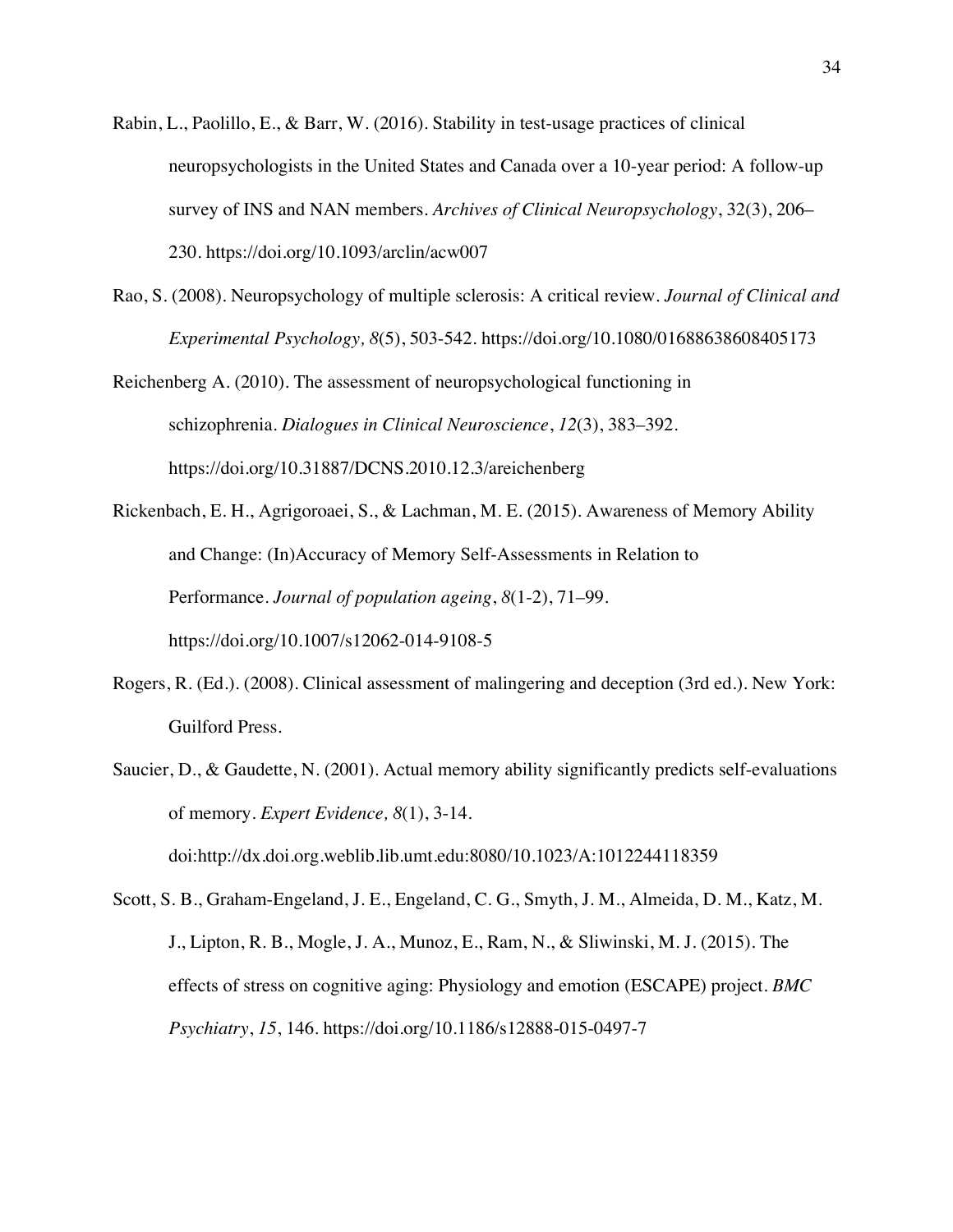- Sherman, K., Goldberg, M., & Bell, K. (2006). Traumatic brain injury and pain. *Physical Medicine & Rehabilitation Clinics, 17*(2), 473-490. https://doi.org/10.1016/j.pmr.2005.11.007
- Shinohara, M., & Yamada, M. (2016). Drug induced cognitive impairment. *Brain Nerve, 68*(4), 421-428. doi: 10.11477/mf.1416200415
- Shneerson, J. (2000). *Handbook of sleep medicine.* Blackwell Science. https://doi.org/10.1016/S0960-8966(00)00211-X
- Side effects of antiepileptic medications. (n.d.). *Epilepsy Action Australia.* Retrieved February 6, 2021 from https://www.epilepsy.org.au/
- Silver, C., Blackburn, L., Arffa, S., Barth, J., Bush, S., Koffler, S., Pliskin, N., Reynolds, C., Ruff, R., Troster, A., Moser, R., & Elliot, R. (2006). The importance of neuropsychological assessment for the evaluation of childhood learning disorders. *Archives of Clinical Neuropsychology, 21*(7), 741-744. https://doi.org/10.1016/j.acn.2006.08.006
- Spencer, S.J., Steele, C.M., & Quinn, D.M. (1999). Stereotype threat and women's math performance. *Journal of Experimental Social Psychology, 35,* 4-28.
- Spindler, M., Koch, K., Borisov, E., Ozyurt, J., Soros, P., Thiel, C., & Bantel, C. (2018). The influence of chronic pain and cognitive function on spatial-numerical processing. *Frontiers in Behavioral Neuroscience, 12*(165). doi: 10.3389/fnbeh.2018.00165
- Stankov, L. & Lee, J. (2008). Confidence and cognitive test performance. *Journal of Educational Psychology, 100*(4), 961–976. https://doi.org/10.1037/a0012546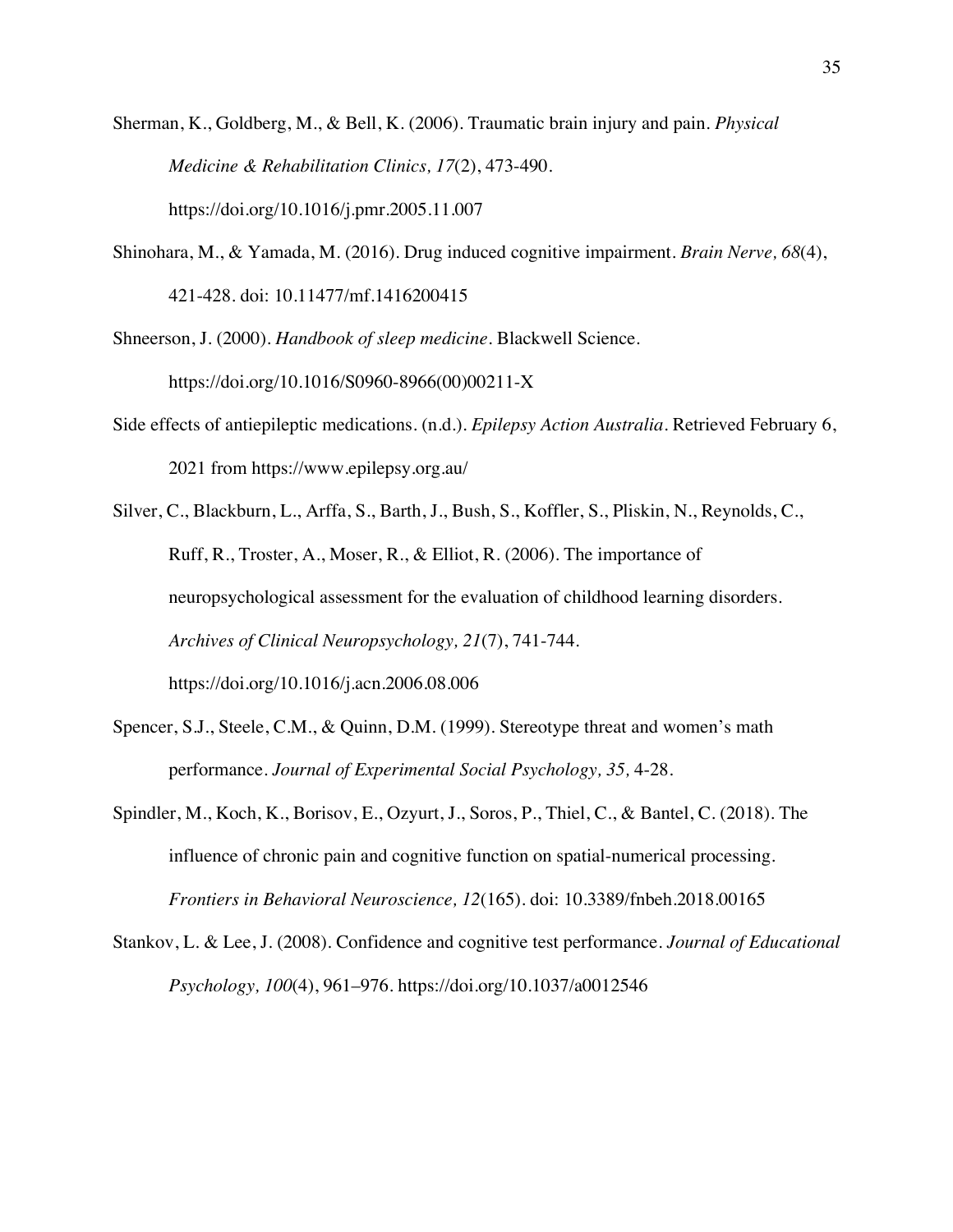- Stankov, L., Morony, S., & Lee, Y. P. (2013). Confidence: The best non-cognitive predictor of academic achievement? *Educational Psychology, 34*(1). doi: 10.1080/01443410.2013.814194
- Steele, C.M. (1997). A threat in the air: How stereotypes shape intellectual identity and performance. *American Psychologist, 52,* 613-29.
- Stewart, S. (2005). The effects of benzodiazepines on cognition. *Journal of Clinical Psychiatry, 66,* 9-13. PMID: 15762814.
- Stone, J., Lynch, C>, Sjomeling, M., & Darley, J. (1999(. Stereotype threat effects on Black and White athletic performance. *Journal of Personality and Social Psychology, 77*(6), 1213- 1227. https://doi.org/10.1037/0022-3514.77.6.1213
- Suhr, J. A., & Gunstad, J. (2002). "Diagnosis threat": The effect of negative expectations on cognitive performance in head injury. Journal of Clinical and Experimental Neuropsychology, 24, 448–457. doi:10.1076/jcen.24.4.448.103912187458
- Suhr, J. A., & Gunstad, J. (2005). Further exploration of the effect of "diagnosis threat" on cognitive performance in individuals with mild head injury. *Journal of the International Neuropsychological Society, 11*, 23-29. DOI:10.1017/S1355617705050010
- Suni, E. (2020). How lack of sleep impacts cognitive performance and focus. *Sleep Foundation.*  Retrieved on March 11, 2021 from https://www.sleepfoundation.org/sleepdeprivation/lack-of-sleep-and-cognitive-impairment
- Teichner, G., & Wagner, M. (2004). The Test of Memory Malingering (TOMM): Normative data from cognitively intact, cognitively impaired, and elderly patients with dementia. *Archives of Clinical Neuropsychology, 19*, 455-464. doi:10.1016/S0887-6177(03)00078-

7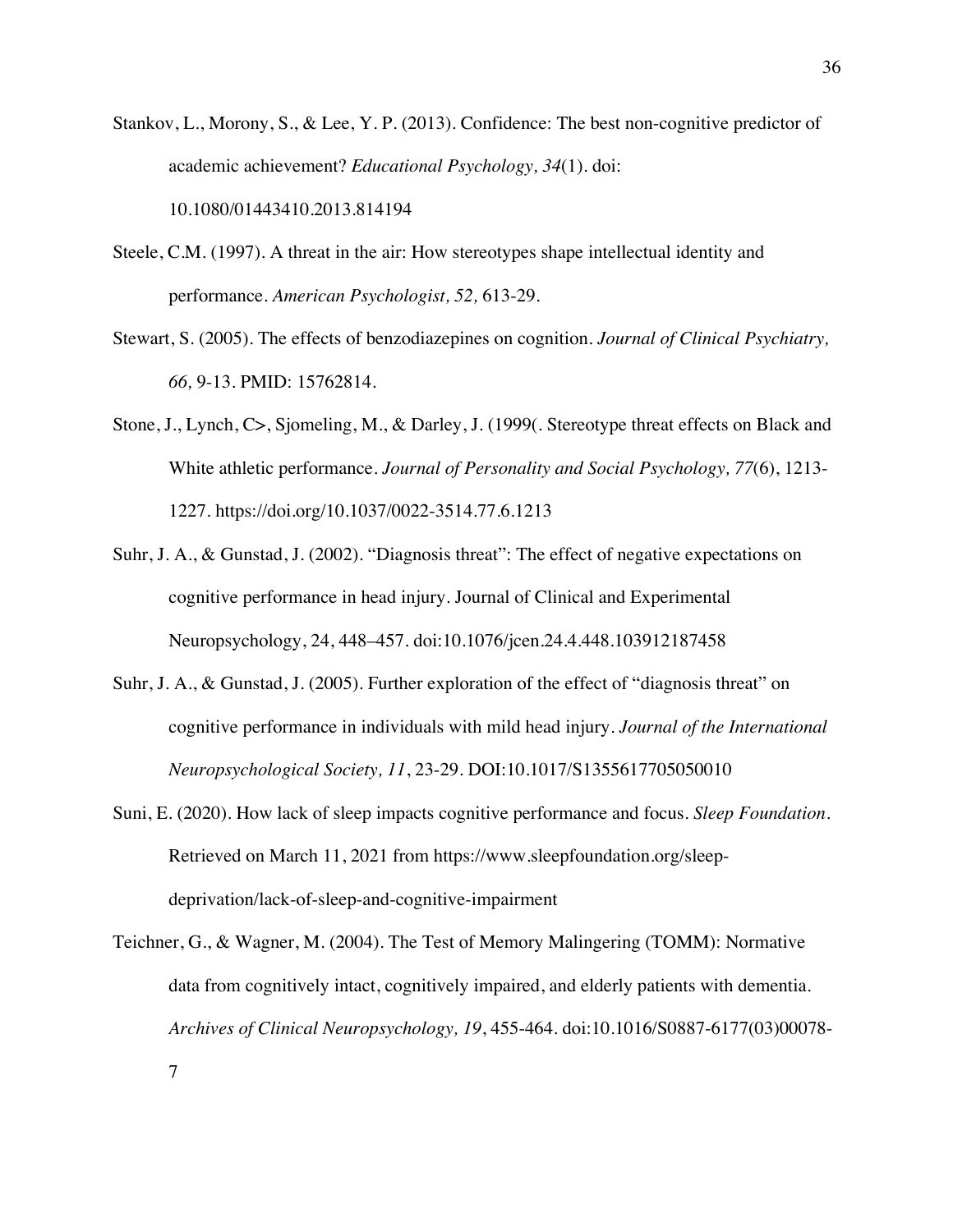- Thompson, N. (n.d.). *What is rapport and why is it so important?* ACE Blog. Retrieved November 1, 2021, from https://www.acefitness.org/fitness-certifications/aceanswers/exam-preparation-blog/2473/what-is-rapport-and-why-is-it-so-important/
- Treatments for sleep changes. (2021). *Alzheimer's Association.* Retrieved on March 2, 2021 from https://www.alz.org/alzheimers-dementia/treatments/for-sleep-changes
- Trontel, H., Hall, S., Ashendorf, L., & O'Connor, M. (2013). Impact of diagnosis threat on academic efficacy in mild traumatic brain injury. *Journal of Clinical and Experimental Neuropsychology, 35*(9), 960-970. doi: 10.1080/13803395.2013.844770
- Viola-Saltzman, M., & Watson, N. (2012). Traumatic brain injury and sleep disorders. *Neurologic Clinics, 30*(4), 1299-1312. doi: 10.1016/j.ncl.2012.08.008
- Waters, F., & Bucks, R. (2011). Neuropsychological effects of sleep loss: Implication for neuropsychologists. *Journal of the International Neuropsychological Society, 17*(4), 571- 586. doi:10.1017/S1355617711000610
- Wechsler, D. (2008). *Wechsler Adult Intelligence Scale--Fourth Edition (WAIS-IV)* [Database record]. APA PsycTests. https://doi.org/10.1037/t15169-000
- Weintraub, S., Wicklund, A. H., & Salmon, D. P. (2012). The neuropsychological profile of Alzheimer disease. *Cold Spring Harbor Perspectives in Medicine*, *2*(4). https://doi.org/10.1101/cshperspect.a006171
- Yu, Y., Yang, D., & Zhao, J. (2015). The cognitive function in treatment-resistant depression. *Chinese Journal of Clinical Psychology, 23*(1), 101-103. Retrieved from https://search-proquest-

com.weblib.lib.umt.edu:2443/docview/1689322727?accountid=14593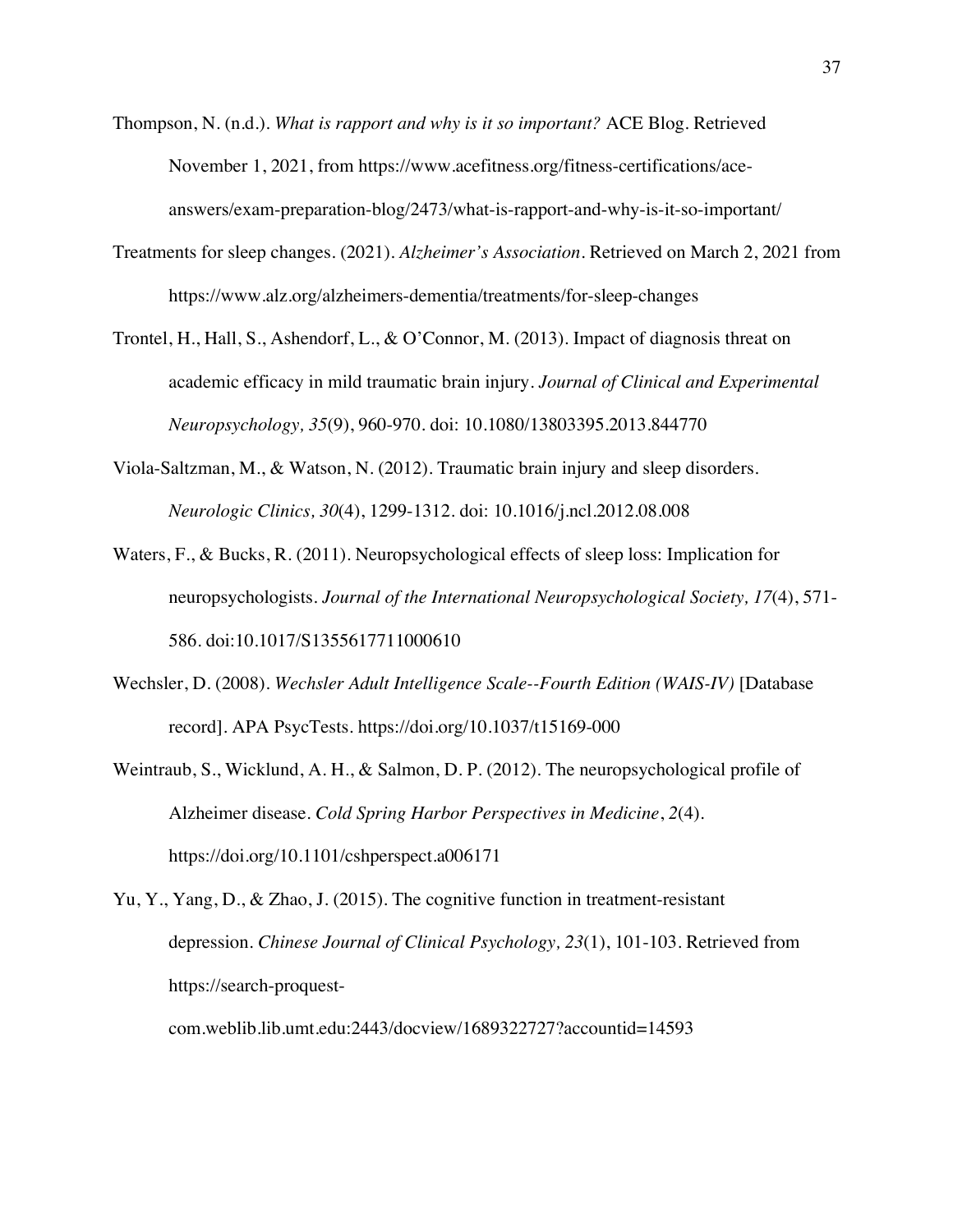Zacny, J. P. (1995). A review of the effects of opioids on psychomotor and cognitive functioning in humans. *Experimental and Clinical Psychopharmacology, 3*(4), 432– 466. https://doi.org/10.1037/1064-1297.3.4.432

Zalonis, I., Kararizou, E., Christidi, F., & Kapaki, E. (2009). Selective Reminding Test: Demographic predictors of performance and normative data for the Greek population. *Psychological Reports, 104*(2), 593-607. doi: 10.2466/PR0.104.2.593-607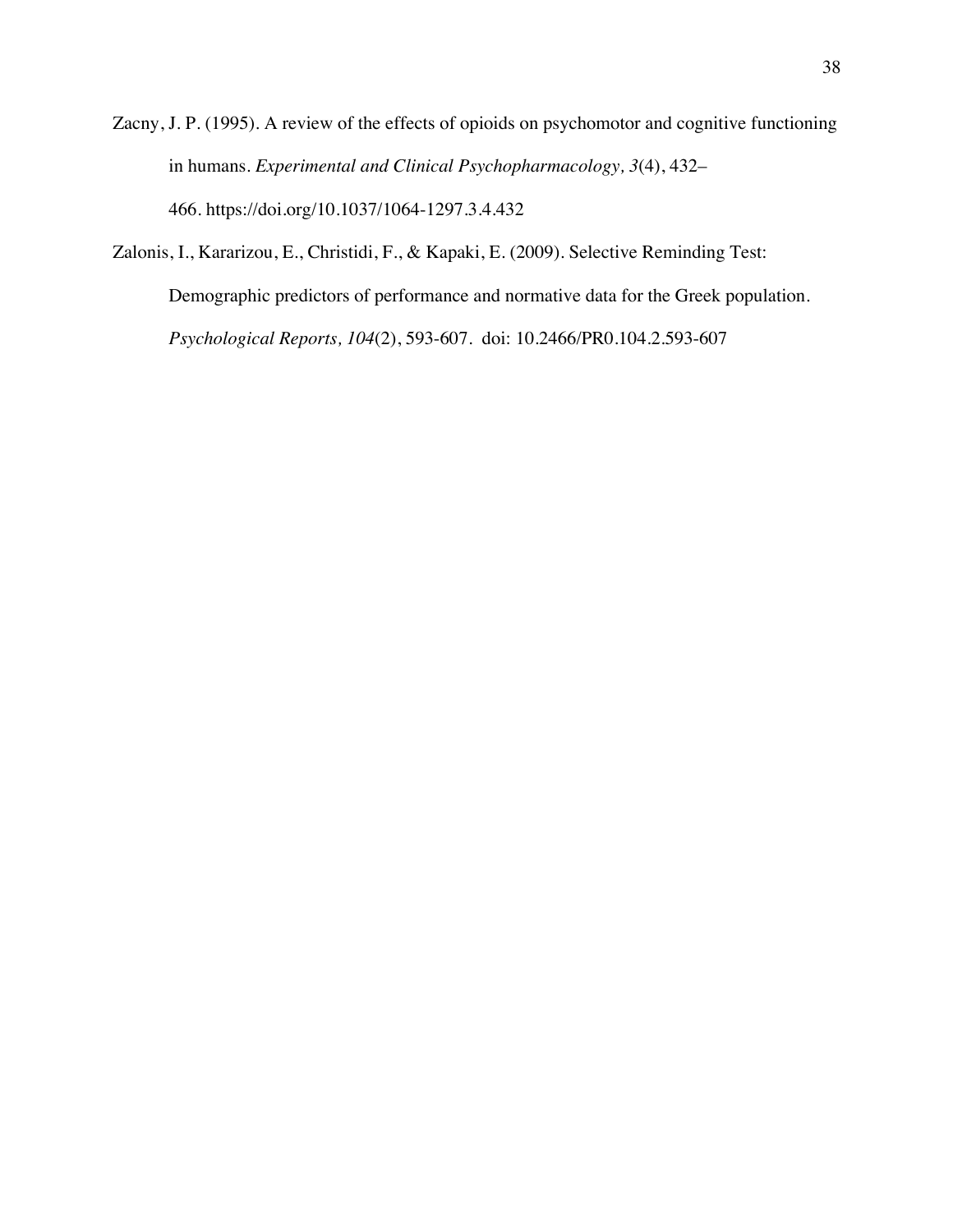# **Appendix A**

# **Initial Phone Screening Script**

Hi \_\_\_\_\_\_\_\_\_\_\_\_\_\_\_\_,

My name is \_\_\_\_\_\_\_ and I'm calling from the Memory and Executive Function Lab at the University of Montana. I'm calling you regarding your interest in taking part in our research. Is this a good time to talk?

I'd like to take just a few minutes to discuss some of what we do in the lab. One of our primary goals is to better understand how thinking and memory might change with age. To do that, we are attempting to establish relationships with people in the community. We're asking people to come into the Psychology Clinic on campus for a few sessions. The first session will take less than 30 minutes and you'll be asked to complete a series of paper and pencil tasks of things like attention and memory.

Does that sound like something you would be interested in doing with us?

(If so, proceed to following questions)

## **Phone screen**

Have you ever been diagnosed with epilepsy?

Have you ever had a stroke?

Have you been diagnosed with dementia?

Have you ever lost consciousness for more than 30 minutes?

How much alcohol do you drink currently?

Are you currently taking antidepressants or are you currently engaged in treatment for depression?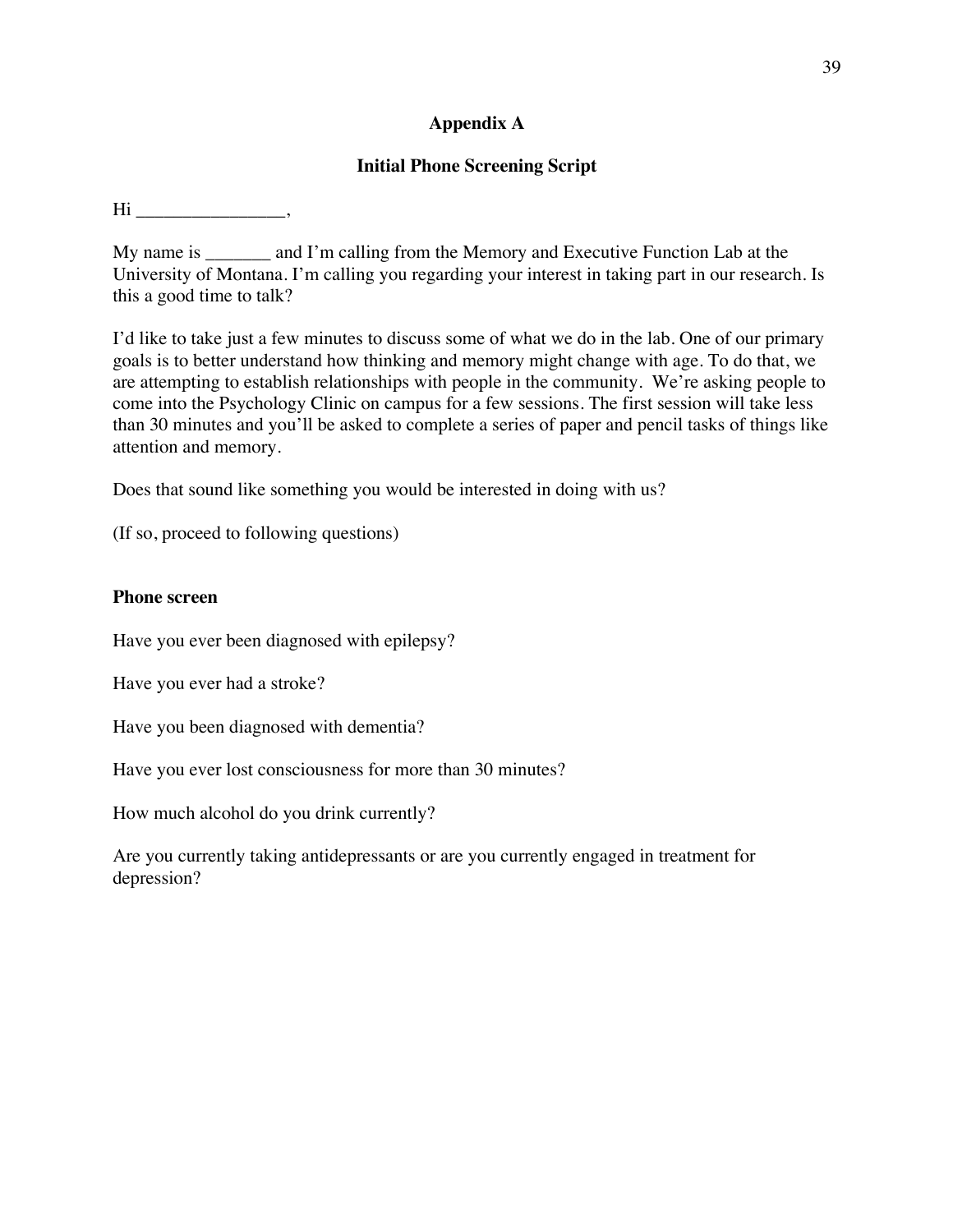# **Appendix B**

# **Demographic and Health Questionnaire**

|                                                                                 |                                    | 1. Were there any known difficulties with your birth? |                                                                                                                                                                                                                                                                           | Yes | No |  |
|---------------------------------------------------------------------------------|------------------------------------|-------------------------------------------------------|---------------------------------------------------------------------------------------------------------------------------------------------------------------------------------------------------------------------------------------------------------------------------|-----|----|--|
|                                                                                 |                                    |                                                       | If YES, describe: $\frac{1}{2}$ describe: $\frac{1}{2}$ describe: $\frac{1}{2}$ describe: $\frac{1}{2}$ describe: $\frac{1}{2}$ describe: $\frac{1}{2}$ describe: $\frac{1}{2}$ describe: $\frac{1}{2}$ describe: $\frac{1}{2}$ describe: $\frac{1}{2}$ describe: $\frac$ |     |    |  |
|                                                                                 |                                    |                                                       | 2. Do you have a vision problem that requires corrective lens wear (e.g., glasses)?                                                                                                                                                                                       | Yes | No |  |
|                                                                                 | 3. Is English your first language? |                                                       |                                                                                                                                                                                                                                                                           | Yes | No |  |
|                                                                                 |                                    |                                                       |                                                                                                                                                                                                                                                                           |     |    |  |
|                                                                                 |                                    |                                                       |                                                                                                                                                                                                                                                                           |     |    |  |
| <b>Education</b>                                                                |                                    |                                                       |                                                                                                                                                                                                                                                                           |     |    |  |
| 4. Did you ever have to repeat any grades?                                      |                                    |                                                       |                                                                                                                                                                                                                                                                           |     |    |  |
| 5. Were you ever placed in special education classes for learning difficulties? |                                    |                                                       |                                                                                                                                                                                                                                                                           |     |    |  |
|                                                                                 |                                    |                                                       | 6. Have you ever been diagnosed with a learning disability by a professional?                                                                                                                                                                                             | Yes | No |  |
|                                                                                 |                                    |                                                       | If YES, describe: $\frac{1}{2}$ describe:                                                                                                                                                                                                                                 |     |    |  |
|                                                                                 |                                    | 7. How many years of education have you completed?    |                                                                                                                                                                                                                                                                           |     |    |  |
|                                                                                 | a. Elementary school education     |                                                       |                                                                                                                                                                                                                                                                           |     |    |  |
|                                                                                 | b. High school graduate            |                                                       |                                                                                                                                                                                                                                                                           |     |    |  |
|                                                                                 | c. Some college                    |                                                       |                                                                                                                                                                                                                                                                           |     |    |  |
|                                                                                 | d. College graduate                |                                                       |                                                                                                                                                                                                                                                                           |     |    |  |
|                                                                                 | e. Graduate degree                 |                                                       |                                                                                                                                                                                                                                                                           |     |    |  |
|                                                                                 |                                    |                                                       | Please indicate type of degree obtained, if any: _______________________________                                                                                                                                                                                          |     |    |  |
|                                                                                 | <b>Medical and Health History</b>  |                                                       |                                                                                                                                                                                                                                                                           |     |    |  |

8. Have you ever been diagnosed with any serious medical condition? Yes No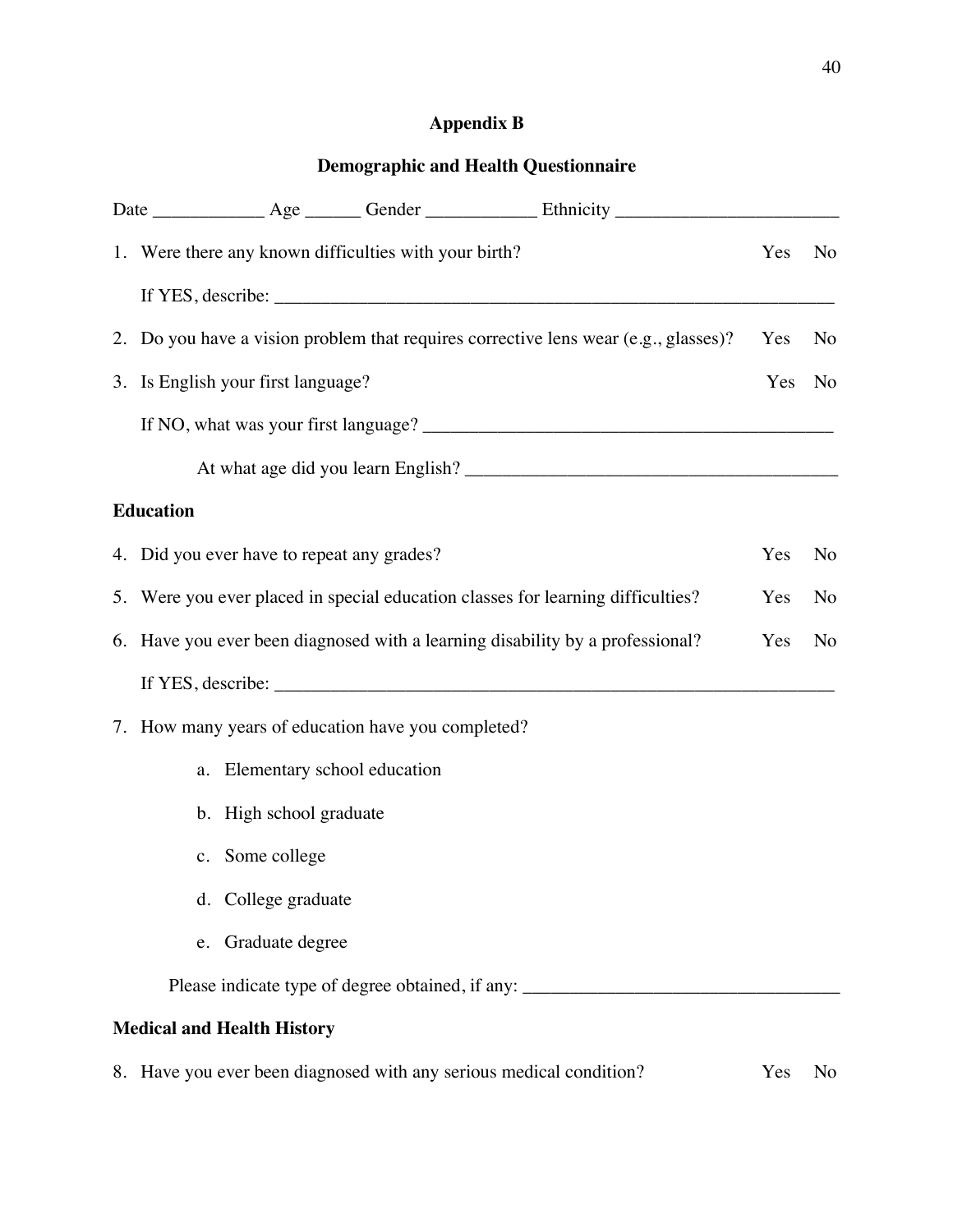If YES, please list:  $\frac{1}{\sqrt{1-\frac{1}{2}}\sqrt{1-\frac{1}{2}}\sqrt{1-\frac{1}{2}}\sqrt{1-\frac{1}{2}}\sqrt{1-\frac{1}{2}}\sqrt{1-\frac{1}{2}}\sqrt{1-\frac{1}{2}}\sqrt{1-\frac{1}{2}}\sqrt{1-\frac{1}{2}}\sqrt{1-\frac{1}{2}}\sqrt{1-\frac{1}{2}}\sqrt{1-\frac{1}{2}}\sqrt{1-\frac{1}{2}}\sqrt{1-\frac{1}{2}}\sqrt{1-\frac{1}{2}}\sqrt{1-\frac{1}{2}}\sqrt{1-\frac{1}{2}}\sqrt{1-\frac{$ 

| 9. Are you currently receiving treatment for a serious medical condition?                                                                                                                                                        | Yes | N <sub>o</sub> |
|----------------------------------------------------------------------------------------------------------------------------------------------------------------------------------------------------------------------------------|-----|----------------|
| If YES, please list: $\frac{1}{2}$ is the set of the set of the set of the set of the set of the set of the set of the set of the set of the set of the set of the set of the set of the set of the set of the set of the set of |     |                |
| 10. Does your family have any history of dementia (including Alzheimer's)?                                                                                                                                                       | Yes | N <sub>o</sub> |
|                                                                                                                                                                                                                                  |     |                |
| 11. Are you currently experiencing significant problems with your mood                                                                                                                                                           | Yes | No             |
| (such as anxiety and/or depression) or any other psychiatric condition?                                                                                                                                                          |     |                |
|                                                                                                                                                                                                                                  |     |                |
| 12. Are you currently receiving treatment for your mood (such as anxiety or                                                                                                                                                      | Yes | N <sub>o</sub> |
| depression or any other psychiatric condition?                                                                                                                                                                                   |     |                |
| 13. Have you ever felt you should cut down on your drinking/drug use?                                                                                                                                                            | Yes | No             |
| 14. Have you ever been annoyed by people who criticize your drinking/drug use?                                                                                                                                                   | Yes | No             |
| 15. Have you ever felt bad or guilty about your drinking or drug use?                                                                                                                                                            | Yes | N <sub>o</sub> |
| 16. Have you ever had a drink first thing in the morning to steady your nerves or                                                                                                                                                | Yes | N <sub>o</sub> |
| to get rid of a hangover?                                                                                                                                                                                                        |     |                |
| <b>Head Injury History</b>                                                                                                                                                                                                       |     |                |
| 17. Have you ever experienced a concussion or brain injury?                                                                                                                                                                      | Yes | N <sub>o</sub> |
|                                                                                                                                                                                                                                  |     |                |
| 18. Were you knocked unconscious?                                                                                                                                                                                                | Yes | N <sub>o</sub> |
| If YES, how long were you unconscious? (circle one)                                                                                                                                                                              |     |                |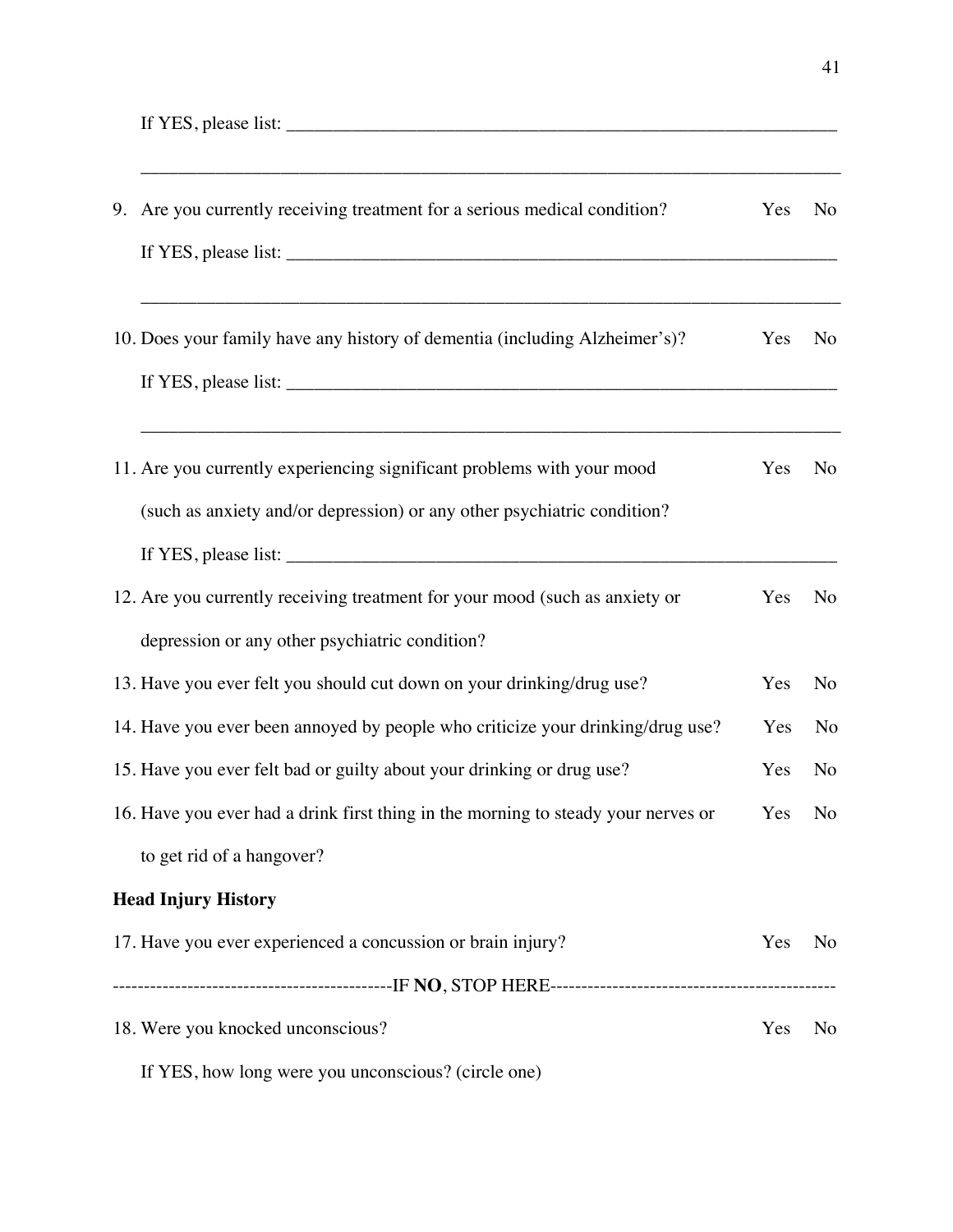- 1. Less than 1 minute
- 2. 1-30 minutes
- 3. More than 30 minutes
- 19. Do you remember the events before or after your head injury? Yes No

If NO, how long of a time period were you unable to remember?

- 1. A few seconds
- 2. Less than 5 minutes
- 3. Less than 30 minutes
- 4. 30 to 60 minutes
- 5. More than 60 minutes

20. If you were given a diagnosis by a medical professional, please list: \_\_\_\_\_\_\_\_\_\_\_\_\_\_\_\_\_\_\_\_\_\_\_\_\_\_\_\_\_\_\_\_\_\_\_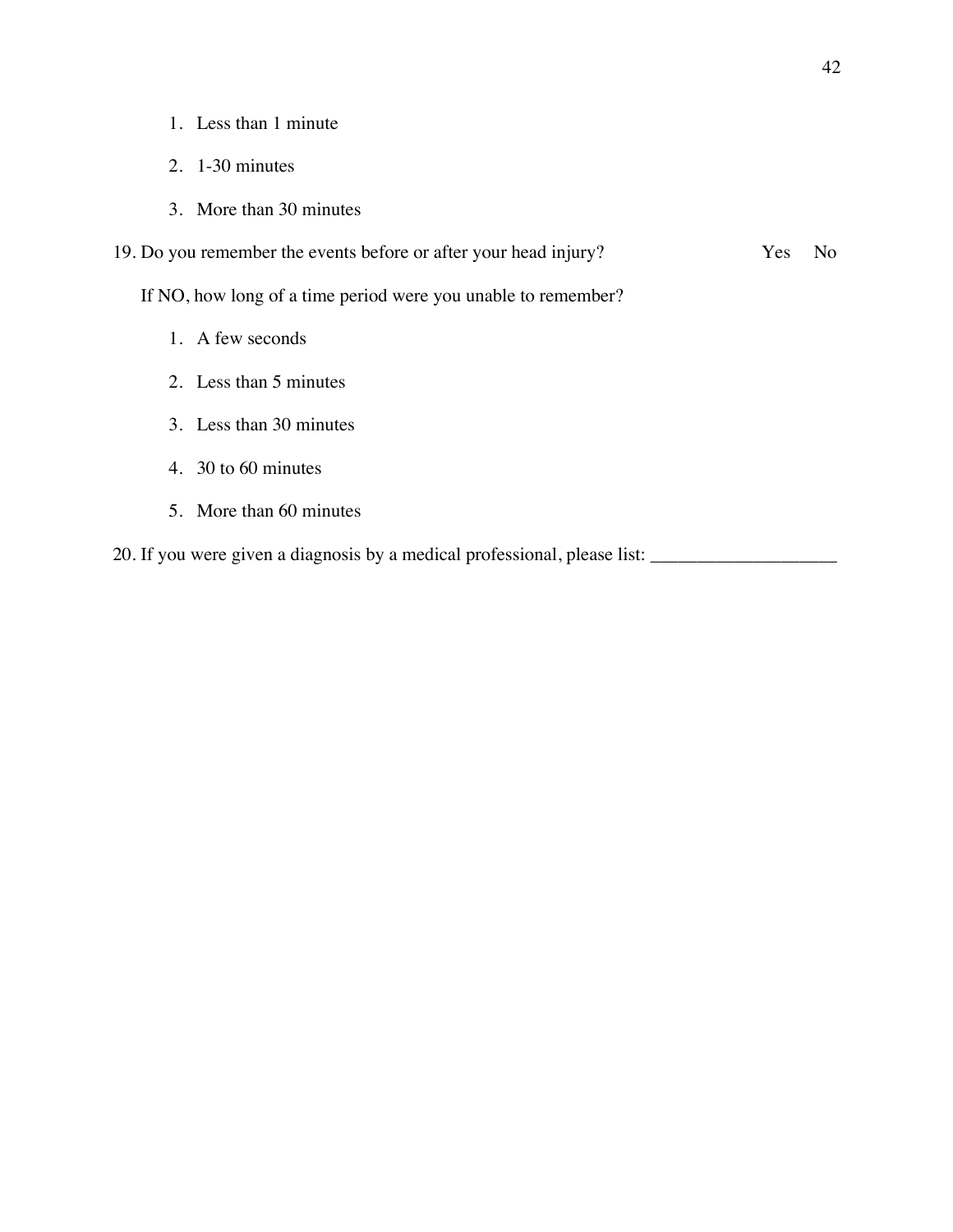# **Appendix C**

# **Self-Reported Memory Abilities Scale**

In general, how would you rate your memory abilities (with 1 being poor and 10 being excellent)?

1 2 3 4 5 6 7 8 9 10